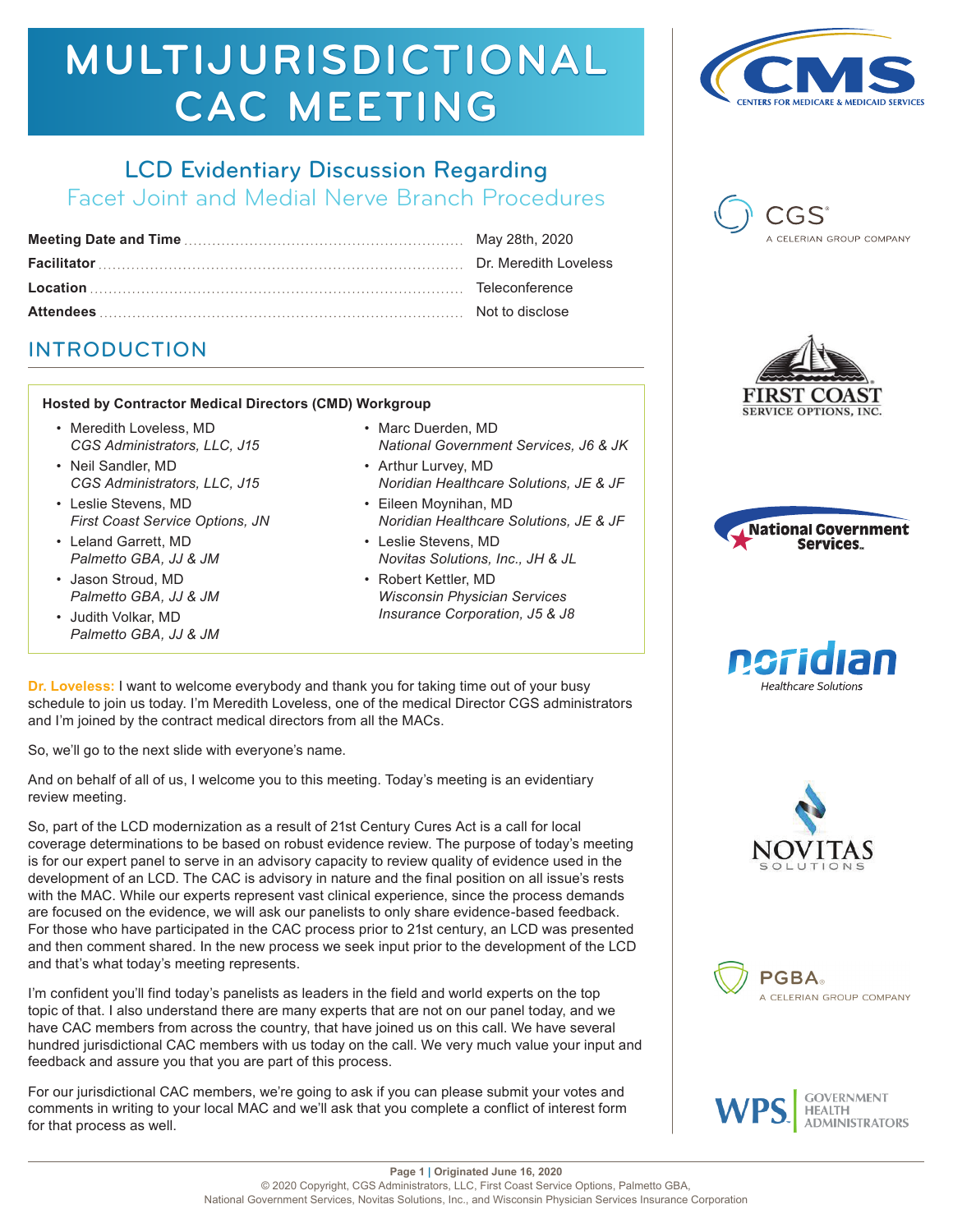The purpose of doing this after the meeting is if you have additional comments to share after the discussions and areas you think we need more information about. Once the draft policy is developed and released our Jurisdictional CAC members and for anyone else involved, we're going to ask that you submit comments and there'll be an opportunity to present at the jurisdictional open meetings as well. We'll be looking at the feedback from these comments as well as from the open meeting and that will play an important part in the consideration for the final policy development.

I now want to welcome and thank our panelists for their time and willingness to share their expertise.

This panel was nominated by their peers and respective societies. They have a broad representation in terms of geography, practice, setting, background, and medical, and medical specialty. And their introductions are just a brief overview of their accomplishments.

In alphabetical order, I want to welcome Dr. Barnhill.

#### **Keith Barnhill, PhD, CRNA, ARNP, DAAPM**

Dr. Barnhill is a clinical instructor and the president of Premier Pain Management in Iowa. He is credentialed in pain management through the American Academy of Pain Management and a graduate of the U.S. Army/Texas Wesleyan University program in nurse anesthesiology and has a doctoral degree in nursing education, He serves as adjunct faculty with the University of South Florida Simulation-Based Academic Fellowship in Advanced Pain Management.

#### **Steve Cohen, MD**

Dr. Steven Cohen is Professor of Anesthesiology & Critical Care Medicine, as well as Physical Medicine & Rehabilitation, at the Johns Hopkins School of Medicine and Uniformed Services University of the Health Sciences. He is Director of the Blaustein Pain Treatment Center, Medical Education and Quality Assurance for the Pain Management Division at Johns Hopkins, and Director of Pain Research at Walter Reed National Military Medical Center. He has over 250 peerreviewed articles, reviews and book chapters, multiple awards and has led the way for several novel treatment innovations. He is editor of the peer reviewed journal Pain and on the editorial board of many pain journals and is a member of multiple pain management societies. He is a retired Colonel in the U.S. Army, and member of the U.S. Army Medical Advisory Board.

#### **Michael Creamer, MD**

Dr. Michael Creamer is board certified by the American Board of Physical Medicine and Rehabilitation with a subspecialty certification in spinal cord injury medicine and pain management. He completed his residency in PR& R at Northwestern University. He has been recognized in Orlando Magazine as a "Top Doctor" since 2002. He is a clinical professor for Florida State University in Department of Geriatrics. He has served on the Board of Trustees for the American Osteopathic College of Rehabilitation Medicine and is Medical director of the Muscular Dystrophy Association.

#### **Joshua Hirsch, MD**

Dr. Hirsch is director of Interventional Neuroradiology, chief of the Interventional Spine Service, vice chair of Interventional Radiology Quality & Safety and associate Departmental Quality Chair. Dr. Hirsch has published over 450 papers, 40 chapters and edited multiple books in the peerreviewed literature and offers extensive experience in minimally invasive spine surgery. He is a founding editor of the Journal of NeuroInterventional Surgery and is a past president of both the American Society of Spine Radiology (ASSR) and the Society of NeuroInterventional Surgery (SNIS), on the board of the ASIPP, the Society for Injectable Osteoarticular Biomaterials and the American Society of Neuroradiology (ASNR). He is chair of a committee for academicians at the American College of Radiology.

#### **David Kennedy, MD**

Dr. Kennedy is a professor and chair of physical medicine and rehabilitation at Vanderbilt University Medical Center. His practice focuses on non-operative and interventional spine. After residency in PR&R he completed a spine and sports fellowship. His research has focused on the safety and efficacy of interventional spine procedures and he has pioneered safe injection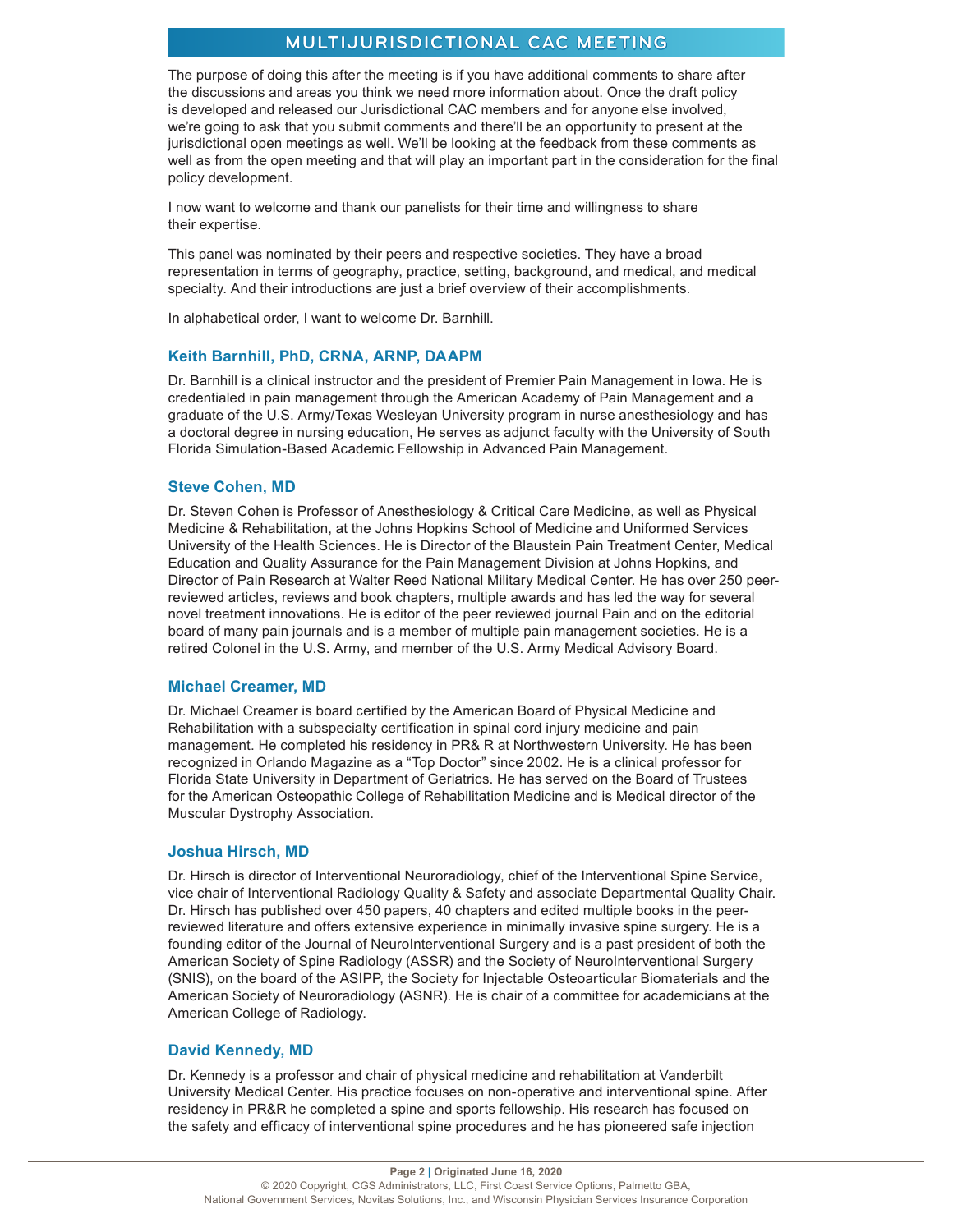techniques. He is the recipient of numerous research grants and he has published over 90 peerreviewed journal articles, over 50 published abstracts, and over 20 book chapters.

#### **Laxmaiah Manchikanti, MD**

Dr. Manchikanti is an interventional pain physician practicing in Paducah, KY for the last 40 years. He is board certified in pain medicine and anesthesiology by the American Board of Anesthesiology (ABA), American Board of Interventional Pain Physicians (ABIPP), and the American Board of Pain Medicine (ABPM). He has an extensive background in the subject matter related to facet joints with extensive publications including manuscripts on the diagnostic accuracy factors influencing the diagnosis, and therapeutic options of facet treatments. He is the primary author of Comprehensive Evidence-Based Guidelines for Facet Joint Interventions in the Management of Chronic Spinal Pain: American Society of Interventional Pain Physicians (ASIPP) Guidelines, which will be published soon.

#### **Timothy Maus, MD**

Working with the Mayo Multidisciplinary Spine Center, Dr. Maus founded an interventional pain practice 20 years ago, which has since been his primary practice focus. He has been the founding Co-Chair of the Mayo Interventional Spine Group, responsible for all interventional spine pain procedures at Mayo Rochester and the Mayo Clinic Health System. He has been the co-investigator in an NIH funded Mayo laboratory seeking novel analgesic strategies. He is the immediate Past President of the Spine Intervention Society and sits on it Board or Directors.

#### **Thomas Simopoulos, MD**

Dr. Simopoulos is Director of the Arnold Warfield Pain Management Center, Co-director of the Spine Center and an anesthesiologist in the Department of Anesthesia, Critical Care and Pain Medicine at Beth Israel Deaconess Medical Center (BIDMC). He is also an Assistant Professor of Anesthesia at Harvard Medical School. His research in the areas of interventional pain management focus has been on the outcomes of patients receiving percutaneous disc decompression and radiofrequency lesioning. In addition, most of his current work is on improving the outcomes of patients undergoing spinal cord stimulation for pain by studying complications and developing strategies for potential mitigation. As division director, he is focused on building a research infrastructure to encourage junior attendings, residents and fellows to pursue research.

#### **Benjamin Schwachman, MD, JD**

Dr. Shwachman specializes in pain medicine and pain medicine anesthesiology in Covina, CA with over 50 years of clinical experience. After his residency in Anesthesiology he attained his JD degree. He holds licensures in Pharmacology, Medicine, and Law. He is a Diplomat of the American Board of Anesthesiology and of the American Board of Pain Medicine.

His multiple memberships the American Societies of Anesthesiologists, American Academy of Pain Medicine, and the International Spinal Intervention Society. He has worked as both attorney and physician and has contributed to the literature in both fields.

#### **Deborah Tracy, MD, MBA**

Dr. Tracy was appointed to serve on the Medicare Carrier Advisory Committee, First Coast Service Options, representing the Florida Society of Interventional Pain Physicians in 2007. Since that she has been involved in the evolution of Medicare's local coverage determinations for physicians in the State of Florida, US Territories and has engaged in the many challenges in the creation of policy to maintain access to care while preserving the beneficiary fund. She currently serves on the ASIPP BOD, the Florida Society of Interventional Pain Physicians, BOD; is Chairman of the Board of Trustees for HCA Oak Hill Hospital and Residency Program.

I want to welcome our esteemed panel and thank you again for your contribution.

I also want to point out that at the final phase of our meeting, during the discussion, there'll be an opportunity for questions. Questions can be entered directly into the GoToWebinar format. So, we'll be able to see those questions or comments coming from our Jurisdictional CAC members and our attendees.

I do ask that everybody attending the call, keep their phone on mute, so we don't have any background noise and to help us all be able to hear our panelists clearly.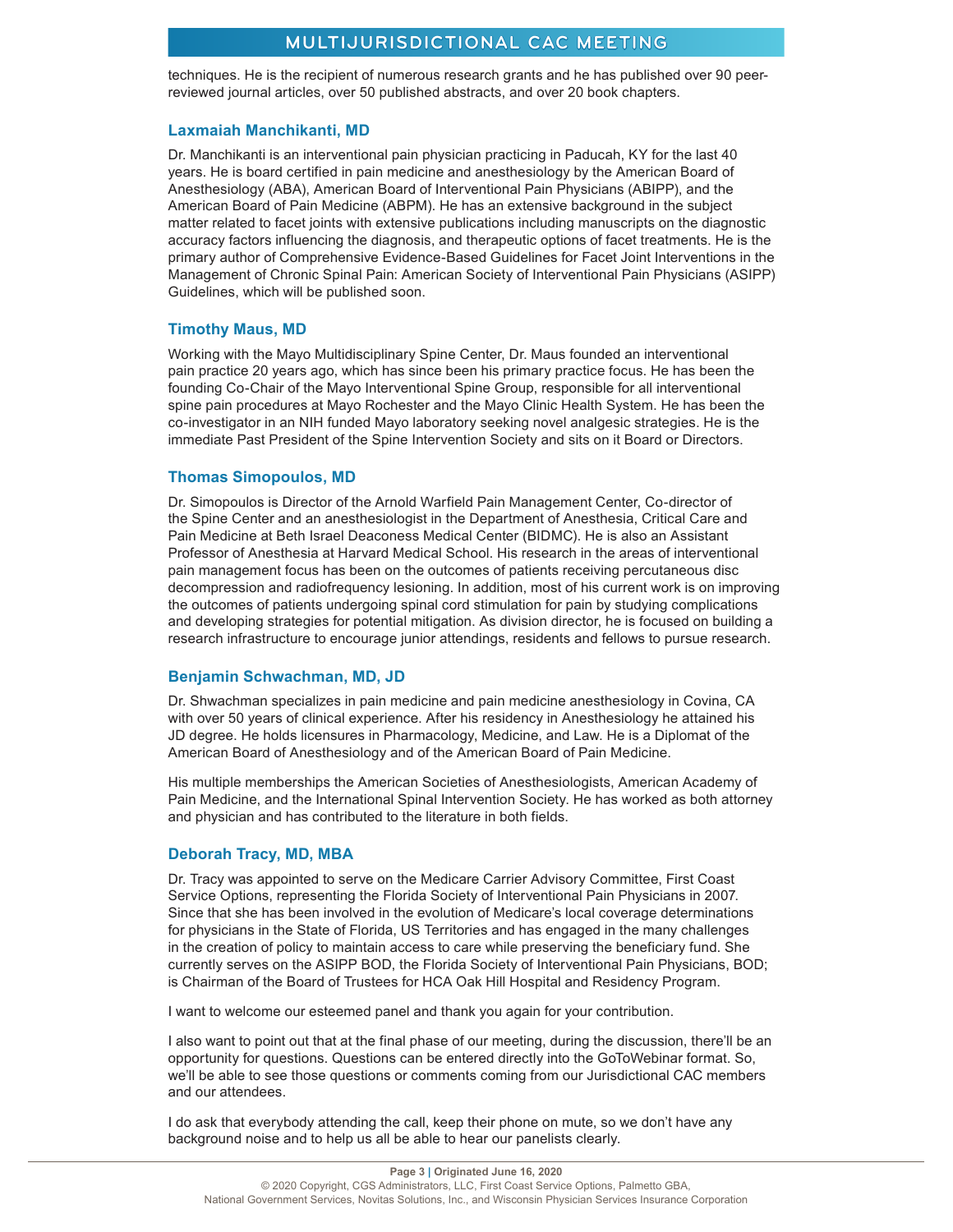Slideshow, the voting process voting will be done on a scale of 1 to 5, with one being low confidence in the literature and five being the highest confidence.

A score of 2.5 is considered intermediate confidence that there was that critical literature to support the question.

Next slide.

Finally, the today's questions are also available in the, in the PowerPoint that's attached to today's meeting.

I am going to now turn today's meeting over to Marc Duerden of National Government Service. Mark's background is in physical medicine and rehabilitation and spinal cord injury and he'll be moderating the questions section.

After each panelist answers the question, we'll have a discussion, and, the panelists will be voting, fill out, or vote on the color after the call. Voting results will be posted to the MAC's website with the transcript and audio after the meeting. This may take several weeks before it's posted. Our jurisdictional cap members will turn their voting incorrectly to their MAC.

All of our panelists have completed a conflict of interest form, and we will ask them to share pertinent conflict of interest the first time they speak.

We ask our panelists to read the question aloud in case anyone is having any technical difficulties, seeing the question, and we will try to adhere to the timeline and the agenda.

Our panelists are also asked to submit written comments after the meeting.

With no further ado, I'm going to turn this over to Marc.

**Dr. Duerden:** Thank you very much, Meredith. I appreciate that. So, my name is Marc.

We're breaking this down into three sections. The first section of questions is going to be regarding procedure efficacy. Second section will be regarding patient selection, and the last will be more procedurally related type of questions.

Section one. In this section, I would like the panelists to place emphasis in their answers regarding, and it'll say in the questions, the diagnostic versus therapeutic types of injections that are given and to consider the location , cervical, thoracic or lumbar spine injections.

So, it's because lumbar spine in the literature seem to be a little more effective, and then the thoracic and cervical less so. If the panelist could go in that direction, I would appreciate it.

OK, I'll turn the time now over to Dr. Barnhill for question number one.

**Dr. Barnhill:** Hello everyone, can you hear me?

**Dr. Duerden:** We can hear you. OK, thank you for having me.

Question number one: What is your level of confidence there's robust clinical literature to support the use of diagnostic facet joint injections?

Do you want me to give my score now or wait till I present the evidence?

**Dr. Duerden:** You can give your score. I scored a three for intermediate.

**Dr. Barnhill:** And the reason is, there's limited support for facet intra-articular injection. But here's the research that I found. According to Cohen and others, in the 2019 consensus practice guidelines, the Multi-Specialty International Working Group found that actual lumbar joint injection was less predictive for response to radiofrequency ablation than the medial branch block and identified the evidence as grade B with low level of certainty. These results are based on a review of five studies. Those are Birkenmaier, Cohen, Cohen, van Zundert and Bogduk. This grading is based on the Modified U.S. Preventive Services Task Force Criteria, In Europe, which Cohen presented in the 2020 Guidelines, The Greater Manchester Combined Authority in 2018 failed to commission intra-articular facet injection, instead, recommended medial branch nerve blocks. The Spinal Intervention Society, SIS, recommended that medial branch blocks replace intra-articular injections as a diagnostic indicator.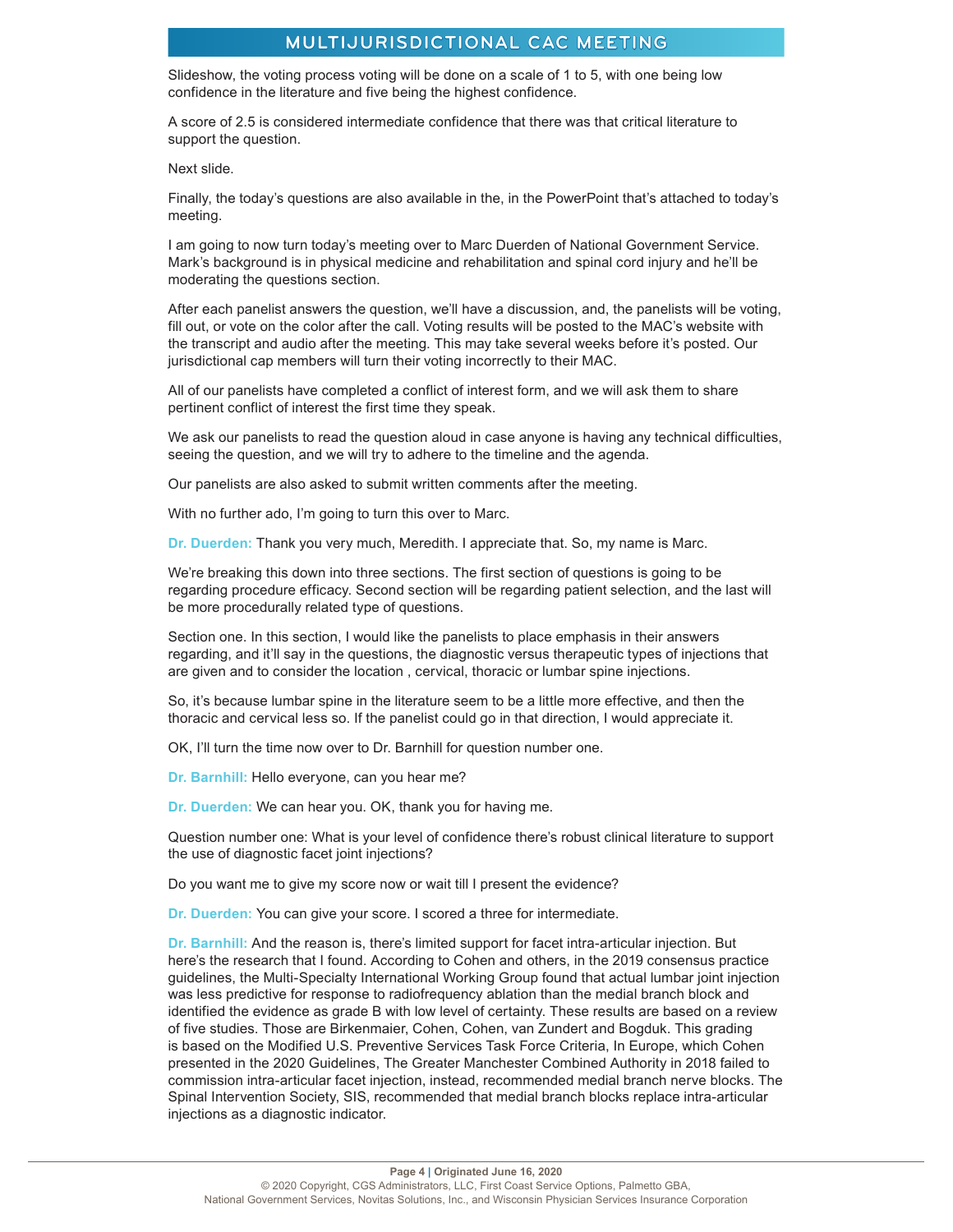Now, reasons for less predictive response to lumbar intra articular injections were related to the high technical failure rate, difficulty in standardizing injected volumes for testing and the potential to produce more harm example, joint capsule rupture.

In the mid lower thoracic region, Atluri in 2012 evaluated two prospective studies and concluded, that there was good evidence to support facet intra-articular injections, as an accurate diagnostic application. However, the North American Spine Society in 2016 listed the diagnostic intra articular joint injections as a non-validated procedure for diagnosing facet joint pain. Their rationale was that intraarticular injections blocked the articular surfaces and the interior joint capsule. One exception or case for diagnostic intra-articular injection would be pain potentially derived from the atlanto-occipital and atlanto-axial joints, which do not have medial branch nerves. If the intraarticular route is used they also recommended dual blocks to decrease the potential high false positive rate.

In 2016, a review by Manchikanti and others looked at the US and Australian data on patients with whiplash or chronic neck pain. After exclusing disc herniation and radicular pain, they found that 11 diagnostic accuracy studies to consider facet intra articular injection as a level two evidence determination.

Finally, Cohen's stated nicely "that the accuracy of the prognostic intervention depends on the accuracy of the diagnosis, including identification of the anatomic structure responsible for the pain and the correlation between the prognostic injection and treatment effect, which in turn is contingent on the efficacy of the procedure."

**Dr. Duerden:** Thank you very much. Are there any panelists that would like to opine?

**Dr. Manchikanti:** Thank you, again for inviting me here. I have no conflicts.

Dr. Barnhill did a good job about describing the intra-articular facet joint, but for diagnostic purposes, but that is not what we are talking about. This is a very important question, of course. But entire foundation for facet joint interventions depends on appropriate diagnosis, which may not be made without diagnostic facet injections. Physical examination and a clinical assessment are strongly recommended. However, this can only lead towards potential diagnosis, but not actual diagnosis. The images are not diagnostic. It is a universally accepted fact that intra articular injections are not recommended for diagnostic purposes. Medial branch blocks, or facet nerve blocks, are the choice that is high level of confidence with robust political literature, are the same.

Our recent analysis of the evidence for guideline showed that there are a total of 19 diagnostic disparities 10 in the lumbar spine, 10 in the cervical spine, and three in the thoracic spine. Further, utilizing 80% criteria as standard, with control compare it to local anesthetic blocks with control and pain relief. The evidence is Level 1 to 2 for lumbar spine and 2 for cervical and thoracic spine. The prevalence rates and false positives ranging from 27% to 40% and 27% to 47% in the lumbar spine, 29% to 60%, and 27% to 63% in the cervical spine, and 34% to 48% and 42% to 58% in the thoracic spine. So, all in all, medial branch blocks are very valid and there have been validated in numerous studies, 39 that we picked up, make inclusion criteria.

I think the evidence is very strong here. I would say, the level of evidence is 4 on a scale of 1 to 5. Thank you.

**Dr. Tracy:** I think this question is kind of confusing, because all the other questions in this questionnaire are related to intra articular injection, separating it from the median branch. In this first question, we just used statement diagnostic injections, so Dr. Barnhill addressed intraarticular versus medians branch injections, and Dr. Manchikanti addressed the value of medium branch blocks. So, I would have to say this question is confusing, I would agree with Dr. Manchikanti and state a score 5 for facet diagnostics sections. Thank you.

**Dr. Duerden:** Would your opinion changes if the question was read Intra articular injections as opposed to just set joint injections? Meaning that you know that the intra articular is being different as the medium branch block.

**Dr. Tracy:** Yes. Yes, I would, in that same section, number three, does asked a question in that manner.

**Dr. Duerden:** So, did it change your answer?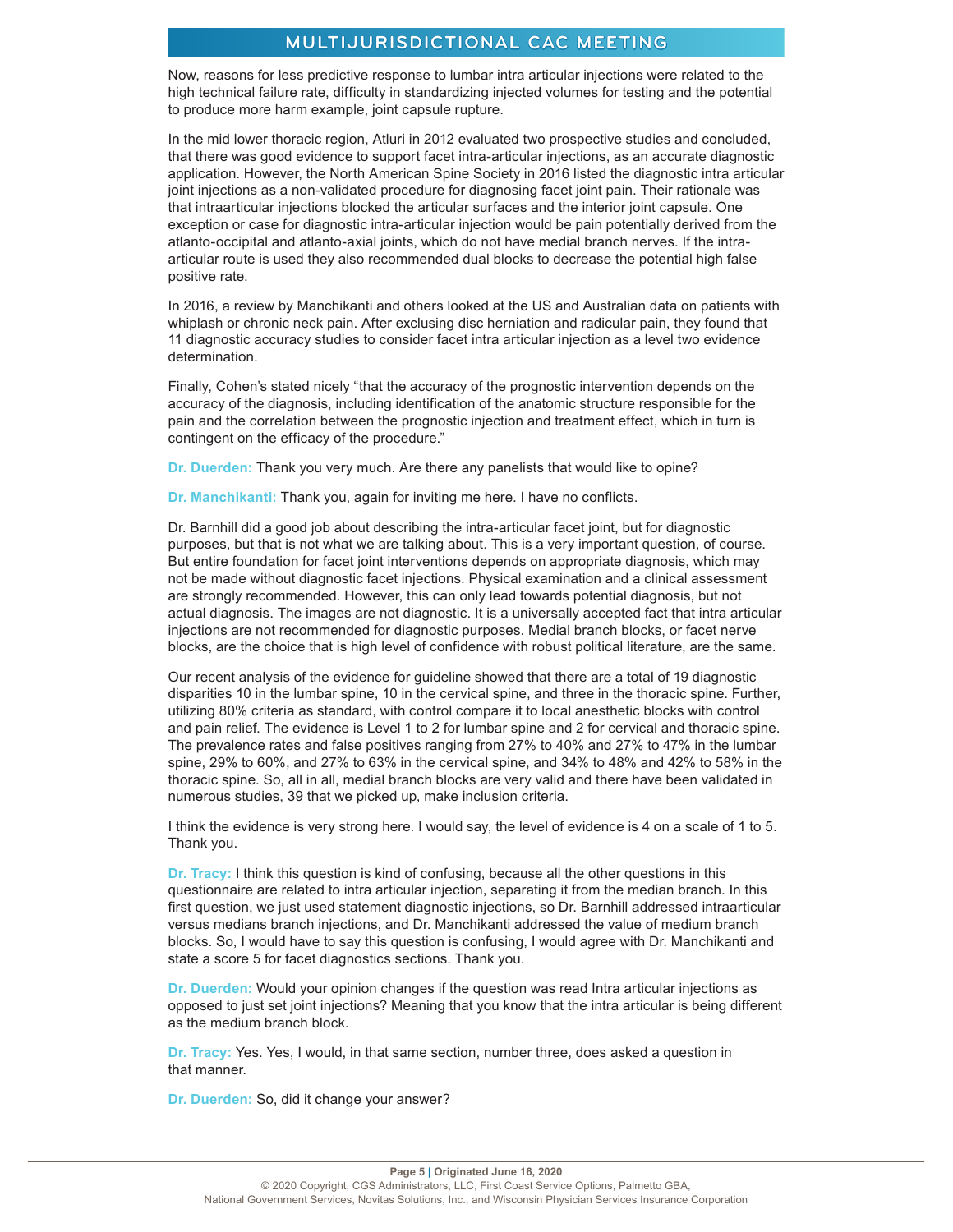**Dr. Tracy:** So, you're asking me, is that set intra articular injections? What would I assign? I would assign a three.

**Dr. Barnhill:** I was interpreting that question is strictly intra-articular injection.

**Dr. Maus:** A quick comment, I think the evidence is clear that intra-articular injections do not have substantial validated diagnostic accuracy, whereas there is robust body of literature supporting medial branch blocks. One item that has not been mentioned, which denigrates intra-articular injections as a diagnostic procedure is that the facet capsule is known to be fenestrated and there can be leakage of the local anesthetic from the intra articular space into the adjacent tissues, so it may not, does not, even have face validity. Thank you.

**Dr. Duerden:** Thank you, Dr. Maus, I appreciate that. Dr. Cohen are you trying to speak?

We can't hear you, Dr. Cohen, or at least I can't.

**Dr. Tracy:** But one thing I did want to say, in the body of literature, of the 20 articles, I didn't write them down at this moment, but 2 or 3 of them had said they found, intra-articular injection to be helpful in the younger population with segmental joint infusion or inflammation.

**Dr. Duerden:** Thank you, Dr. Tracy. So, is there any others, has Dr Cohen has been able to get on?

If not, what I will do is, I will go to question two, section one, and we will turn the time over to Dr. Cohen. So, let's see if we can get Dr. Cohen on the phone.

Dr. Hirsch, could you tell us what the final question you would like us to answer, is, whether it's media branch block or facet joint injection. Just how you tell you want the final answer to read.

**Dr. Duerden:** Thank you, we want it to be read intra articular set joint injections.

**Dr. Cohen:** Can anyone hear me yet?

**Dr. Duerden:** Yes.

**Dr. Cohen:** So this is actually covered really, really well in those guidelines. So medial branches, it's not possible to actually block the medial branch without blocking the dorsal ramus or the lateral branches. Because even a tiny volume, ½ cc, spreads into an area of about six square centimeters, so it's not possible. And those other branches of the intermediate branch, the lateral branch they innovate the paraspinal muscles so you can't just block the medial branch. As Kaplen showed, there is between 10 and 15% of people who have innovation to the facet joints, that are not medial branch nerves, so non-medial branch nerves.

So, there's always going to be false-positive and false-negative rate with medial branch blocks. Intra-articular injections have been used to diagnose knee pain or hip pain very, very infrequently because that the American College of Rheumatology Guidelines don't depend on this there's three different ways. People have said t that's self-evident. Right? If, you numb a joint and your pain goes away, that that's the source of the joint.

The problem with intra articular injections, and you can see this from our FACTS study, and I think for Lynch study is a really, really, really high technical failure rate with intra-articular injections. So, intra-injections have the theoretical potential to be diagnostic, medial branch blocks we're using them, as predictive or prognostic tests. Predicted would be the right word to see if I'm doing a radio frequency ablation on those same nerves will alleviate pain. It's impossible to come up with sensitivity, specificity, or any other accuracy tests, because there's no other reference standard.

**Dr. Duerden:** And would you like to go ahead and continue with the second question as well?

**Dr. Cohen:** What is your level of confidence there is there a robust clinical literature to support the use of therapeutic joint injections, to relieve pain and improve functioning?

So, let us start with intra articular... I'm sure that I will make a lot of enemies here. So, we're not talking about radiofrequency ablation. We're talking about injections, correct?

**Dr. Duerden:** That is correct.

**Dr. Cohen:** And I appreciate you taking on the IA facet joint question, OK. Yeah, for some reason, I thought that I had the 1 or 2 blocks, or the 50% or higher relief. But I'll go over here again.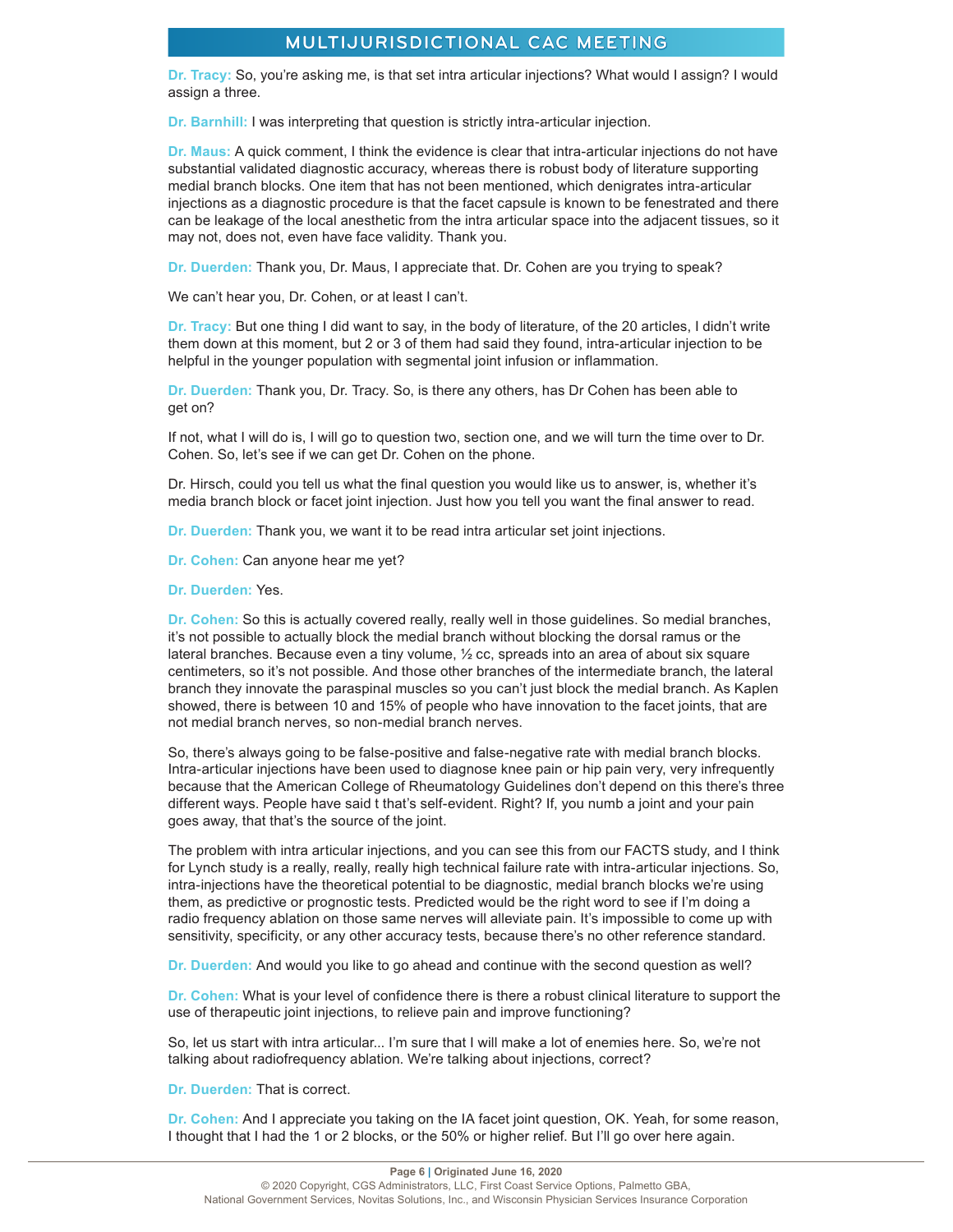So, there are several randomized trials that have looked at intra articular facet injections.

So, you have two that were published in the New England Journal of Medicine, one by Carette and one by Les Barnsley, both very, very clearly negative. And these patients were selected well because they had diagnostic tests. There are several others, Lilly's study that didn't pre-select patients really kind of negative and he's  $\frac{?}{?}$ . There is our FACTS study, which was published in Anesthesiology and DJ Kennedy has a great study. All of them show that intra- articular steroids don't work. And as I said, there's a very, very high failure rate to these.

So, there's not a lot of evidence saying that intra articular steroid injections work. Now I'll go over medical branch block and I apologize in advance because the there's Dr. Hirsch. Hi Josh, and **Dr. Manchikanti:** and they were on the ASCIP guidelines. So medial branches are, this is not really medial branch neuritis, technically, that can possibly happen from a nerve being entrapped beneath the mamo-accessory ligament. But we're not talking about a mononeuritis over here, we are talking about facet joint pain.

And nobody uses genicular nerve blocks, femoral nerve blocks to treat knee arthritis. We don't use obturator nerve blocks to treat hip arthritis. We're not using ankle blocks or sciatic femoral nerve blocks as a long-term treatment for ankle arthritis. Nobody is using that. So, the procedure as medial branch blocks as a therapeutic procedure it lacks any internal validity. Now, there are studies by Dr. Manchikanti's group that show long term benefit. But let me say something here, about this. If medial branch blocks gave relief to everybody, right, or to 50, 60, or 70% there would be no discussion on radiofrequency ablation. We wouldn't need it because that would be higher than the success rate for radiofrequency ablation. First of all, local anesthetic injections of any nerve never gives long-term pain relief. Otherwise, everybody who got a labor epidural would be paralyzed, they wouldn't be able to walk. Everybody who got a regional anesthesia block would have the same issue. If medial branch blocks, which are used to select patients for radiofrequency ablation studies, if MBB provided long term relief, we wouldn't be able to enroll anyone in studies because they wouldn't have pain. But that's not true. There's one study by NASS [North American Spine Society] that actually showed, more than 15% of people had relief and they didn't enroll in the study, but it didn't say how long that relief is. But all the other studies that show good flowcharts, like, Van Kleef, Van Kilberg, Van Wijk and the Cohen study, all of these studies, you know, the reason that people enrolled in radio frequency versus sham radio frequency or something else is because they did not get long relief from medial branch block and the FACTS study is probably the best at this and this showed really that about 11% of people got pain relief at one month. And that was a double-blind study.

**Dr. Duerden:** Because of time, we can build on this with Dr. Creamer's comments and answer to question number three. So, Mike, could you take that?

**Dr. Creamer:** Thanks, Marc. I appreciate it. I think some of these issues probably have already been addressed by our prior discussion. But Question three, does the clinical literature support the use of therapeutic intra-articular facet joint injections as robustly as medial branch blocks or medial facet joint injections?

So, some the questions we've already mentioned, Dr. Manchikanti review, "Systemic Review and Best Evidence Synthesis of Effectiveness of Therapeutic Facet Joint Interventions in Managing Chronic Spinal Pain" concluded the evidence was level 2 for the lumbar, cervical and thoracic branch blocks for long-term effectiveness. The article indicates that intra- articular injections the evidence was level three for lumbar and cervical intra-articular injections. No trials available for thoracic intra-articular injection therapy.

The FACTS study lead by Dr. Cohen concluded that facet blocks are not therapeutic, but they provided a prognostic value before radiofrequency ablation.

**Dr. Manchikanti:** presented in a Postgraduate Medicine Journal on cervical zygapophysial facet joint effectiveness of interventional management strategies. And he indicated in that article level two evidence for facet joint nerve block and level three evidence for cervical intra-articular injections.

Doctor David Kennedy reported in the journal of Pain Medicine in 2019, a comparison of intraarticular steroids versus saline for treatment of lumbar zygapophysial joint pain. This was a prospective randomized, double blind placebo-controlled trial. His conclusion was intra-articular steroids were not effective for reducing the need for or time to RFA for Z joint pain.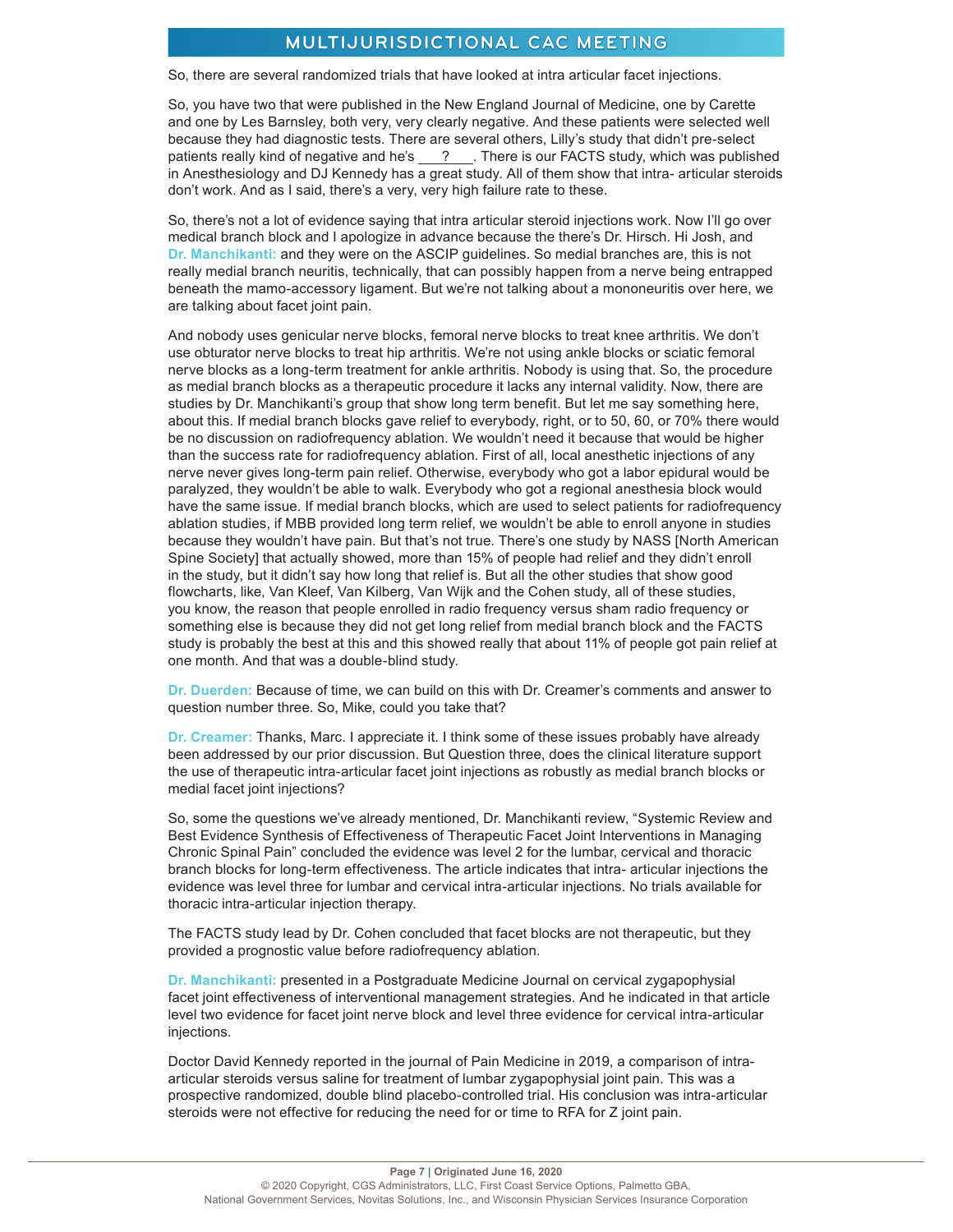A similar report by the same author in the American Journal PMR in October 2018 the same findings were reported.

There was a report Dr. Dong Kwak at the Journal of Experimental Therapeutic Medicine published November 2019. "The outcome of intra- articular lumbar facet joint injections according to the severity of facet joint arthritis," their conclusion was, in particular, lumbar facet joint intra-articular injection were effective but the study was limited due to its retrospective designed, small sample size and lack of evaluation of long term effects.

There was another study Stefena Lakemeier in July 2013, in Anesthesia Analgesics which was a randomized, controlled, double blind study, comparing intra-articular and lumbar facet joint injections with RSA and found similar outcomes outcome at six months in pain relief and functional improvement.

And then there was a review article published in World Journalists of Orthopedics Journal of Orthopedic May 2016, by Dr. Manchikanti indicating the level two evidence for facet joint nerve blocks for long-term improvement, (longer than 6 months) level three evidence for lumbar intraarticular for short-term improvement.

Then, Dr. Cohen's study that had been already mentioned in Regional Anesthesia and Pain Med. February 2020, Stephen, Dr. Cohen, recommended against the routine use of therapeutic facet injections, and intra-articular facet joint injections studies reviewed demonstrated a lack of evidence for intra-articular facet joint injections. And obviously, in that article, we've already discussed some of the unique issues for intra-articular injections of steroids use. So again, given that finding, you know, given the question of being robust, I graded a score of two as regarding answering that question.

**Dr. Duerden:** Thank you, Dr. Creamer. Because I kind of cut you off on question two. I'd like to give you an opportunity to respond to 3 and 2 as well, if you'd like.

**Dr. Manchikanti:** OK, I just want to clarify a few issues here. What we have been s talkinged about we all know that there is L5 dorsal ramus and medial branches, not the sole supply, that's why we call them facet joint nerves. That is a more appropriate term. here, Dr.Creamer is talking about an acute pain model, that is what happens in labor. Chronic pain patients are different from acute pain. If you take that in 1901, epidural injections were just getting started. The first injection for pain was just  $\frac{?}$ . The patient really  $\frac{?}$  several weeks several months, Evans, ? , all these people they were using just the local anesthetic blocks. Treating the patients, steroids were not used until 1952, so, but up to 51 years, it was only the local anesthetic, then it started with it. The issue here is: a multi-dimensional phenomena acute pain and chronic pain, chronic pain, is complex, bio-psychosocial phenomenon, whereas acute pain is different, we all know that it is a uni-dimensional, chronic is a multidimensional, so response rate is significantly different. Local anesthetics do show really lost input several weeks and months. We have performed multiple studies in an epidural, or facet joints injection and showing an average relief 13 to 16 weeks, even without steroids. When you use the steroids it is slightly better, not that much. The local anesthetics and the duration of relief and chronic pain is different. It is based on alteration of multiple paths or physiological mechanisms including noxious, peripheral stimulation, desensitization of pain pathways, and exit trees of the neurotransmitters.

In fact, the model we are using is based on an acute pain model. That is how, when we go for the concordance pain relief, duration of the action of the local anesthetic Bladuck? started this phenomenon. He said positive if short acting local anesthetic is less than seven hours, less than not, more than, and long acting less than 24 hours. But that is not what we see in our chronic pain practices. And he also said it is 100% pain relief, we don't follow that. If you look at the relief, we have studied this on multiple occasions, our patients show that relief is much longer, six days or so after the first block. That is 80%, and almost 3- 4 weeks with the second block. Success with the first block and 3 to 4 weeks and 4 to 8 weeks with the second block.

So, this is all different theories. I'm running out of my time, so I'll stop there. Thank you.

**Dr. Duerden:** Thank you, sir. In the interest of time and stay with the schedules, I would like to move to question number four and turn the time over to Dr. Hirsch.

**Dr. Hirsch:** Hi, Josh Hirsch. No conflict of interest in terms of doing facet joint interventional consulting, I did report that I do consult with Medtronic, but nothing to do with facet joint interventions.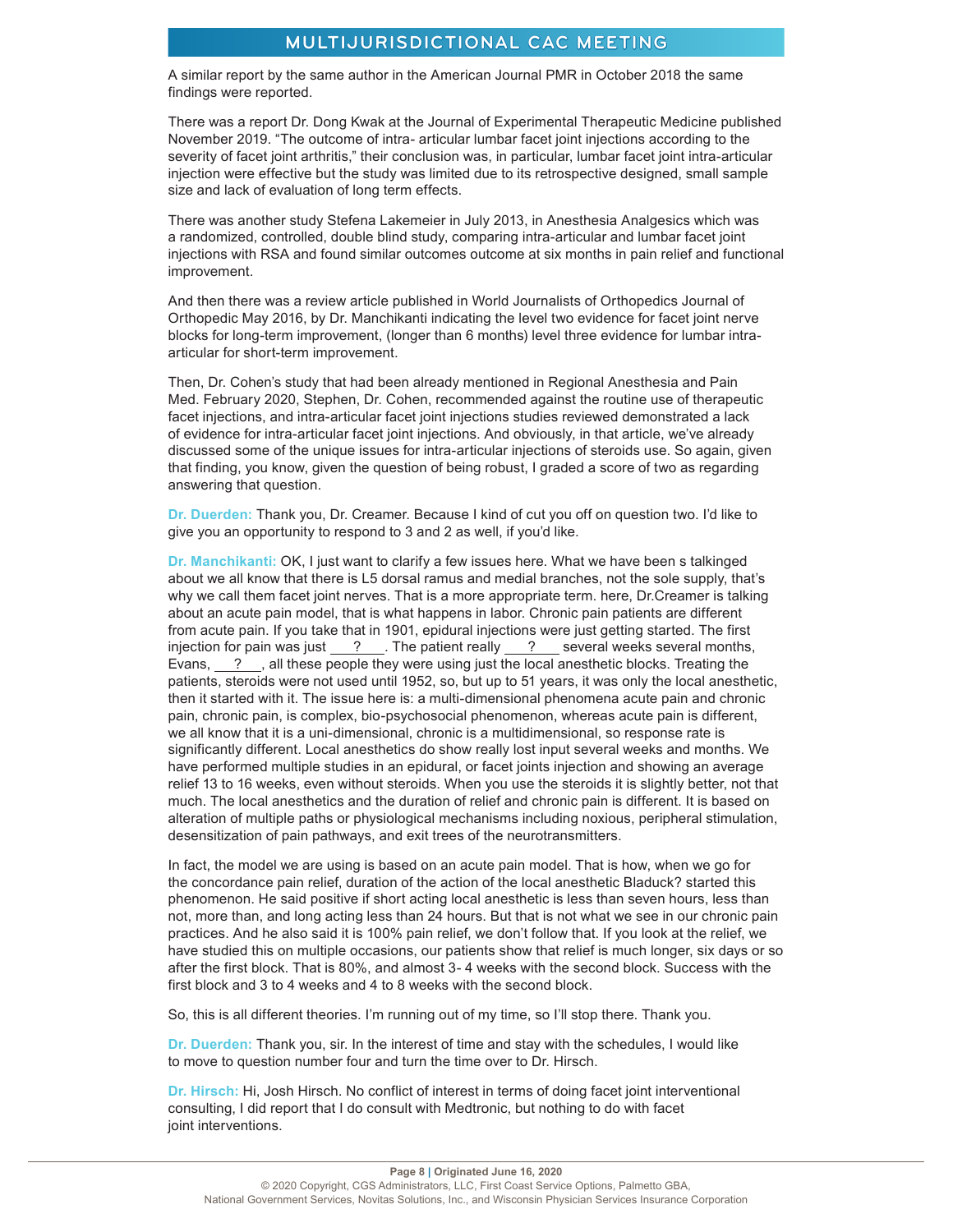This question is a little updated it, but I think, works very well. Does the clinical literature support the safety of repeat facet joint injections beyond there injections per year? Please answer for both inter-articular injections and medical branch blocks. And while one of my good friends reported that he thought he was going make enemies, I want to say that as a designated subject matter expert, I don't feel my job is making enemies or friends. But just passionately report the evidence here. Keeping that in mind, I think, if we're talking about safety. It's fair to state the presumed. I think most people believe intra Articular injections and medial Branch Books are really pretty safe. Again, that's a presumed bias. Look forward to hearing the other answers.

The original framing of the question had to do with steroids, and I think with COVID- 19 we're actually seeing some change in practice with what social distancing being practiced by some conventionalists. I mean, there's been many papers that have reviewed complications of both intra-articular injections, medial branch blocks. I would say in preparation for this call, I have extensively reviewed the safety of single and repeat facet injections with steroids beyond three injections per year again. I think the differentiation was made before and is important because of the way.

#### *Interruption -* I should continue.

OK, I would, I would say, because the question that came up, I would just point out that no other aspects of my work I, I study steroids quite a bit, and of course, steroids can be harmful. We are talking about relatively low doses here, CGS itself provide and references for this call one I wasn't familiar with. So, thank you. I would draw attention to Kim et al, which was one that CGS provided, because I think it's important as it is used to frame the discussion. They reported in The Journal of European Radiology 12,000 procedures, intra-articular facet joint steroid injections, and they reported adverse events in 99 patients, which is 1.63% for patients. The complications are astounding to me with seven cases of infectious Spondylitis, one progress to aspergillosis in the spine, one has uncontrolled infective endocarditis, and neurological. Well, I mean, for practical experience, I don't think somebody in Boston would get very many referrals with those types of numbers, and they really did not represent what I have seen in the literature, where I think the perspectives that, whereas there's debate, as we've heard about the efficacy of some of these procedures. That's not very much about the safety.

In 2012, Manchikanti, who is a panelist on this discussion, looked at 7500 episodes using real branch block, over 18 months, and a high-volume practice, with three full-time positions. In contrast to Kim, none of the cases require hospitalization or developed major infection. I think that's the perspective that most people have. I would be remiss if I didn't state that infection is a possibility with both facet joint injections, intra-articular, medial branch block or frankly, any intervention that we do. In this context, I think it's worth noting, and what the question I think was alluding to is that in common practice, steroids are not used in medial branch blocks, but they are in intra-articular facet joint injections. So, in my mind, both of these procedures are safe. If we are thinking about facet joint injections, the Kim Articles and with which was provided by CGS and we're thinking about the use of steroids, I would perhaps say, that it's associated with moderate risk, and give it a three. My confidence level, regarding medial branch blocks, which don't involve steroids, typically is high. I think the data is strong. And I would give the four or even a five.

- **Dr. Duerden:** Thank you.
- **Dr. Hirsch:** Thank you, sir.
- **Dr. Duerden:** Dr. Kennedy, could you proceed to question number five?

**Dr. Kennedy:** Sure. The question the is, what is your competence in the clinical literature to support the efficacy of facet joint interventions in each of the following regions? Cervical facet, lumbar facet, thoracic facet?

Clearly, there's overlap with other sections. what would include intra-articular steroids and radio frequency, really to give each intervention in each final level of beyond the ability of what a threeminute response allowed. Therefore, really tried to provide overriding themes around the two most common procedures, injection of corticosteroid, and radiofrequency ablation.

An injection of corticosteroids into the facet joints or even along the medial branches has really been evaluated by several studies' rigor from pragmatic outcome studies, to the placebo controlled explanatory studies. The majority of the literature is in the lumbar spine, but studies do exist in cervical spine and a very limited extent thoracic spine. The literature is highly variable on reported outcome, with quality studies showing both no effect and profound results.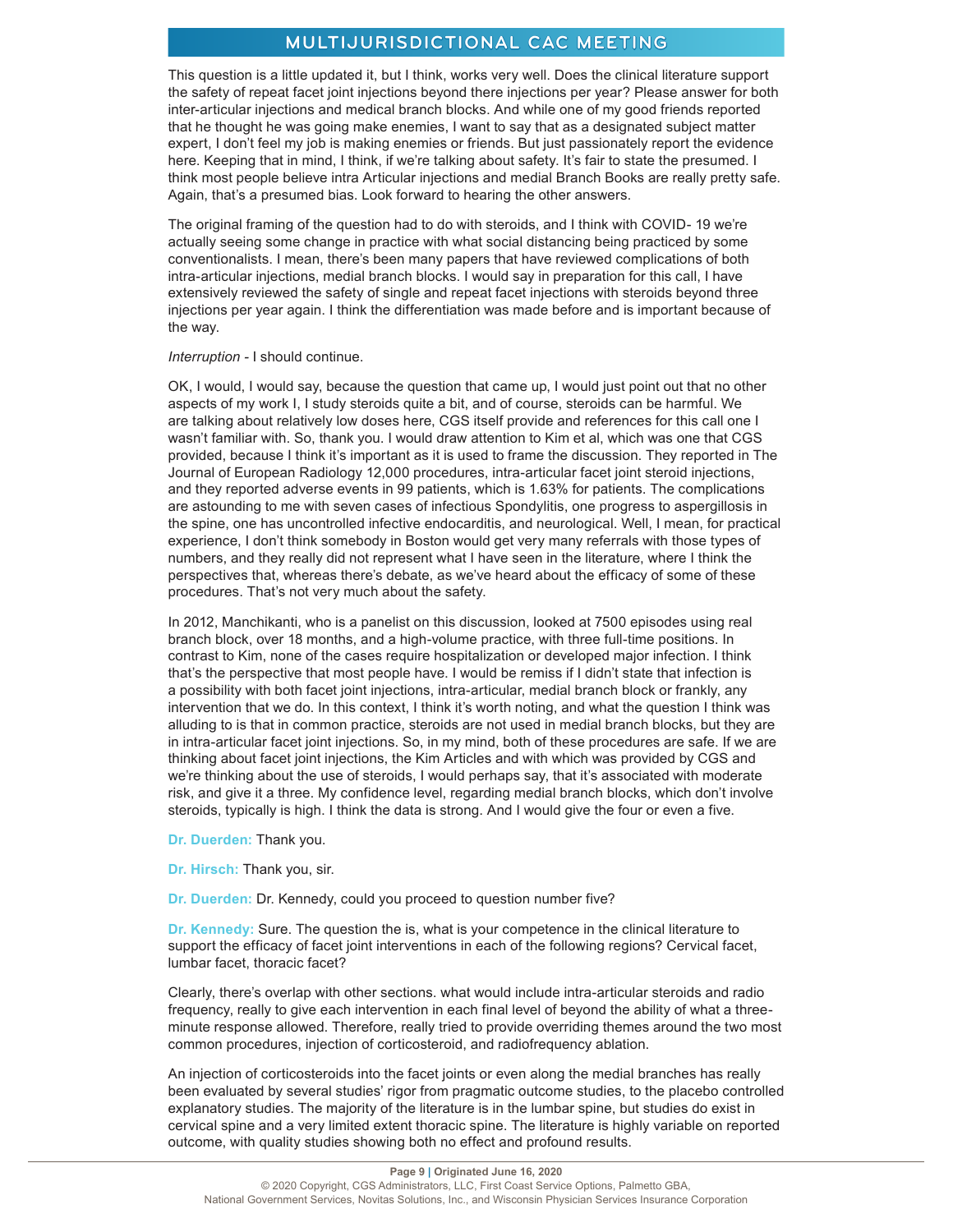This is likely due to the fact that corticosteroids are physiologically active medication and thus more likely to treat a physiologic process such as inflammation. In small study to specifically selected patients based on radiographic markers of inflammation (such as T2/STIR MRI or SPECT scans) , corticosteroids were found to be more effective than not. This is in contrast to other welldone study that did not use the selection criteria and demonstrated a lack of effectiveness.

Radio frequency neurotomy the medial branches also has a large volume of literature including the placebo controlled explanatory studies in both the cervical and lumbar spine. Less data existence in the thoracic spine, due to the variability of the neural anatomy in this region and requiring large volume blocks and lesions. Collectively for the cervical and lumbar spine the literature is among the most robust in the spine world. The reporting outcomes from RF procedures do vary between the studies. However, this variance appears to be at least partially predicted by the rigor of the diagnostic criteria used for subject enrollment and the technical details of the procedure.

Given the prevalence as, a pain has been reported at 15 to 45%, in the lumbar spine and 36% to 67% of cervical spine, if studies do not adequately exclude those with facet mediated pain, they would enroll more subject without facet mediate pain. When viewed in this manner, studies such as the MINT trial quickly become clear outliers was 72% of subjects having a positive block. This number is divergent from any other published literature on topic.

Increasing diagnostic rigor with more blocks and greater percent really tend towards more profound outcomes, however, this is at the expense of potentially denying an effective treatment to some do the known possibility of a false negative block. We looked across multiple, well- done studies with appropriate technique and selection criteria, reported results at 100% pain relief post RF has been reported 46 to 70% of subjects at six months. There's also been reported within an associated reduction and opioid use, increased function, and even decreased overall healthcare utilization. So, even after subjects had are enrolled in these studies, after having typically failed conservative treatment, this body of literature demonstrate a much greater efficacy than any conservative treatment.

According to 2016, AHRQ report on non-invasive treatments or low back pain, which stated, "when present," observed benefits arrangements 5 to 20 points on 100 point scale, to remind the group, this is otherwise, what we would call clinically not significant, and they also said, "effect on function was generally smaller than effects on pain." And so, while the interventional spine and pain societies really debate, whether it's 50%, 80%, 100%, single, or dual blocks are required to have sufficient relief from the procedure, that has a strong safety profile, other conservative treatments were told to proceed generally, all, fail to even reach an MCIC in controlled trails even when compared to wait list or other treatment that likely produce a nocebo effect.

**Dr. Duerden:** Excellent. Thank you, Dr. Kennedy. So, before we leave this section, or any of the panelists want to provide any additional opinion regarding the body of discussion we've had regarding the procedure efficacy?

**Dr. Manchikanti:** Again, I think we still are questioning in giving a rating: inter-articular injection or medial branch block that is confusing me at least in my mind, and many of the panelists. I think. Dr. Kennedy, he did a great job. I don't have any issues with radio frequency neuroanatomy, or intra-articular injections. But I do think there is an issue with facet joint nerve blocks. Actually, there are more studies supporting facet joint nerve blocks and more recently, even in thoracic spine, the evidence is level two across the board for lumbar, cervical, the thoracic all regions, with moderate strength of recommendation. Again, acute pain model is different. If we have, if we stick to this acute pain model, two hours, 45 minutes relief, that's not going to work, and we have to go into chronic pain model. And some of the studies have quoted all that done in worker, workers' comp injuries, motor vehicle injuries, and Australian's. Americans are different, Medicare population is different. So, we need to take into multiple variables into this consideration.

#### **Dr. Duerden:** Thank you.

**Dr. Tracy:** May I add one more item here, please? This is Dr. Tracy. I also had confusion on question four, whereas Dr. Hirsch so eloquently stated the use of steroids. The way I interpreted it was repeat injections beyond three, as we approach epidurals, we're allowed to do three in a year. So, the way I interpreted that question was; "that would you say if you did more facet injections in a year than three?." I don't know if I'm wrong on that, but my score changes in terms of the essence of the question.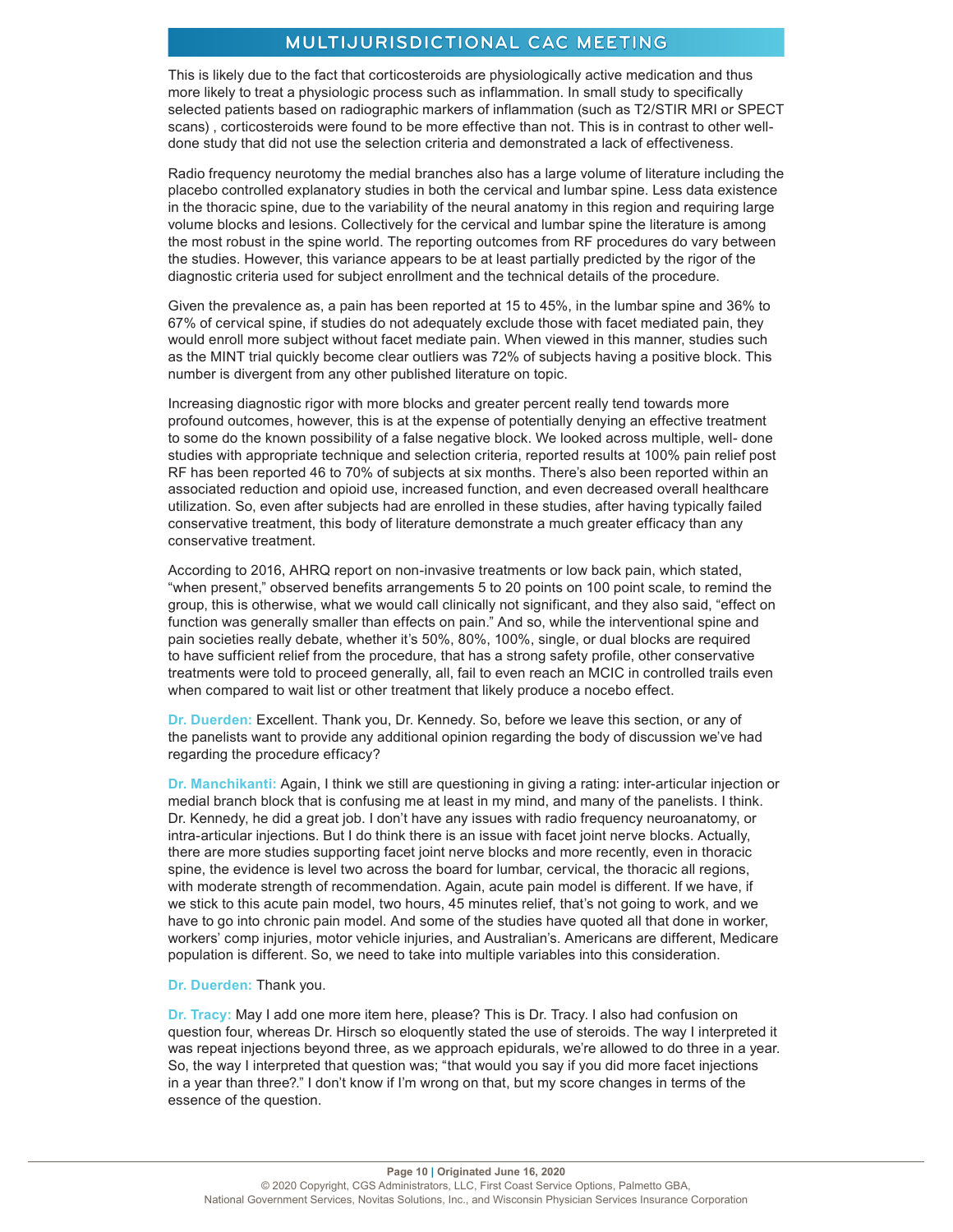**Dr. Duerden:** Thank you for that clarification. The question emphasis will be on injections beyond three injections per year.

**Dr. Tracy:** OK, so I would like to hear Dr. Hirsch's response to that, please.

**Dr. Duerden:** Certainly.

**Dr. Hirsch:** So I think that there's some confusion in general, as it relates to three a year, if you looked at the MPW generated letter where most of the, or should I say SIS generated letter, where most of the MPW participated and by way of clear disclosure, I'm involved with multiple societies that signed on to that letter. There's discussion about five, and here there was a question about three. I think, that part of the challenge is differentiating between diagnostic and therapeutic, and when I looked at the coverage programs for CGS versus some of the other MACs that are on here. I think that's also reflected in how and how the procedures are supported.

The five interventions, I think, accumulates both the diagnostic and therapeutic as people in general, I do not they are giving five therapeutic injections over the course of the year. I think as it relates to medical branch blocks, which customarily do not include steroids.

You can, really, from a safety point of view, gives three or more without having to worry about safety. Because, again, the literature that I saw, I saw quite a bit and reference to Manchikanti's paper, 7500 episodes, really reports no serious adverse outcomes to that. The Kim paper gives me a little pause. It does talk about to facet joint intra-articular injections. I think that whether it's on the basis of that or on the basis of the FACT that you're using steroids more typically I would not be comfortable with the number five, but it does seem to me that three therapeutic injections would be OK. But for the reasons I outlined before, I would recommend the same numbers that I did differentially for medial branch blocks versus intra-articular facets for the question of three or greater.

**Dr. Duerden:** Thank you, Dr. Hirsch. And I appreciate the input and from Dr. Tracy as well. So, for clarification, please answer the fourth question based on beyond three injections per year, in regards to the fifth question. First, currently on intra-articular injections, as opposed to the medial branch blocks and breaking those down as the primary procedure for the cervical, lumbar, and thoracic sets that were asked. As we move to Section two, and this actually goes right, Dr. Manchikanti, prior statements. We're going to talk about patient selection as the chronic pain patient and the degree of rigor in which we need to assess to provide these types of procedures. So, I'll turn the time over to Dr. Manchikanti.

**Dr. Manchikanti:** Thank you, sir. Again, on question five you are saying, that relates to only intraarticular injections?

We were under the impression that, when you said that said facet joint interventions, that's why Dr. Kennedy talked about radio frequency so much. And then, we talked about facet joint nerve blocks. So, is that only inter-articular injection or does that include all three?

**Dr. Duerden:** No, I would like to focus primarily on the intra-articular injection part of that question. And I apologize for the lack of clarity in that question.

**Dr. Manchikanti:** Section 2, question 1, Does the literature support the statement, rigorous beneficiary selection and inclusion criteria are necessary to reduce false positive diagnosis and/or false positive error rates when using facet joint injections and procedures? We all know that the false positives are extremely common, even utilizing 80% criterion standard with a chronic pain model.

We have shown that the false positives in the lumbar spine are 27% to 47% in cervical spine, 47% to 63% and in the thoracic spine, 42% to 58%. However, if you use the single block technique, false positives are going to be much higher, especially if you use 50% or less. So, as I said in the beginning itself, appropriate selection criteria is crucial, for facet joint interventions. To avoid unnecessary diagnostic and therapeutic interventions, and to reduce false-positive physical findings pointing towards but facet joint pain are extremely crucial.

Last night I was talking to one of our own professors and he was saying that Lax don't forget the patient physical examinations mention- that. So that is what I'm doing here as my professor told me.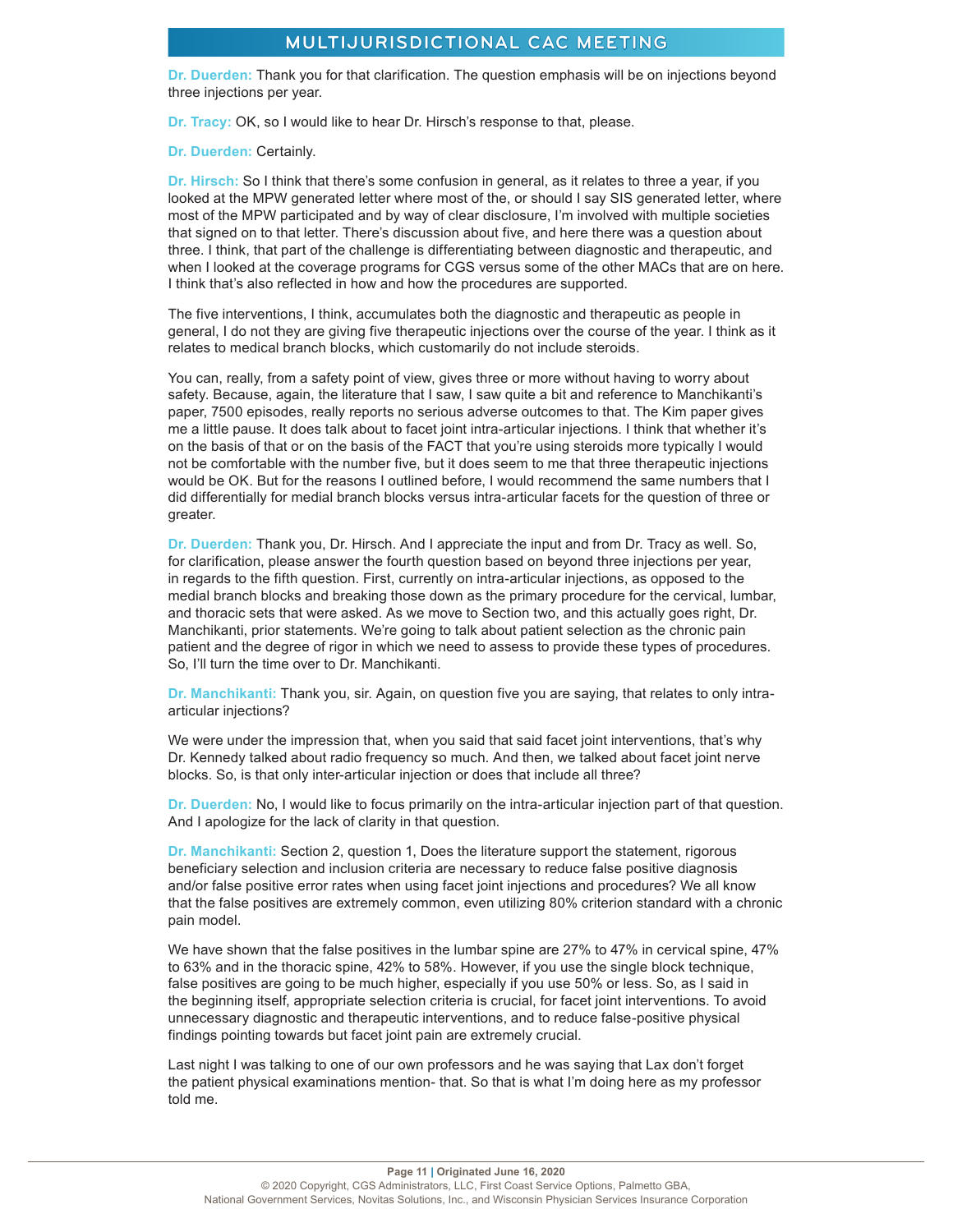The physical examinations and clinical assessment are strongly recommended with axial pain tenderness over the facet joints, reduced range of motion and pain reduction with rest and absence of radicular pain. However, this can only point towards potential diagnosis but not actual diagnosis. The imaging is not diagnostic. That is some evidence for a SPECT, but nothing else. Consequently, the we must do the rigorous beneficiary selection and inclusion criteria, that is, what improves the results rather than just going and sticking needles based on our instinct. So, examination, pointing towards that, and other management duration is extremely important.

**Dr. Duerden:** Thank you, sir. So, the answer is to that is you're saying yes. Correct?

**Dr. Manchikanti:** Yes.

**Dr. Duerden:** And do you have a standard that is a that would be considered using the literature? That would be a rigorous standard for beneficiary selection?

**Dr. Manchikanti:** Just this thing, axial pain and if it is radiating, it should be somatic type of radiation, not radicular type. The tenderness over the paraspinal regions or facet joint tenderness mostly in the middle of the spine. That is not going to facet joint, they do reduce range of motion, pain reduction with the rest.

Absence of radical pain, these are the important ones, Extension is sometimes helpful. There is also a new sign called Kemp Sign. They are describing, but it is not clinically users that much. These are the ones we use, then, have been many descriptions in the past by other investigators, but they have been proven to me to be inaccurate, so we no longer use them.

**Dr. Duerden:** Thank you, sir, I'd like to move to question two as a way to build on Dr. Manchikanti and turn the time over to Dr. Maus.

**Dr. Maus:** Thank you. And I appreciate the invitation to be here. Question number two: Is use of non-specific assessment of subjective "pain reduction" reported by a beneficiary with nonspecific chronic axial spine pain not associated with radiculopathy or myelopathy a reliable and valid measure of improvement in pain following a facet injection or medical branch block injection?

I would score that four, referencing the medial branch blocks, no intra-articular injections. Here is my reasoning. The question addresses to the validity of patient reported responses to diagnostic block. Validity of a test should ideally be measured against a physical criterion standard, which is indisputable such as an observable pathologic finding. But there is no such criterion standard available. Practically the goals of interventional spine procedures are reduction of pain, restoration of physical, emotional, and social functioning and the reduction or elimination of consumption of health care resources. The subjective symptom of pain is fundamental. From chronic pain arises deterioration of physical. emotional, and social function and a demand for health care. The secondary measures are not amenable to measurement of the time of effect of a local anesthetic, but longer term neural blockade is an area of active investigation.

Medical branch, block exhibit target specificity, in both cervical and lumbar spine segments, injectate reaches the nociception of the facet joint, medical branch blocks exhibit construct validity, the ability to discriminate a true positive response from a false positive response in both cervical and lumbar spine segments. The evidence is less robust thoracic region.

False positive rates, however ranged from 29% in cervical medial branch blocks to the 38 to 45% in the lumbar segments, hence the need for controlled blocks. The dual comparative paradigms is a practical solution with a sensitivity of 100% and a specificity of 65% in the cervical region; this is reduced in the lumbar region, where facet mediated pain is of lower prevalence.

It could be argued that in the absence of an actual criterion standards that the construct validity cannot be obtained, that one can only obtain credibility, ie, how unlikely it is that the pattern of block responses expressed by the patient, is due to random guessing, or chance on the part of a beneficiary. And here, you might want to consider nonpainful patients seeking to create the fiction of a pain state. Bogduk and Engel elegantly demonstrated mathematically by two randomized comparative blocks that credibility as high as 75%.

The ultimate proof, which allays concerns regarding the credibility of patient responses, is predictive validity- does the block paradigm predict the response to the therapeutic intervention?

The literature endorses predictive validity of dual medial branch blocks in the cervical region since their inception. A recent systematic review of lumbar medial branch blocks and RFA by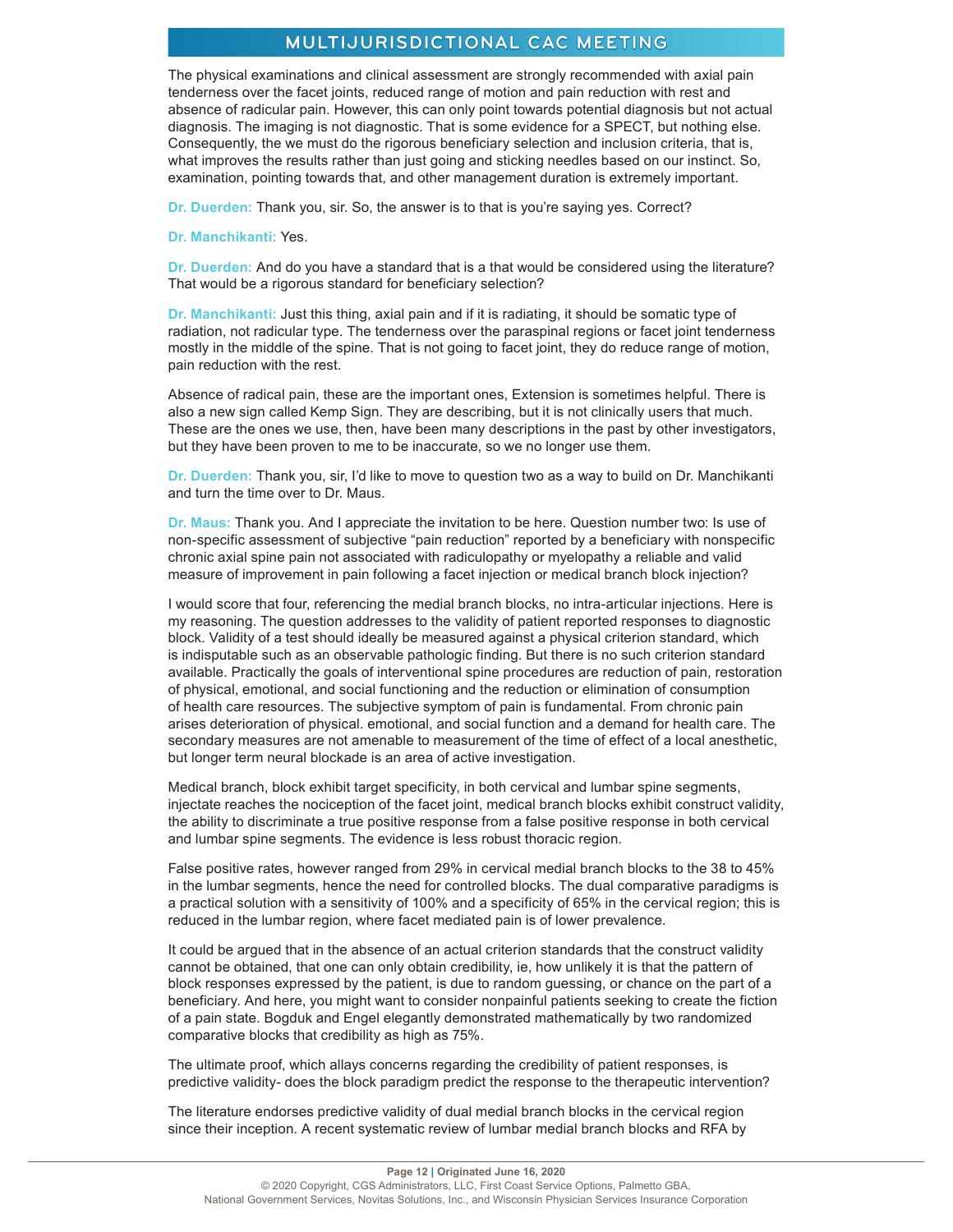Schneider and colleagues, stratify the outcomes by rigor of the MBB selection criteria. As the rigor of selection is tightened from single to dual comparative blocks and the criteria for a positive block is elevated from 50% to 80% to 100%, the proportions of successful RF procedures increase. At the most rigorous level of complete pain relief for dual comparative block the subsequent RF procedure results in complete relief of pain for at least six months in 55% of patients accompanied by restoration of function, return to work, and no need for other healthcare for a median duration of 15 months per treatment.

None of the above noted validation literature applies to intra-articular facet injections. As has been noted previously, these injections are subject to a higher technical failure, and may not remain as selective as the joint capsule is known to be fenestrated, and, therefore, are not the preferred diagnostic approach.

Thank you.

**Dr. Duerden:** Excellent. So, dealing with the Medicare Beneficiary Population you're saying is essentially that subjective pain reduction is, would be insufficient documentation to show efficacy of this patient, correct?

**Dr. Maus:** No, I am saying. that reduction of pain, reported by the patient, is the best documentation we have. We don't have an absolute criterion standard. And because of the predictive validity exhibited by utilization of patient reported pain responses to medium branch blocks. It is, indeed, the appropriate qualifying procedure for the definitive therapeutic procedure of radiofrequency ablation. It would be ideal, if we could measure functional improvements, but that's not possible at this time, due to the limited temporal duration of local anesthetic blocks.

**Dr. Shwachman:** I agree, you know what we do. I don't care how you cut the mustard. If the person says, my pain is relieved, that's where we really were going for.

After that, to suspect, other things that he can do. So be it. But the main thing we're going for is pain reduction, that if the patient is happy, the patient is happy, and we're ahead of the game.

**Dr. Manchikanti:** Pain reduction is the main issue, the main way we judge people, but there is also another component that immediately we examine the patient, and they should be able to perform previously painful moments with continued pain relief, otherwise, it is negative. So, a patient says 100%, or least in prone position, but they can't sit and stand and do anything, which was painful prior to that, then it will be considered as negative, in my opinion, and that is what literature says. And LCD already stated that they should be pain relief of the ability to perform previously painful. I'll address that in a subsequent question, which I am asked to address.

**Dr. Duerden:** Yes, there's going to be some bleed over. I appreciate that. I'd like to move to Dr. Simopoulos and his question number three regarding the numeric pain level.

Can you read that, please?

**Dr. Simopoulos:** Sure. Thank you everyone.

Lot of this has already kind of simple premise for the answer for this. Do you have an intermediate confidence that there is adequate clinical literature to support a minimal numeric pain value either NRS, VAS or similar threshold (6/10) to identify an individual's pain level before a Medicare beneficiary is eligible for facet joint injection or procedure?

I it's kind of complicated a little bit. At the end, I interpreted this as is there a minimum pain score, to which we would consider a patient for facet joint diagnostic procedure first. If we look at the literature, whether it's Dr. Manchikanti work, Dr. Bogduk in the past, Dr. Derby, all of these studies, patient says, Dr. Manchikanti alluded to earlier people who had long term pain and significant pain with movements, so there's always a mixture of factors.

And so in conclusion, I'm looking at the literature, there's not a minimal number, or a number that's minimum for doing this, that said, the patient has to have an adequate level of pain. You could then assess and get a degree of relief.

So, if I go, surely by the literature? There isn't a study that says, this is the minimum number, so, like, I had to say, no on the studies, if we go purely by science.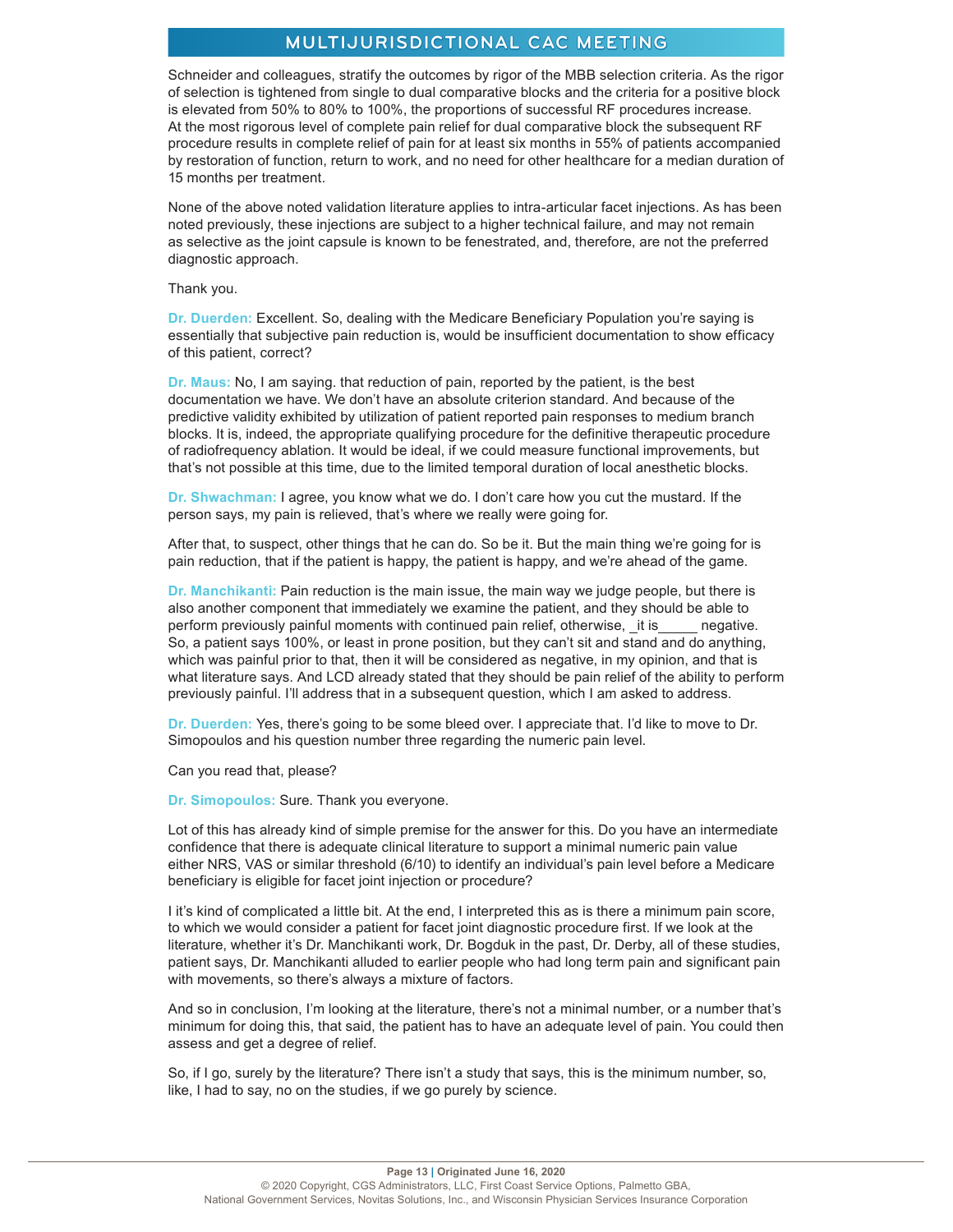**Dr. Duerden:** Excellent. Thank you, sir. Going to move to question number four.

**Dr. Shwachman:** Yeah, what you're saying on the one hand, what are the criteria for doing this?

And on the one hand you're asking about a number, and that's more like playing bingo very frankly. Other hand the approach to Dr. Manchikanti is taken. Now, I said pain relief, but certainly the degree of satisfaction in motion and where the patient stands, sits, and so forth, is what's really important. And there are various inclusion criteria, for example, and I, do have a contract with Cigna, but I'm just to contracted provider. Cigna got some very good criteria for doing this, and Dr. Manchikanti mentioned criteria for doing this. So, if you're going to do the blocks, I think you have to use inclusion criteria as Doctor Manchikanti does those rather than just pick a number like bingo out of the air. And there's not only inclusion criteria. There are also exclusion criteria on doing these cases, such as a fusion situation. So., I think that whatever those inclusion criteria are, you can pull them from various sources including Dr. Manchikanti.

**Dr. Tracy:** I'm a little bit disappointed that we've used numeric rating scale to assess pain for decades. So, we have to have a score to assess the pain. And what I do is explain to the patient, one is no pain, 0 no pain, and 10 is the worst pain you've ever had in your life, and you're in the hospital. So, we have to have something to be able to rate the patient pain. So, if I'm not understanding this right, please interject because what I'm reading here is a numeric scale, or visual log scale, a useful methodology. And I say yes, that it is.

**Dr. Creamer:** This Dr. Creamer. Just commenting on Dr. Tracy, I disagree. I think that the numerical pain rating scale is not useful. I think as a physical medicine and rehabilitation physician, I identify pain as it impacts a person's functions and I don't feel that the numerical scale really is able to reflect that. And I don't agree that we should be using the numerical rating scale for the determination of these types of procedures that should be based on a patient's discussion, of how this pain interferes with their functional activities. And pain ratings can vary, depending on whether they're sitting in our office or whether they're physically activity doing an activity. So, I think that that also has an impact, and it's, it's not very helpful to use an numerical scale,

**Dr. Cohen:** This is Steven Cohen there have been a whole bunch of studies, about 5 or 6 studies, and they've shown there's a high correlation between verbal rating scales, numerical rating, scales VAS scale. The same scale should be used with the same person don't switch from one to another. But this is the question that I think that you're getting at, and this is what the impact guidelines say. Right? That you shouldn't just look at pain in what Dr. Manchikanti said, is absolutely right. If people are sedated and they're just, you know, lying on a stretcher or go home and sleep for hours, that doesn't make sense, but this has been looked at, actually, by a podiatrist.

Guy McGarry published something in 2011 and, there's, there's not a great correlation between pain and function , between patients. But there is if you're if you're looking at improvement in function within a patient, over again, a longitudinal study, or over in a given time period, it is very highly correlated. So, if people report 50% decrease in their pain, then they have improved function. So however, you want to do this, if you're talking about medial branch block, the problem with using something like disability is there are questions on it.

Let's say, you know, how each year, know, how do you travel? so they're not driving or neck disability? You know, can you drive? There are questions about sleeping. There are questions about sex. And so, if you're using something, if you're using bupivacaine or lidocaine, that's going wear off in three hours or six hours or seven hours. You're not going to be able to actually have a very good index as to as to whether or not, you know, function is improved. So, there is, like you say, a correlation within a given patient between improved function and improved pain relief .

Dr. Scwachman: Your statement about, within the patient is appropriate and true, because I've had patients that, if I compare the before and after, I can't get a number of those, Dr. Manchikanti, said It's more valid if you can get motion. However, if this question implies, that Medicare would say that you have to have a number five score, or seven score before you can have the block, then what you've done is you've compared patient A to patient B And as Dr. Kennedy pointed up, it, it doesn't quite work because one person will exaggerate the pain levels and another person's just shrugs off pain and so forth. So comparing using that system to decide whether or not you're going do, the block, I think is like playing bingo, the guys got to hit the right number or he doesn't get the block, as opposed to the inclusion criteria of what he can do, what he can't do before and after an injection, or whatever, it is what if it's problems now, from inclusion criteria? And we have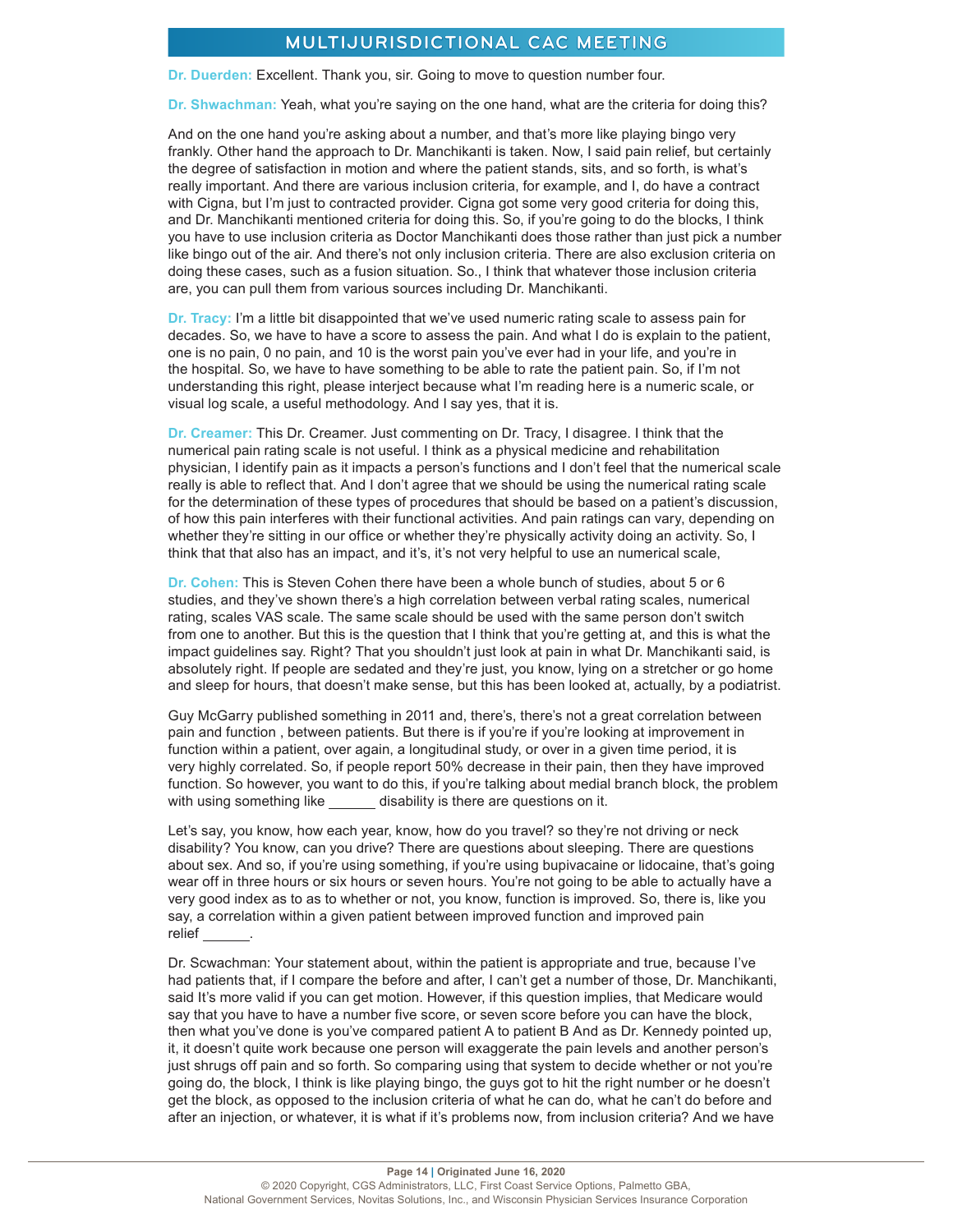this from various people. Like, Cigna, for example, has a nice layout for that. And I'm sure Dr. Manchikanti, he also has a nice layout for who we would block, and we wouldn't.

**Dr. Cohen:** A three over ten pain in some people, is equivalent, 10 pain In, you know, in other people, any 0 to 10 pain scale is not linear, right? So, the difference between 8 to 6 is much easier to obtain than a difference between a four over a, two. So, you cannot have a cut off like this, and for clinical trials. If you look at Clinical trials FDA or NIH sponsored, it's four. Sometimes five is the cutoff. Six, definitely doesn't make sense.

**Dr. Manchikanti:** Here, the question was related to the diagnostic logs. So, how we select the patients are and how we assess, so that's correct. There may be about anything, about five in one, and one of the insurers says three on their policy. But they were investigating us, for not documenting 3 or 6. See what a document, an average pain. So, this issue has gone with a lot of understandings, but my comment was mainly related to medial testing of the patient.

So, a patient is lying down after the diagnostic block, so, we don't send them home, saying, that has been pain free, and don't document that it is 100% relief, rather than that. We make them to go through the various moments and then see then they come back. That is when we actually look at their work status, sitting, standing, walking, lifting, carrying mood, sleep patterns, all these other issues. That is more like a long-term relief if a patient gets 3 -4 weeks of relief. That is the thing we're looking at it and after that eight weeks or 13 weeks, six months with radio frequency neurotomy. So those are the long-term ones. But for immediate evaluation that is what we were looking at, actually Cigna follows guidelines, old guidelines now than, I don't know what they're following now, but those are the same I understand, Dr. Schwachman

**Dr. Schwachman:** I'm just worried about situations where you're going to pick a number. And then after that, permit the procedures to be done. In my experience, some patients don't understand the numbering system. You try to explain it, as Dr. Tracy said. And it doesn't always come across with people. And now you've taken a particular number. I think you're better off in deciding whether this can be done. That Medicare will agree with that. Being done or insurance company agreeing that it will be done. That there'll be criteria to be that you could layout and at least give a little story of where they can, function can't, function, and then allow it to be done on that basis. The success of it afterwards is what Dr. Manchikanti's talking about, I think.

But whether or not the patient will be getting the treatment, I think should include inclusive criteria and exclusion criteria, and not just pick a number, like, we'll do it, but the number three, but we've also won't do it if the number six or vice versa, because that's just play bingo and the patients don't always understand it.

**Dr. Duerden:** Understanding that question correctly, so, Dr. Maus, go ahead. I just want to completely agree with the above-mentioned comments.

**Dr. Maus:** We have to be careful about discriminating the appropriate use of an NRS scale for measurement of a block response, versus here, where we are talking about a patient's eligible for a procedure where we want to look at not just pain, but also we want to look at physical, emotional and social functioning as well. So, looking at a broader profile, for example, the PROMIS profile, would be a much more useful, valuable tool to qualify patients for a potential procedure.

**Dr. Duerden:** Thank you.

I'd like to, move to Dr. Tracy on question five size. Perhaps, address the issue of conservative treatment as you can also go into some detail about that, and the duration of months.

**Dr. Tracy:** Well, I have to concur with Dr. Kennedy, and Dr. Cohen, and Dr. Manchikanti because it's very difficult to answer these types of questions and three minutes.

So, my answer to that question would depend on the intent of the question. Are you asking, does the clinical literature support conservative, for a minimum three months just prior to facet injection or median branch block, because most of us have patients who've been through rounds And so it's that, questions is, meant to support three months of conservative therapy just before facet injection, I would have to say, no, I would, I would not be the case, but if they failed rounds and rounds of conservative therapy for greater than three months, then I would have to give that a high score. Now, in your literature, in your bibliography and trying to control time here. I just number the references in papers number two, three, five, six, and one they failed three months of conservative therapy. They didn't say if it was most recent, or after that. In papers number seven and 12, they talked about three months of pain or symptoms. In one of those was Dr. Manchikanti who did 12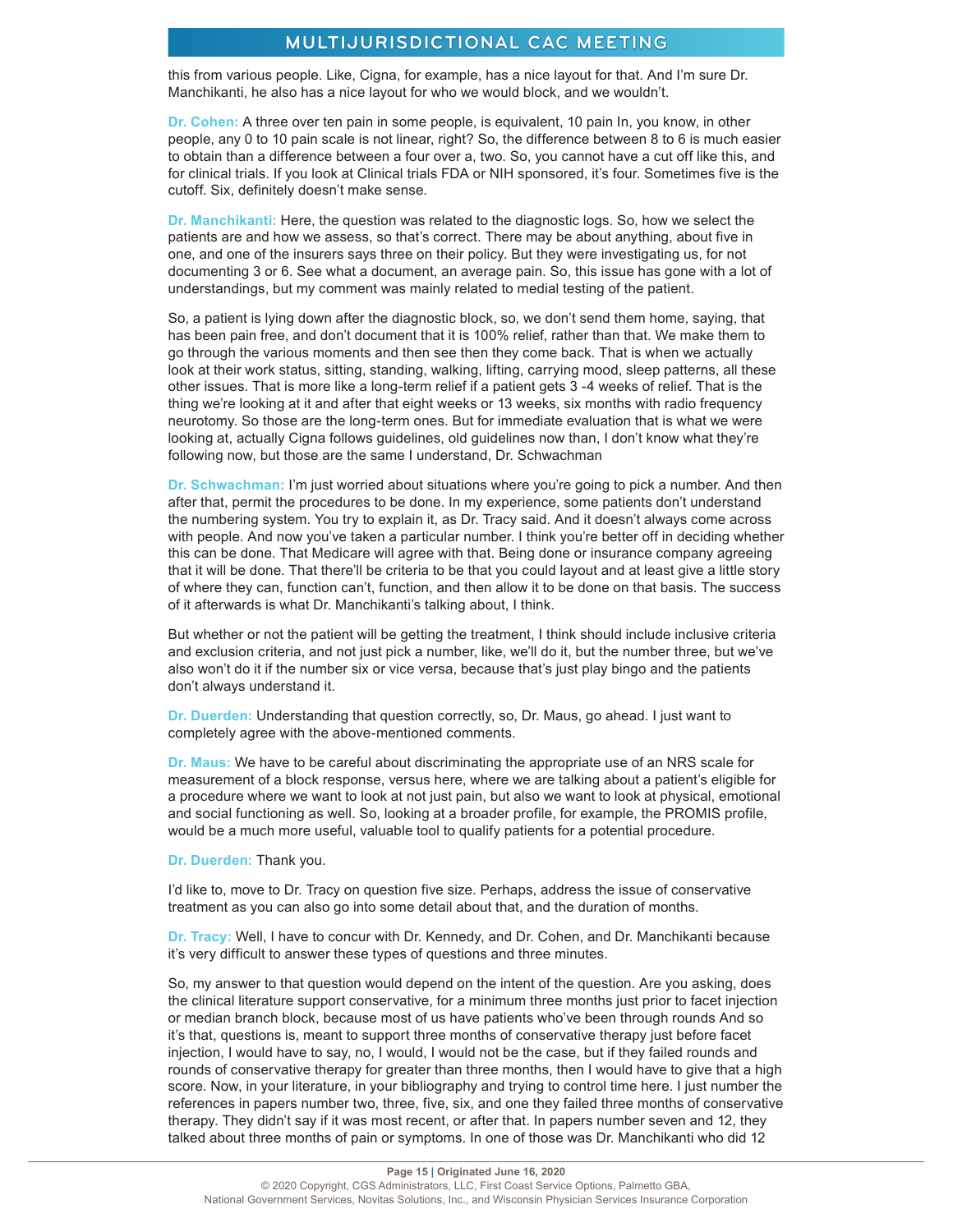randomized and five observational studies. And then in articles in 19, 20, and 7, it was greater than six months of pain. and in articles nine and 10, it was greater than 24 months of pain. So, you would have to clarify for me what you mean by the conservative therapy? Also, here, we're talking about the Medicare population. And, in one of Dr. Manchikanti his papers and in his draft, outline on page 96, he says, there's a significantly higher prevalence of facet joint pain and patients over 65.

So, most of the studies in the bibliography, have patients of all ages in it and not over 65. So, I would agree with Dr. Manchikanti and the ASCIPP guidelines on page 96. I think you have this draft, and it'll be published tomorrow, that. It's more common in the population we're talking about, i.e., the Medicare population, but also on page 61 of the newly developed ASCIPP guidelines. It says that there is level two, and this evaluation level two is a high level. A level one is the highest in selecting patients for facet joint nerve injections at least three months after onset of failure of conservative therapy. So, you know, I'm not sure how to answer that. I think that anyone suffering for three months.

Some of my elderly is actually cry when I asked them to undergo physical therapy. There so debilitated, my practice is 90%, Medicare, eighties and nineties. So, I would prefer the three months of pain than, the three months of failed conservative therapy, with judgement factors added to that.

**Dr. Duerden:** So, it is more to the guidelines that you're alluding to when we were speaking a general term, the minimum of three months of conservative treatment prior to just someone coming in de novo without any prior treatment to get an injection,

**Dr. Tracy:** OK? So, you would say that years of conservative therapy greater than three months would be adequate in that question?

**Dr. Duerden:** Yes, OK, so then I would say yes, that would get a high degree, high score from me, and I would give that a four.

**Dr. Manchikanti:** Those three months of, Deborah did a wonderful job explaining her position there, and I agree with most of it, but why three months?

Why not one month? Why not eight months? Why not 12 months? There is no reason for that.

Why would you put somebody for three months of physical therapy if it is hurting them? They can't even go, they go to physical therapy. They don't want to go. And at the same time, if somebody is able to perform appropriate exercise program, self, or they have seen a chiropractor on and off altogether, they had failed conservative treatment our guidelines and LCDs. Always said that, three months after the onset of the pain, with a conservative treatment. That means conservative treatment did not work.It did not provide adequate relief, but once you've said that three months of conservative management, so a person has to have it have pain for at least six months, or even longer because they have to wait, see their doctor then go through the physical therapy. And everything else is going to take long time. So, I think that limit, maybe is a good idea to go ahead and remove it and then they nonresponsive to conservative your management in general terms, including physician ordered, physical therapy, chiropractic medication therapy. We can add all those things, but still it should be left to the patient and doctor and their financial situation. There are huge deductibles. These patients can't afford co-pays. I'm sure. We don't want to bring the cost here, but it is it is going to be a factor to them. There are my clients, she said, when you order them physical therapy already failed at so many times, why do you want me to go through that?

**Dr. Kennedy:** This is DJ Kennedy. I'm going to agree with Dr. Manchikanti, the number is somewhat arbitrary.

On the pro side, you know, the literature does support three months as a prerequisite purely because that is how the studies were designed in terms of their enrollment for subsequent enter interventional procedures. If you take just flip side and ask, are there studies on conservative treatment that they require three months before they are shown to be effective? The answer is simply, no. The best studies we have on this are on some of the chiropractic treatments and it's somewhere on the nature of eight visits and if it's shown to be effective. So, no, I mean, if there is that literature showing that, yes, maybe three months waiting is what a lot of the enrollment criteria was, therefore, but again, that is not based upon any mechanism of action for the conservative treatments across the board.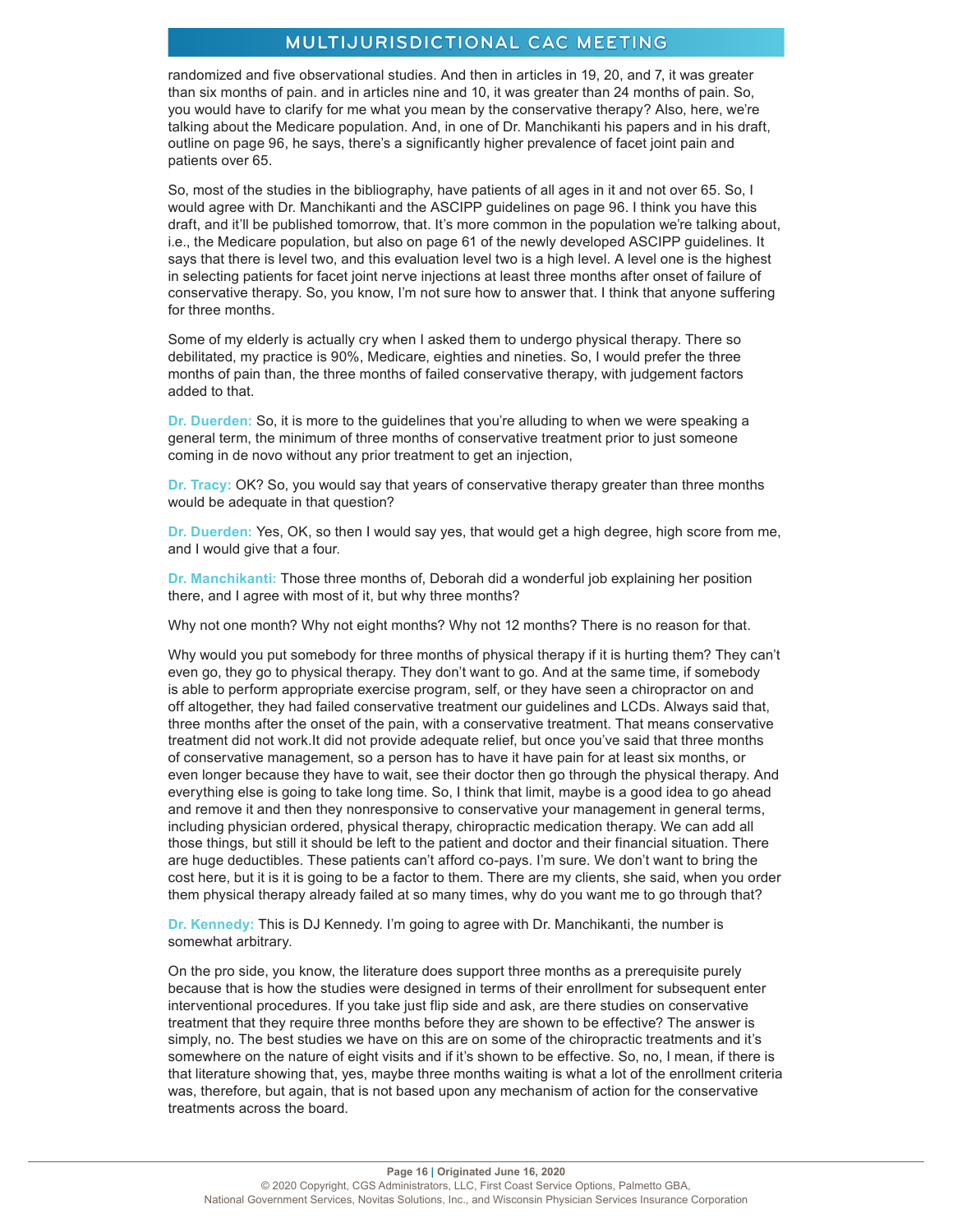**Dr. Cohen:** This is Dr. Stephen, I think my question is very related, so you can just skip over this, so I agree completely with what Lax and, and DJ said. So you should require conservative treatment. If you look at the randomized controlled trials examining , the set radio frequency ablation only two did not require it, the VanWick study and the LaClair study and both were negative. Guidelines from NICE guidelines from the Belgian Federation of Healthcare Institute, STEPCare Model for the VA, which is being adapted by a lot of military treatment facilities requires conservatives care. Finally, there's are validated instruments for evaluating epidural steroid injections studies. And there are a lot of people from all over the world. People have experts from from Asia, Europe such as Van Dureink, who has a PHD and pulsed radio frequency Mark Entuned? who at the time was the editor in chief of ? Concluded. it's called Aquarius, that three months should be required epidural steroid injections study. And the reason for this is that, if you treat people with epidural, steroids in a randomized trial, you're going to be more likely to not show benefit because these people will get better on their own. But it's the same thing with facet, if you are treating people with, you, know, most people who have back pain for five weeks, are going to get better, whether or not they're treated.

So if you treat them in five weeks with the facet innovation, and they get better, and let's say they get better for 15 months, and then they're pain comes back. What, what happens, in reality, is, they get treated again, and again, and again, and it's really difficult to know if they work. So, you need to require conservative treatment. Everyone agrees, but I agree with Lax and with TJ, that we don't know exactly what that is. It may not be three months, maybe it's, you know, maybe it's eight weeks, maybe, in some people, that should be more than three months. You can skip my turn, because I think it's almost the same question.

**Dr. Duerden:** Yes. You're absolutely correct, just as a slight variation of it, and I believe you addressed it very well. So, let me drop back to Dr. Barnhill to address some of the conservative treatments that would be considered in in a policy.

**Dr. Barnhill:** Thank you. Can you hear me OK? Thank you.

My question is, do you agree the following modalities are considered conservative treatment? And the simple answer is yes.

When I look for evidence, that was a little bit more difficult to find supporting evidence. However, I did find protocols and guidelines, so I'd like to share with your comments on each of the modalities listed.

Current, low back and neck pain protocols by the North American Spine Society and regional insurance carriers recommend these modalities prior to pain specialists' evaluation, however, Cohen 2014, identified this practice as a fundamental medical principle in which you start with the less invasive interventions. This recommendation by NASS, and insurance carries is not supported by conservative therapy outcome studies. However, another problem identified by Cohen in his 2014 article relates to the timing of the proposed conservative therapy, either before or inconjunction with spinal interventions for low back pain. So as far as integrative treatments, I said, yes.

Acupuncture is considered an effective treatment for selective acute, and chronic pain syndromes and is therefore a reasonable referral option. Significant difference between true and sham acupuncture indicate that acupuncture is just more than a placebo. However, these differences are relatively modest, suggests that factors in addition to the specific effects of needling are important contributors to therapeutic effects of acupuncturist. And that's based on Vickers 2012.

Currently, the Academic Consortium of Integrated Medicine and Health Commentary to CMS acknowledges that acupuncture is recommended by the American College of Physicians, the National Institutes of Health, and the US Agency for Health Care Research and Quality for chronic low back pain and neck pain and is without serious pathology by the Global Spine Care Initiatives. While older patients were not excluded in trials that supported these recommendations, acupuncture for chronic low back pain, specifically in elderly, has not been adequately investigated. That's based on our Arya 2019.

Now as far as multimodal approach, including spinal manipulation therapy, other commonly used active interventions, self-management advice, exercise is an effective treatment strategy for acute and chronic back pain, with or without leg pain. A meta-analysis by Riddick et al in 2016 revealed that spinal manipulation was superior to sham therapy for non-specific low back pain. Smith 2019 considered osteopathic manipulation therapy as a great B level of evidence. For patients with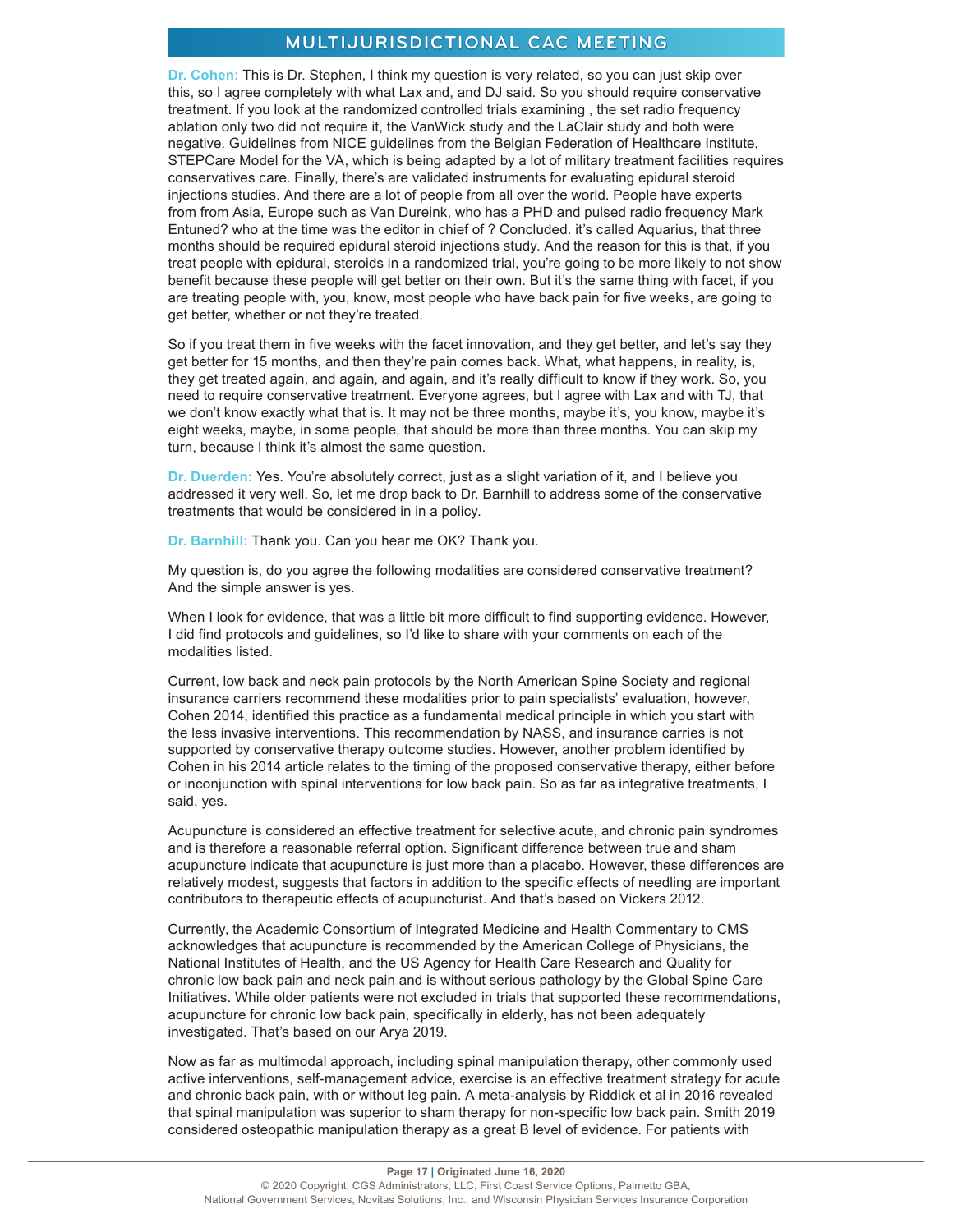acute low back pain, spinal manipulation therapy, results in similar outcomes to no treatment medication, or modalities. Periodically, short-term improvement is statistically better, but clinical significance is uncertain.

As far as physical therapy it is recommended by NASS and insurance curious prior to facet injections. However, the NIH care excellence and the Belgian Federal Health Cancer do recommend therapy in conjunction with low back pain protocol that includes RFA, not enough evidence to evaluate treatment results.

As far as medications, anti-inflammatories, anti-depressant recommend a three-month trial before facet interventions.

Others, nutrition, weight loss, sleep hygiene, Yes. Smoking cessation and stress management could be added to this list, of pretreatment conservative therapy. Also, may abolish some of the presenting symptoms and prepare patients for self-care after this bout or painful experience.

That concludes my comment.

**Dr. Durhem:** Thank you, Dr. Barnhill, and I appreciate that You took a very tough question. And you did an excellent job. We can move to question number eight with Dr . Creamer.

**Dr. Creamer:** OK, so the question number eight is, does the clinical literature support, at least intermediate confidence that history and physical examination can be used to identify painful facet joints as the primary source of pain?

**Dr. Manchikanti:** in the *World Journal of Orthopedics* in May of 2016 a review that concluded "attempts to make the diagnosis of lumbar facet joint pain by history, identification of pain patterns physical exam and imaging techniques have shown low accuracy and utility."

In the article published in the *Journal of Pain Physician* in 2012 "multivariance analysis of the relationship between paid referral patterns and the source of chronic low back pain." This was authored by Ben Laplante. He concluded the presence, or absence of thigh pain possesses a significant correlation on the source of chronic low back pain for varying ages, whereas the presence of hip girdle pain or leg pain did not significantly discriminate among inter discal disruption, facet joint pain or sacroiliac joint pain, as the etiology of chronic low back pain. He also commented a younger age was predictive of intra-discal disruption regardless of the presence of thigh pain." And I think the main indications are the main points that I took home from that was the varying impact of age. And that this disease itself may mimic or have a similar pain pattern, is what we would consider facet joint pain.

Another journal, the Journal of Physical Therapy, which I thought was interesting because it looked at physical therapists who we might assume have a good understanding of pain conditions. And this was published in 2007 and they reviewed the topic. And there are articles and title "Indicators of Lumbar Zygapophyseal Joint Pain: Survey of an Expert Panel With the Delphi Technique." And they went through various literature reviews and reported "following the three rounds, consensus was achieved, and 12 indicators were identified. Those that reached the highest levels of consensus were a positive response to facet joint injection, localized unilateral LBP, positive medial branch block, pain upon unilateral palpating of the LZJ, or transverse process, lack of radicular features, pain eased by flexion, and pain , if referred, located above the knee."

And then the referring back to Dr. Steven Cohen's article, The Pathogenesis Diagnosis and Treatment of Lumbar Zygapophyseal Pain" concluded that that," in summary no history or physical examination findings can reliably predict response the diagnostic facet joint blocks."

Then getting into the more recent article, the Consensus Practice Guidelines on Interventions for Lumbar Facet Joint Pain from a Multi Especially International Working Group" in Regional Anesthesia Pain Medicine. Doctor Cohen, also summarized "no pathognomonic physical exam, or historical signs that can reliably predict response to facet joint blocks."

So I guess the question point of view, I felt that the clinical literature did not support intermediate content that his physical examination will be used to identify a painful facet joints as the primary sources.

**Dr. Duerden:** Thank you, sir. We'll move to Dr. Kennedy.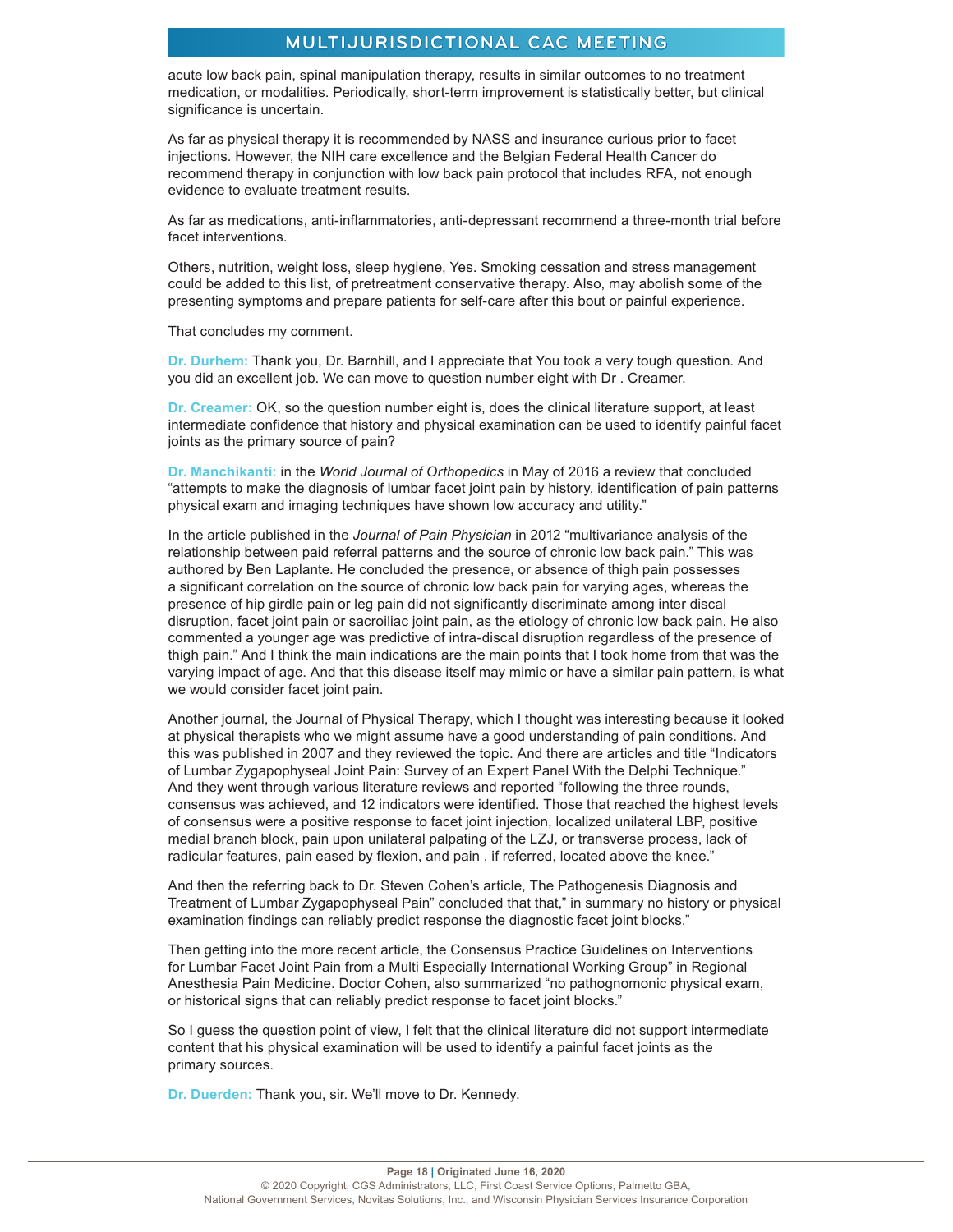**Dr. Kennedy:** I have no conflicts of interest to be reported. The question is, Does the clinical literature support with at least intermediate confidence (≥ 2.5) a requirement for imaging before prognostic blocks?

I said no, but there is some evidence suggesting that the utility of the procedure imaging and there are additional concerns that drive providers to obtain these images. The most widely investigated imaging modality used to detect potentially painful is SPECT scanning, which does provide a measure of biological activity, does the potential to detect active inflammation. Some evidence exists about the ability of SPECT to provide predict a positive response to the medial branch block or intra-articular injection. Although, there's really no data on cost effectiveness of routinely ordering this test. This combined with the risk posed by radiation exposure has really limited its routine usage. There's also small study, specific MRI sequences for detecting inflammation that tend towards the positive predictive value. There are also additional studies on the presence or absence of facet arthropathy on MRI has been shown to correlate with a positive medial branch block. Meaning, if they have it, they're more likely to respond than if they don't have it. But the degree of arthropathy has not been shown to have a correlation.

Collectively it really is limited data that pre-procedural imaging enhances the outcomes from prognostic blocks on a population level. However, one study by Akuthota showed that 43% of procedures are changed based on the results of an MRI. It should also be noted that every practitioner, I know has seen a contraindication of a spine procedure on pre-procedure imaging. Also, advanced imaging is often obtained for other reasons. Specifically, by definition, by the time a patient is ready for an interventional procedure, targeting facet joint, hey generally met the criteria for advanced imaging due to the duration of pain, and typically failure of other conservative treatments, as we discussed above. Thus, while the procedure itself may not require pre procedure imaging, spine care, and the current medio-legal environment may mandate this.

**Dr. Duerden:** Thank you, Dr. Kennedy. That was a complicated question, that, I appreciate the breadth of which you addressed.

**Dr. Manchikanti:** about question number 10 and objective documentation requirements, gets back to the original to some of the beginning questions was, is a subjective pain score, numeric, analog scale, or should we be moving more toward more objective documentation? I'm going to turn the time over to Dr. Manchikanti.

**Dr. Manchikanti:** I don't have any conflicts again.

Does the clinical literature support with at least intermediate confidence  $(≥ 2.5)$  objective documentation (e.g., a daily pain diary) should be required to measure the sustained percentage of improvement following facet joint injections to relieve pain and improve function? Answer is yes. So my answer is yes.

The clinical literature does support assessment of pain relief and improvement in functional stages, and it is mandatory in most of the jurisdictions. However, I do not feel that pain dairies are, that is the best way to do it. It only reminds the patient, the pain, the bad stuff, all the time. And they do not complete on time. People have other lives other than just reporting the pain diary. They'll write down some kind of number, because that is what is required to get further treatment. So, in my opinion, and according to the literature available, the best way to assess improvement is, initially, their pain levels, along with the low back, or neck or disability index? But subsequent visits, we should look at not only where baseline pain was, but what was the average pain. And also, the pain during the time and that presenting to you. That could be 50% of what it was. Before or more than otherwise. they may not need further treatment. We need to assess the same things as I was talking before, their work status, sitting, standing, have they improved, somewhat improved are they functioning or the same? Lifting and carrying, mood and sleep patterns? These are the protocols we know of. Everybody has these things. So, you document routinely ask patients to questions and document routinely and move on with it. We can also evaluate how many of their goals have been met. We asked them, initially what goals they have, but some people are just going to taking, doing activities of daily living in our Medicare population is a major achievement, playing with the dog, grandchildren or going out about shopping. those are all important important aspects. Again, they are participating in the structured exercise program or not. So, we would like to see that before proceeding with the injection therapy on the day of the procedure, we should document, for that day, that patient pain has returned to at least 50% of what it was, the baseline. So, we have average pain relief, and then on that day what the pain was.

**Dr. Duerden:** Thank you, sir, very well. Well go to Tim if you take on question number 11, please.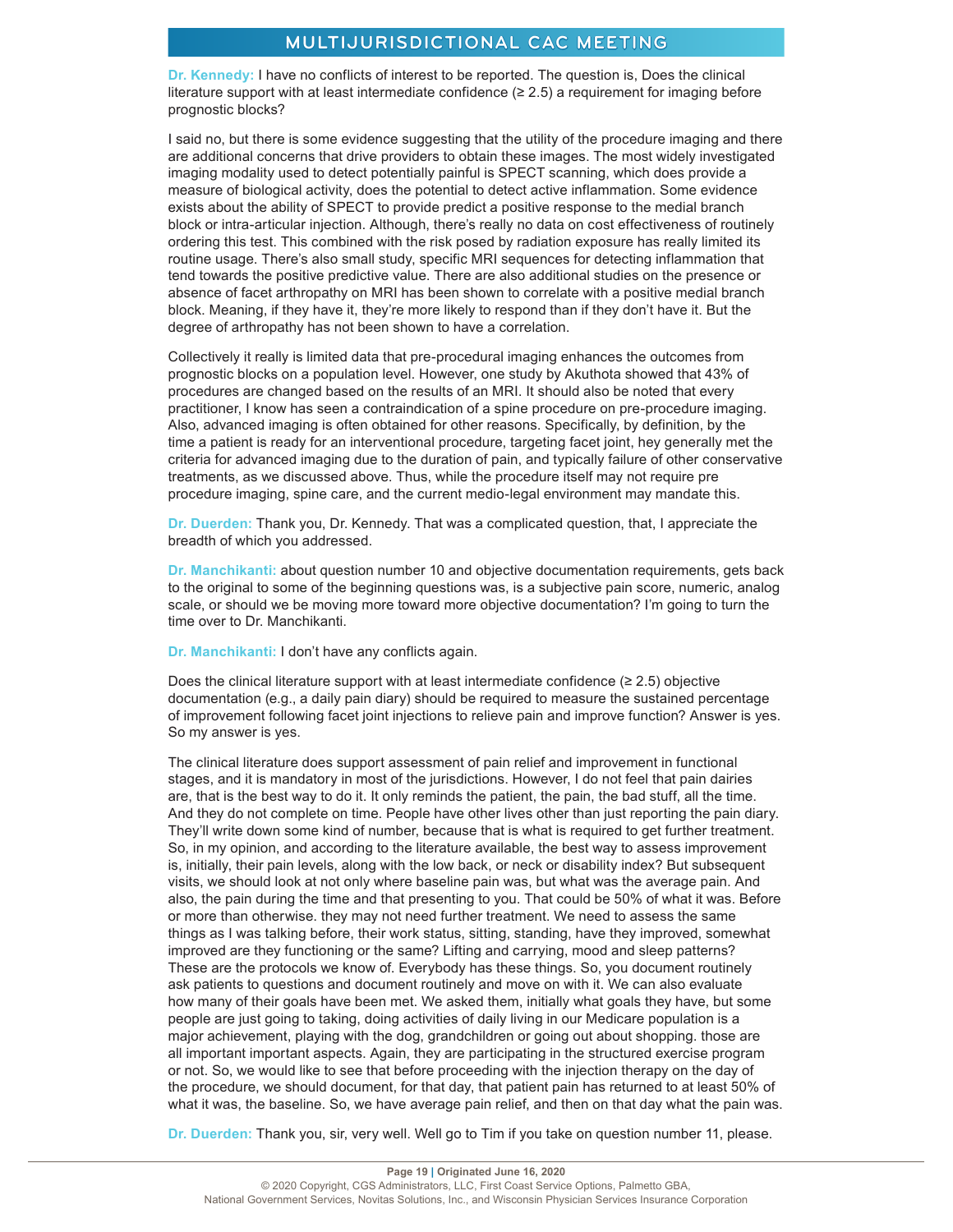**Dr. Maus:** The question is: I am confident that there is at least intermediate confidence in the clinical literature to support the terminology of temporary pain relief, long-lasting pain relief, and permanent pain relief is a reasonable, reliable, and meaningful health outcome terms to provide an objective clinical assessment for facet-mediated pain relief?

I would answer yes, but providing context to this, as I'm sure Dr. Simopoulos will want to address this with the subsequent question.

First, regarding temporary pain relief, this references response to a diagnostic block for the anticipated duration of a local anesthetic agent. The temporal duration of the effect, which is usually hours is subject to individual variability. Temporary pain relief in response to a diagnostic block should be complete or near complete, 80% for a block to be considered positive.

This is borne out by my previous comments on the predictive validity of medial branch blocks; when studies of RF neurotomy outcomes are stratified by the degree of temporary response, the reposnder rates for RF neurotomy significantly improve with more rigorous criteria for this temporary pain relief in the qualifying blocks. The patient response to queries regarding temporary pain relief also depend on how that question is posited and by whom. An independent assessor, not the procedural physicians should be utilized to assess this temporary pain relief. It must be made very clear to the patient, what is the index pain we're studying with this block procedure? And if that pain is precipitated only by specific positions or motions, then these proactive maneuvers must be performed and documented.

The subsequent question will address the definitions of long term and permanent pain relief following therapeutic, not diagnostic procedures. I think it's very important to make that distinction. I wish to add nuance to this by noting that patient reported pain relief by itself is a pretty blunt instrument and subject to misinterpretation. The literature for many years has noted that importance of multiple additional domains of physical, emotional, and social functioning, diminished consumption of health care resources, including opioid use. Such an assessment of domains beyond pain intensity is available using the NIH developed PROMIS system of patient reported metrics, which with computer adaptive testing also minimizes patient burden. This or other consensus agreed upon broader metrics, will improve and provide a better understanding of the overall utility of facet interventions, rather than simply a pain metric.

Thank you very much.

**Dr. Duerden:** Excellent, thank you, sir.

I would like to move with to Dr. Simpoulos I believe you're up next in this complex. Next question is breaking down a little bit more and Dr. Maus will address it.

**Dr. Simpoulos:** Sure, I think that a lot of this is been addressed in part and leading up to the question. First, does the clinical literature support the definitions of the following terms?

And I think we've been through some of this: temporary pain relief is defined as pain relief, greater than 80% based on a minimum duration of action relief consistent with the duration of the local anesthetic employ during the therapeutic zygapophyseal, joint injection procedure or medial branch. I think we went over earlier, the diagnostic value of facet clocks versus medial branch blocks. Right now, most of us including based on the literature find that the medial branch block is the way to proceed with the diagnosis for facet joint mediated pain.

The majority of the literature's gravitating towards 80% or more. And, finally, the idea of documents: you touched upon this, that this began by Dr. Boguk years ago. That, temporarily defined by the duration of the agent, was defined by either lidocaine or bupivacaine and typically the relief didn't last that long. Although, he actually pointed out that that's not the case in many situations, and it tends to move more towards the long lasting. So, I would say most of us would agree that very temporary or transient will be the duration of the anesthetic. So, then, I'll move to Part B. Long lasting pain relief is defined as pain relief consistent with greater than 50% or at least 12 weeks from the prior zygapophyseal joint injection procedure or medial branch block.

And, most of us would consider to be short-term relief. That's another term used for this, but it is longer lasting than the block and our chronic pain population. I think that given the mechanisms that were discussed, we kind of went into that, particular Lax, explained pretty nicely in our patients. So, I do think that something that exist long lasting been borne out multiple studies, both either epidural studies or facet joints interventions with either local anesthetic or steroids, that three months is not uncommon for patients, and do good. And, of course, as Dr. Cohen many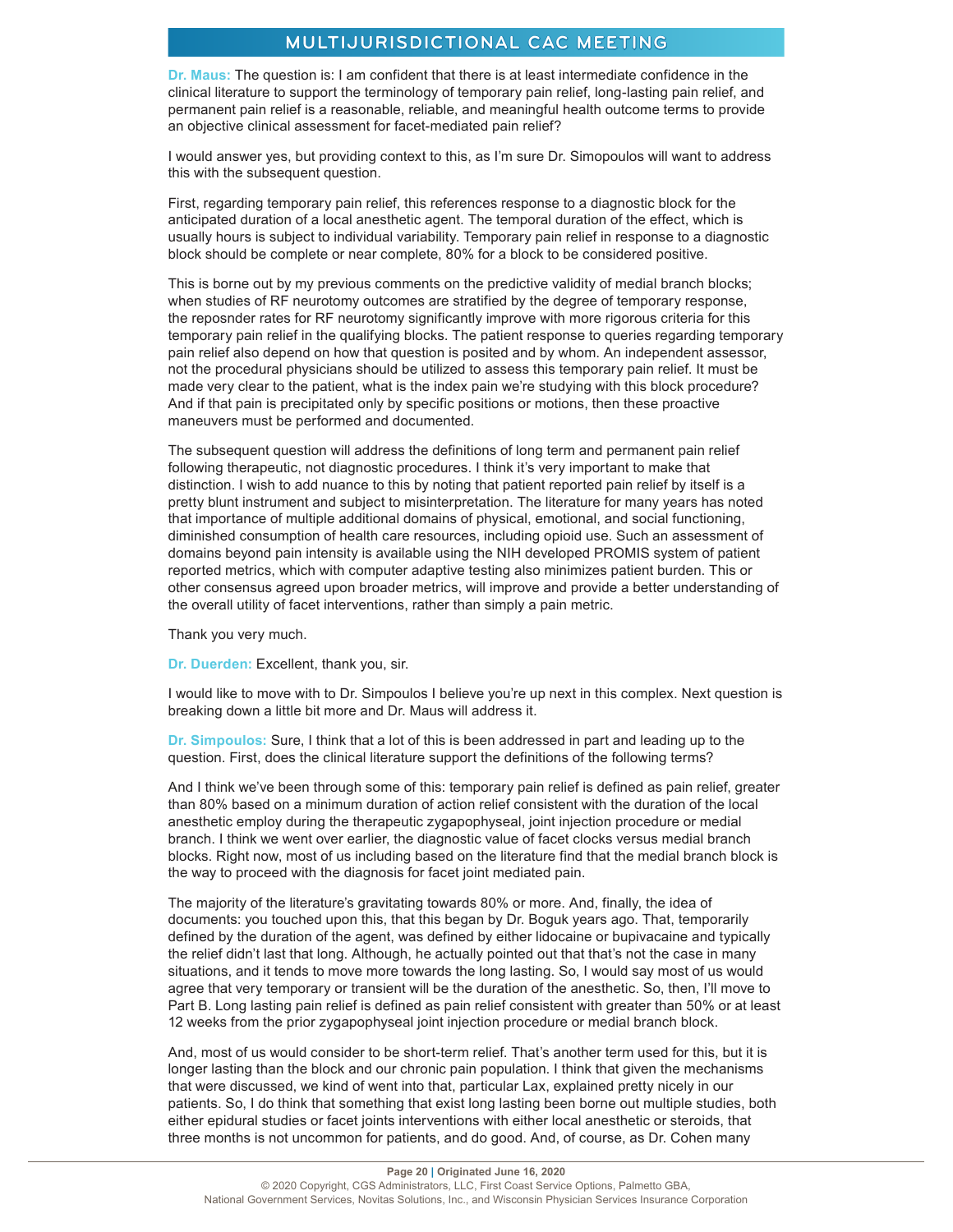and many do not, which brings us to the next area, which is, permanent pain relief, is defined as pain relief, that is consistent with greater than 50% relief, for at least 26 months. Typically, the six-month window here from the prior therapeutic zygapophyseal joint injection procedure and/or medial branch blocks.

A nice comparison was by the Lake Meyer study in 2013, looking at the six-month mark, or 4% detections and frequency of this small population with compared facet neck to neck. All seem to have the possibility that joint injections can render or enjoy long term pain relief. Facet joint injections can also be temporary or long lasting. A lot of these studies are small, and there's some of, that may vary a bit, and you see them. I think suffice it to say, these are reasonable definitions for what we do. We can't really go beyond six months. It's also called long-term pain relief and short-term. So, that's another terminology that I see commonly.

**Dr. Cohen:** This is Steven Cohen. So, the trend is not toward requiring 80% pain relief. It's actually against that, and I will tell you how. So, the IMPACT guidelines, which say 30% pain relief is clinically meaningful.

Almost every single FDA sponsored trial now, they look at responder analysis and they use 30%, or 50%, the ORC guidelines for osteoarthritis in general, even require less than 20%, less than 30% sometimes, they have criteria that sets, that's 20%. Second, facet degeneration, is really rare in the absence of disc degeneration. So, nobody has facet degeneration in isolation, there are many studies for this. There is a systematic review by Brijisski in 2015 and it shows, know, by the time you're in your thirties, more than half of the people who never had back pain have disc degeneration, but that cutoff for facet degeneration generation in six years. And there were so many studies that have looked at this, this no cutoff threshold, and not just for facet there are many of those. We did one, with 92 patients with cervical facet, we've done a couple for lumbar facet. No difference between 50 or 80% or 1 or 2 blocks. It's been done for spinal cord stimulation. (Williams, it's done per pulse radio frequency (Jules Wang). It's been done for diagnostic procedures before superior hypogastric plication, celiac plisis neurolyisis. Again, no difference between 50% or 80%. And there are studies that show that you get a higher success rate when you use 80% cutoff for radiofrequency ablation, But I'm going to very, very briefly go over these.

So, you have Rick Derby study, which had 51 patients, a retrospective study, and when he used 80%, which was how they classified a positive responder, the success rate was 84%, but, when he used 50 to 80% pain relief. So, these people, if you have an 80% cutoff, would never receive it, never receive radiofrequency ablation, and they may end up on opioids or getting spinal fusion or something else. The success rate was still 56%? So, in other words, you're going to deny access to care to people who have 50, 60% pain relief, which the FDA, NIH, and the IMPACT guidelines all say it is clinically meaningful. And there's only one prospective study that ever looked at that and this was our study published in 2012 in Clinical Journal of Pain and we designated cutoffs in 10% intervals. So, 50 to 60%, 60 to 70, 71-to 80, 81 to 90, and there's no difference at all, and radiofrequency outcomes. When, you know, between 50 to 60%, and 80 to 90, doesn't make any difference. We did do, there were six people we didn't expect this right? Ended up having radiofrequency ablation with less than 50% pain relief and only one out of those six got better. But that's even a statistical artifact, because this was a prospective study.

And so, we predesignated 50% pain relief and a positive global perceived effect in three months as the definition for positive outcomes. But these six people, they came in with 37 38 % pain relief, and they said I know I didn't get 50% pain relief, but, you know, I didn't have to take my oxycodone. I was able to play tennis, I slept better. And we did radio frequency on them, and although only one got 50% relief, there were three out of six that that still say, I'm really happy, I feel much better. So, 80% relief is not where this is heading. That's really, really old data. That's from, like, the early two thousand or 90's when SIS was coming out with these guidelines. But, since then, you've had all of these organizations come out and say, that doesn't make sense, and it doesn't even mechanistically based, makes sense because, as I said, you never get to facet degeneration without significant degeneration and without significant myofascial pathology, and there's also a systematic review on that by Geiser in 2006.

**Dr. Tracy:** Yeah, I would like to strongly support Dr. Cohen's position and n refer you to Dr. Barnhart referenced in the beginning of the session, the Consensus Practice guidelines on Interventions for Lumbar Facet Joint Pain from Multi-specialty International workgroup and that was spearheaded by Dr. Cohen and on page 20 of that articles, it says summary, this committee recommends that greater than 50% reduction in pain be considered a positive block. Although we recognize that studies should be performed to determine whether lower cutoffs may prove optimal.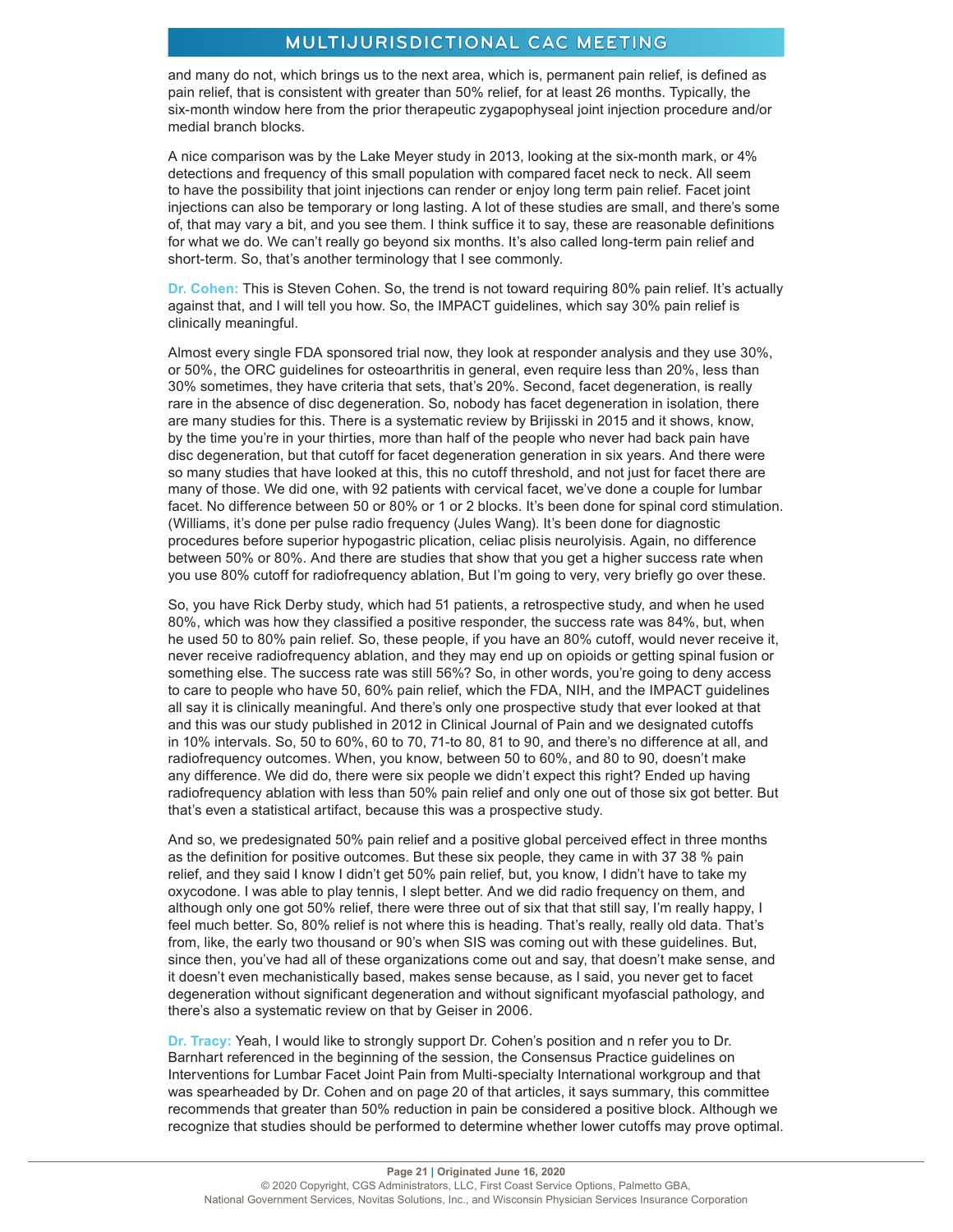And along with Dr. Cohen, here in Florida, our pioneers that move from other states, you get them back to golfing, and tennis being able to perform improves their functional ability, no matter how little you get there as happy as a clam. Thank you.

**Dr. Cohen:** Can I get 50% pain relief and is really, really satisfied treatment when there were no options and, in fact, there are other options, but they're not good options, surgery or opioids.

**Dr. Manchikanti:** Yes. I think I'm not sure where Dr. Cohen is coming. We just completed a study, looking at 50% and 80% we did the study in 2010 and our last study was not that old. And they also published the 75% pain relief more recently.

And there are several studies which came with 80% relief too. There are also studies as we look at 50%, 80%. And they couldn't figure out what was happening at 50%. I'm not sure 30% is going to get them back the golf course. And it is not even worth doing intervention. And we are here, we are talking about radio frequency neurotomy. It looks like there's only treatment. There are other treatments these patients can respond to other than joint nerve blocks beyond moving more towards it, rather than less towards it.

We just have completed who papers, which will be published in the next few months, showing, again, the same amount of prevalence and high false positive rates with a single block.

Again, as I said before, we are looking at an acute pain model and chronic pain model, actually with the Philosophical Foundation, or diagnostic blocks and differences of opinion. There were three schools.

One was Boddy? school based on their own approach, which is 100% pain free, and duration of relief of less than seven hours, or less than 24 hours. The second approach he described was a pragmatic approach, by Dr. Cohen, we just talked about. The third one was the approach to described by me or us, which utilizes a different criterion, in reference to the duration of relief. Only thing he didn't like is that we were compromising with a lesser effective treatment. It's hard, but facet joint nerve blocks do not provide, the same amount of relief as radio frequency.

So, we would offer less effective treatments, So, that is the only thing he did not like, but all in all, as we'll see as we move forward, there will be more requirements and more of literature on 80% and that will be more widely accepted than 50%.

**Dr. Kennedy:** I think part of the question, problem I have with this question is when we look at therapeutic responses. Which it says, Therapeutic zygapophyseal joint procedures, and/or medical branch blocks, and differentiating therapeutic outcomes from diagnostic outcomes. We wish they perfectly mirrored each other, but they don't always right, for a whole host of reasons. Dr. Cohen is 100% correct, 30%, 50%. therapeutic outcome is something that almost who wouldn't take that, right? I mean, that's still better than anything else in the literature for axial spine pain and by a long shot.

The diagnostic procedures, you know, it does change your predication in terms of where you're going and percentage of people that are getting a positive response. And, part of this is, when you, when we're looking at, you know, does 50, 60, 70, 80% change, it does not on a single block, right? It really doesn't. But if you start applying a more rigorous protocol, 80% and dual block, some of those, the literature trends towards a greater percentage of people having out positive outcomes.

However, there is a downside to this. And the downside is this pesky thing called a false negative, right, where someone can have pain that would benefit, and this is what Dr. Cohen mentioned. You know, in the Derby study that you would be denying care to a subset of people. And I really think that the question is the goal here to treat the majority of people that could benefit from this. Or to have something with a high response rate that is higher than anything else in the published literature? And, that's where you hear people arguing about 50, 80, 100%. I mean, these are all still significant cutoffs when compared to anything else in the literature.

**Dr. Cohen:** So, I think that is so perfectly said, and I want to tie this in because what Dr. Manchikanti said is also true.

And this is from his 2010 article, retrospective study, with 252 patients, and he looked at, this is the one-year follow-up and so he looked at 50% versus 80% pain relief. So, a lot of the patients who are on opioids, not all of them got radio frequencies. Some of them got just serial medial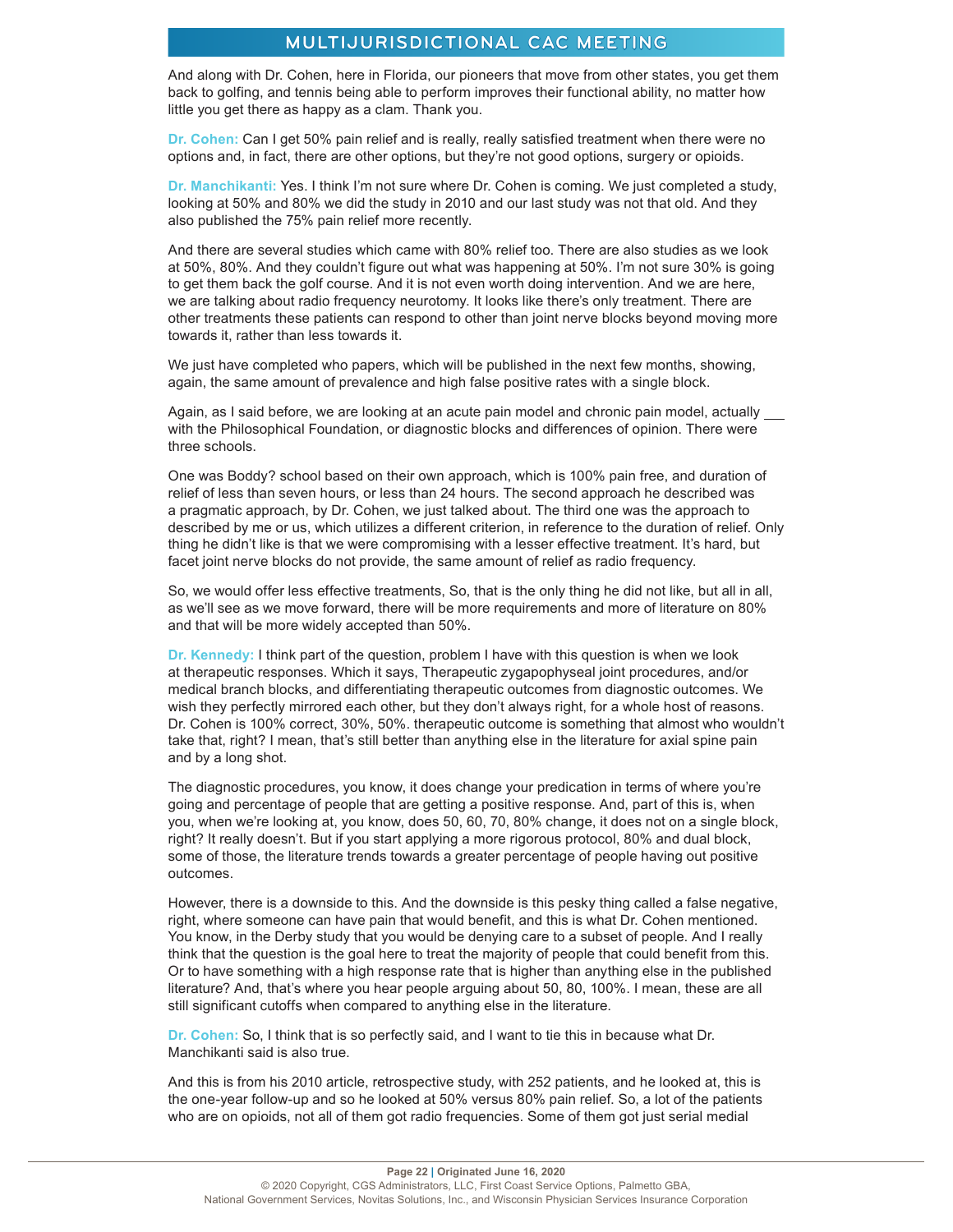branch box but in the people, who are greater than 80% pain relief, he reported an astounding 93% success rate.

Which was higher than the 75% success rate when he used 50%, of less than of 80% relief. So, think about this. So, yes, as Dr. Kennedy says, and almost everyone agrees, that you will probably get, a higher response rate if you raise threshold. But, these 75, 75% of these people, who got between 50 and 79% pain relief. That's amazing outcomes, 75%. And when people were thinking of this 80% or 100% cutoff, you know, this was a different world because the most common cutoff for a positive response was 50%. It was the 50%, 50% Club. If you got 50% pain relief you, it was great.

But now we know that that's not the case that 30% is, so even acknowledging that you may have better pain relief with medial branch block, 80% pain relief was coupled with the 80% pain relief during the diagnostic block was coupled with a 50% pain relief during radio frequency. So, those are the dual outcomes. Now, that we have 30% after radiofrequency ablation, used in the main trials using themain trials. And used in this huge NIH \$16 million study that we have on radiofrequency ablation, 30% pain relief? Now, that you, you decreased it from 50% pain, relief to 30% pain relief, which everyone agrees with you still have this greater than 80% pain relief is a diagnostic cutoff. You know, tell a patient, they know, that, I'm sorry. You only got 75% pain relief. We're not going to do this procedure.

**Dr. Duerden:** I appreciate that vigorous interchange and I think that's exactly why we're having this type of discussion. Next, I'm actually going make it a little more complicated, now. We're going to have Dr. Shwachman actually, even start addressing, some specific type of pain patients. And, trying to integrate that into the answer isn't the question

**Dr. Shwachman:** If I may, we basically answered because if you're going to have inclusion criteria, you're always going to have the opposite for everyone. For every pro there is a con. There is always exclusion criteria and various companies have put it together after good research papers cited the sickness situation before. There are exclusion criteria in Cigna does as well and as well as inclusion.

I would also add that one statement, Dr. Manchikanti inclusion and that is the idea of three months. I would say that using three months or any number like that, rather than a physician patient relationship, is frankly barbaric. Because you have someone who may not respond to conservative therapy and now, he has to wait three months. And a few exclusion criteria also have to be looked at, for example, in case of fusion, you wouldn't want to do it.

**Dr. Duerden:** Dr. Shwachman, I'd like to just press this, this question a little bit more as well.

What happens now that you have a patient that has axial spine pain, but they have confounding, additional diagnosis of widespread diffuse pain: do we need to have additional inclusion exclusion criteria that it includes or excludes that complex pain group?

**Dr. Shwachman:** I think that you get complex situations.

For example, you're going to have a diabetic, have diabetic neuropathy, but it can also have disc disease as well. And sometimes you just treat the disc disease and these perfectly capable of living with his diabetic neuropathy. I think that you treat what you can. And that's what you do. You don't necessarily just say well, this is the exclusion, and therefore, you have to suffer the other parts of the disease.

**Dr. Duerden:** I'd be interested in the rest of the panel, as well as providing some opinions regarding the complexity of overlapping low back pain etiologies.

I understand your point was diabetic neuropathy and degenerative disk disease, But those are typically different locations. What I think the question in the complexity of this is what has axial spine pain on top of fibromyalgia?

**Dr. Shwachman:** Well, I'm trying to say that if you have a cause for treatment, regardless of what other issues have, you should try to treat it. I don't you have to look at each individual issue of them by itself. And you might look at the periphery situation, but I think you should look at treating what you've got, and you've got to facet joint disease. All that's been said today, should apply to treating that facet joint disease. And I don't think that necessarily having other diseases would be a contra indication of treating facet joint disease.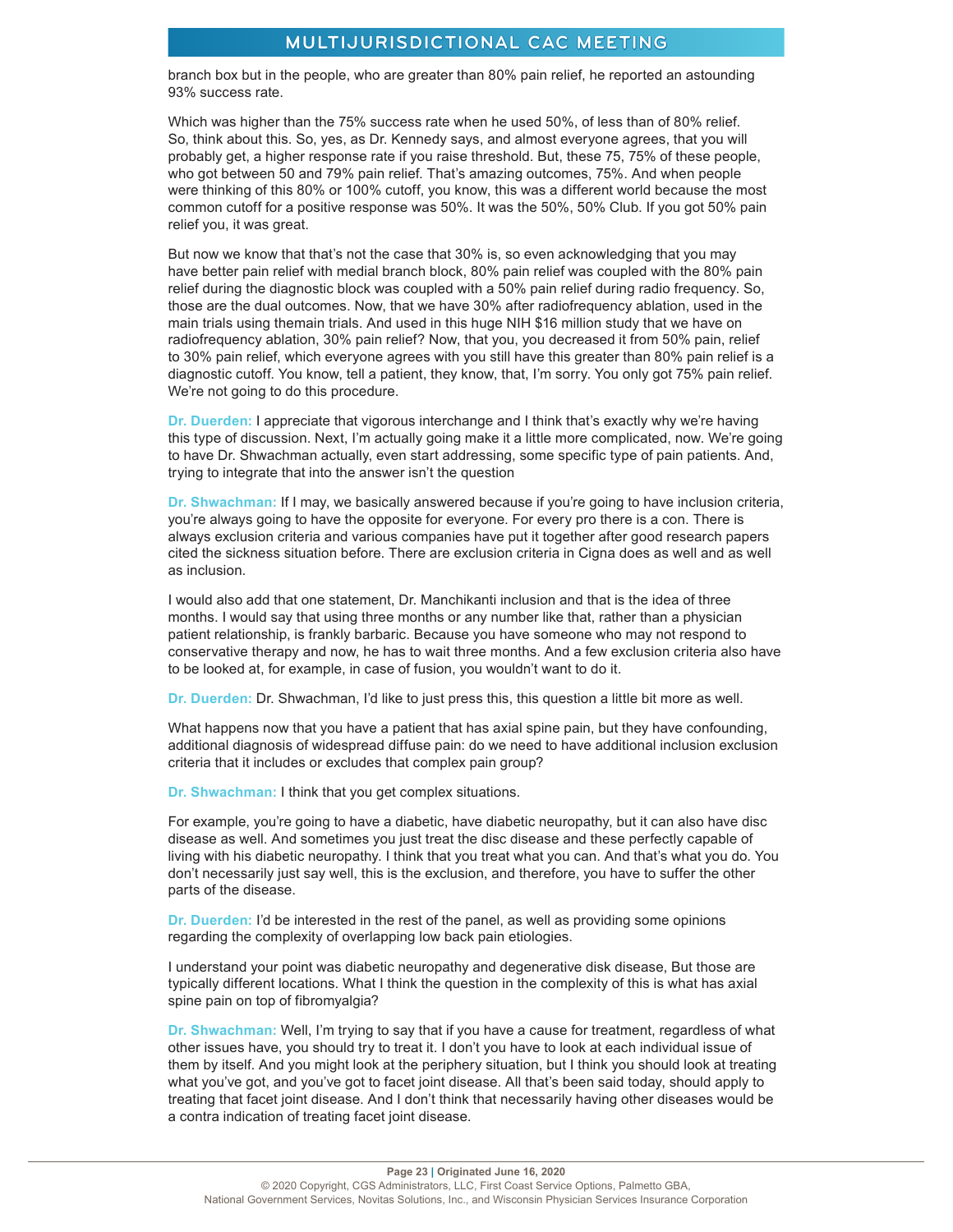**Dr. Kennedy:** I'm going to partly agree with that and partly disagree.

I agree, completely this is on an individual basis, and you have to evaluate the individual patient to see what is being done. And the question about, does the literature support overlapping pain syndromes as an exclusion or inclusion for this.

I don't think the literature supports that one way or the other, meaning we don't have studies that specifically included this group, or excluded this group or controlled for that variable. And part of it is, as has already been highlighted. How are you defining it, right, because diffuse widespread pain could very easily fit with, you know, a peripheral neuropathy or fibromyalgia, or any other thing coming through. My clinical experience, and I am now into the realm of expert opinion, which is the lowest form of evidence, because there is not a lot of written evidence on this. So, I'm acknowledging that is when I do get people with overlapping spine syndromes in their back and I do, this kind of plays into the previous question. And I do a block and I get 20, 30% relief on them. Is not a primary pain generator, not a substantial restoration of function decrement and medication use the likelihood of me having a positive therapeutic response, that is notable to that patient, is not high? And, you know, I think that that's where it comes into the individual patient, because just because someone has widespread pain, they could have a major pain generator with functional restoration and decreased medication use with targeting an individual pain generator. Or. they could not and, you know, it is hard to tease that out based upon any data, patient, demographics ICD 10 code that we really have for these patients.

**Dr. Duerden:** Thank you, Dr. Kennedy, that was. Actually, Dr. Tracy, you're exactly who I was going to next because I want you to make the comment that I'm giving you the final statement to answer that last question as well as to opineon this current issue.

**Dr. Tracy:** Well, I would agree with Dr. Kennedy. Here in Florida our elderly has multi-factorial back pain, It's very common to see an MRI image that has facet deterioration inflammation, spinal stenosis, herniated, disk, bulging disks. And that's why we do a diagnostic injection.

Because If I see a patient that has a predominance of what Dr. Kennedy said previously, thigh pain and they have radicular pain but they say, not as much in it doesn't hurt is bad, then I'll go ahead and do the diagnostic block and get the answer to that. So, I would agree with Dr. Kennedy 100% on that, and I'm ready to move on except if there's any other comments.

**Dr. Cohen:** I have one. I have one comment. So, I mean, you know, involved at five o'clock, in fact, that I may have to cancel after calling from Australia. That's why it's five o'clock. I'm involved in this painseries with these people who are no nosoplastic pain experts. So, one is for lancet.

And I'm just revising it now for, you know, for Pain.

And it's very clear that people who have a diffuse pain phenotype, fail all sorts of treatments. So absolutely clear. So, Chad Brunmet's groups and Klasha? showed they have really widely average responses. We publish something last year in \_\_ the P value was there was a very strong trend. It wasn't, wasn't high enough and we have something coming out now in Regional Analgesia. And the reason is, because these people with diffuse pain phenotype, whether or not it's fibromyalgia, are called something else. The main thing next matter with them is that they're their nervous system is just hyper sensitized. So, they have knee pain. They have abdominal pain. They have pelvic pain. So that's a separate question.

So, they're going to be more likely to fail treatment, but I'm not sure what else to do, but in terms of, etiology is the same risk factors for facet degeneration, are risk factors for SI joint degeneration, that systematic review that I cited by Geiser, No matter what your cause of back pain, you know, people just have elevated myoelectric activity. They have, you know, increase muscle tension in their back. And there's work by Milan Stimnotowich? in that other systematic reviews, I pointed out. You know, these people are all also have, you know, stenosis, foraminal stenosis central stenosis in Milan 2010 article, he showed that there was an association between, you know, having spinal stenosis, an RFA outcomes not because you want to treat these people because they have real pathology, the same risk factors, People don't just get facet degeneration in isolation.

**Dr. Duerden:** Excellent. I'd like to move the discussion a little bit now on to Section three. Where we going to talk about the overlap of procedures and Dr. Barnhill, you are up.

**Dr. Tracy:** But doctor, I haven't answered question 14.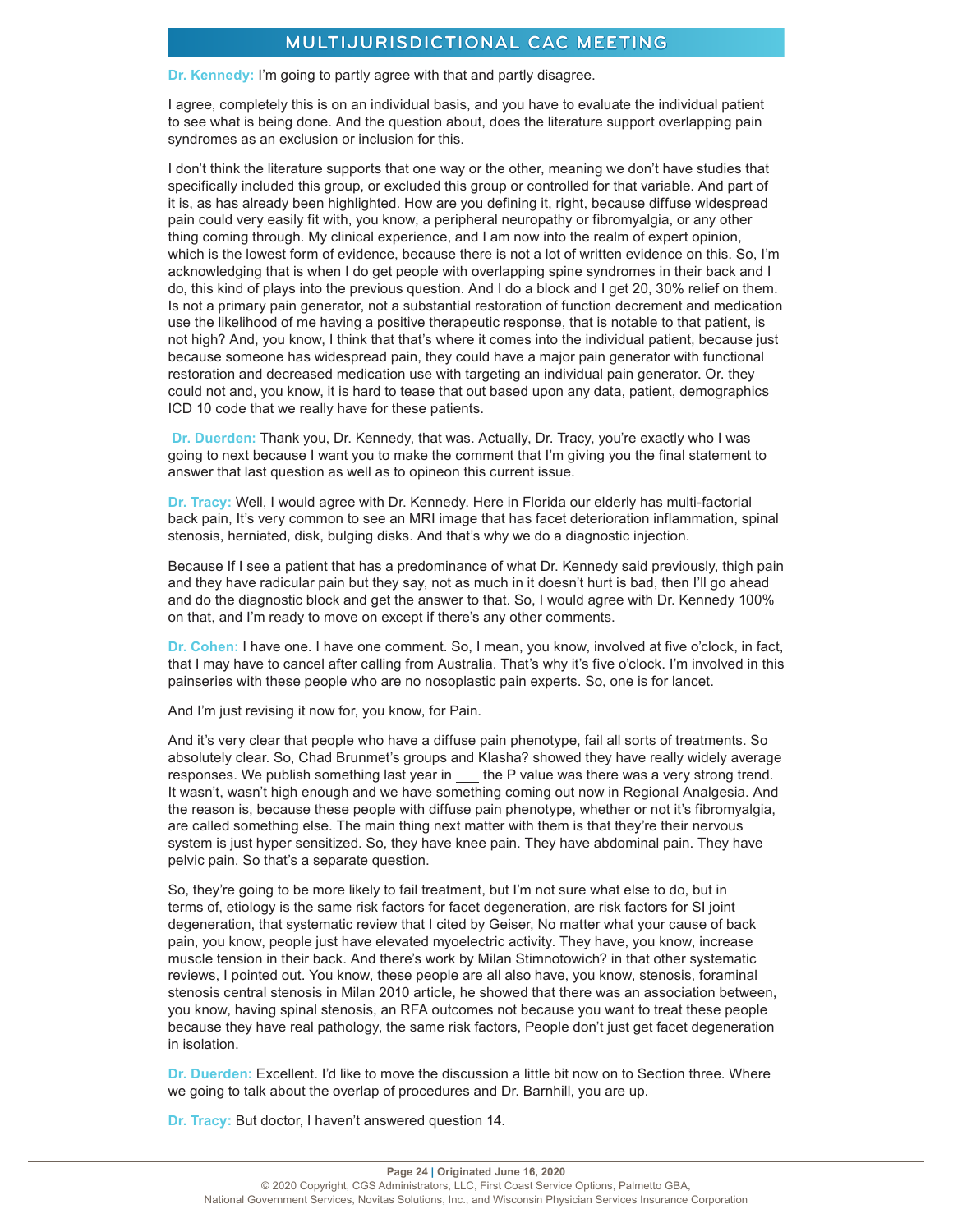#### **Dr. Duerden:** Oh, I'm sorry, Dr. Tracy?

**Dr. Tracy:** OK, so, um, it is my opinion that studies are designed to exclude patients when it is thought that they would affect the outcome of the study or interfere with the outcome of the study.

So, in my opinion, these evidence-based papers are not real life, and it's difficult to use the evidence in the literature to exclude patients. So, when you were asking these questions, I was thinking are trying to exclude people with coagulopathy, If, so, the ASCIP? the guidelines published states that would continue coagulation therapy. You have that draft on page 2009.

As long as the INR wasn't greater than three. I believe and that literature would support taking people off their induced anticoagulation therapy. It's riskier than doing a facet block, especially that it's outside of the neuroaxis You know using pressure and pressure dressing. So, I would not exclude people with induced coagulopathy as 1 or 2 diagnostic blocks and then radiofrequency ablation would mean weeks of taking them off their coagulation medications and that would be very risky. Some of the papers in the bibliography excluded English speaking will certainly we've excluded person from getting a diagnostics facet block, or any facet injection, because they don't speak English. They cited inability to complete the forms and they did cite radiculopathy. I think Dr. Cohen and myself had made the case for multi-factorial back pain with facet joint being the etiologies.

They excluded rheumatoid arthritis, which I would not agree to, because these people have pain in many different joints, including the facet joints. They included psychological problems, which I would not include this because you're mentally ill, doesn't mean you shouldn't get treatment. A history of surgery, these people can often develop facet distractions from changes in the architecture of the spine, secondary to the surgery and can do very well with facet injections and get that 50% and also, they excluded lumbar spinal stenosis and herniated nucleus polposus. And I think that Dr. Manchikanti made a strong argument for patient selection criteria and that's what we use in that case. So, the only reason I could see that you wouldn't want to move forward with these types of injections, I do. By the way that that, metastatic prostate cancer responded very favorably to steroid injections and facet joint injections if there's ? involved.

So, the only reason I can think of to avoid or exclude a patient would be if you wanted to avoid radiation. So, pregnancy if you had an acute neuropathy, which should be evaluated immediately by a spine surgeon. But we see patients that have foot drop for years, so that wouldn't be a contraindication. Infection, active infection would be an exclusion.

So that would be my recommendation, if you'd like me to clarify, I can.

**Dr. Schwachman:** I agree with Dr. Tracy.

This is what I was trying to say is that does exclude people because they've had some other disease, including, like diabetic neuropathy, which I cited before, or she cited rheumatoid arthritis or something like this. It's just incomprehensible.

There's no reason why there's only a few reasons why you would really back off facet joint disease. And so, I think that the fact that there's others, there's no reason to tell people you can't have at least a diagnostic procedure to see if they'll get some relief.

**Dr. Hirsch:** I made my disclosures earlier. So, I think the Dr. Tracy and the last speaker highlighted something in different ways, that is a pervasive problem through the LCDs. which is that the effort to be evidence based, which is completely appropriate exclusion, and inclusion are also matched to trials which, in no way, are, actually meant to mimic the real-world way patients present. And I mean, I could cite multiple examples beyond facet joints where that's true. I don't know the right solution as Medicare tries to move towards greater evidentiary basis. But I do think it reflects a real problem. And there's feedback on a recent coverage decision, where matching the real-world to what are exclusion and inclusion to make a clean trial has led to I think some real problems for patients. So, it's just something I think with this many of this level of talent, of CMDs, on the call to think about as we go forward .

Dr. I would build on that actually to say that, you know, when you when you exclude patients from treatment, and I think Dr. Cohen touched a little bit on it they're going to seek another treatment or another one, they're going, they're going go someplace else, and they're going get another treatment.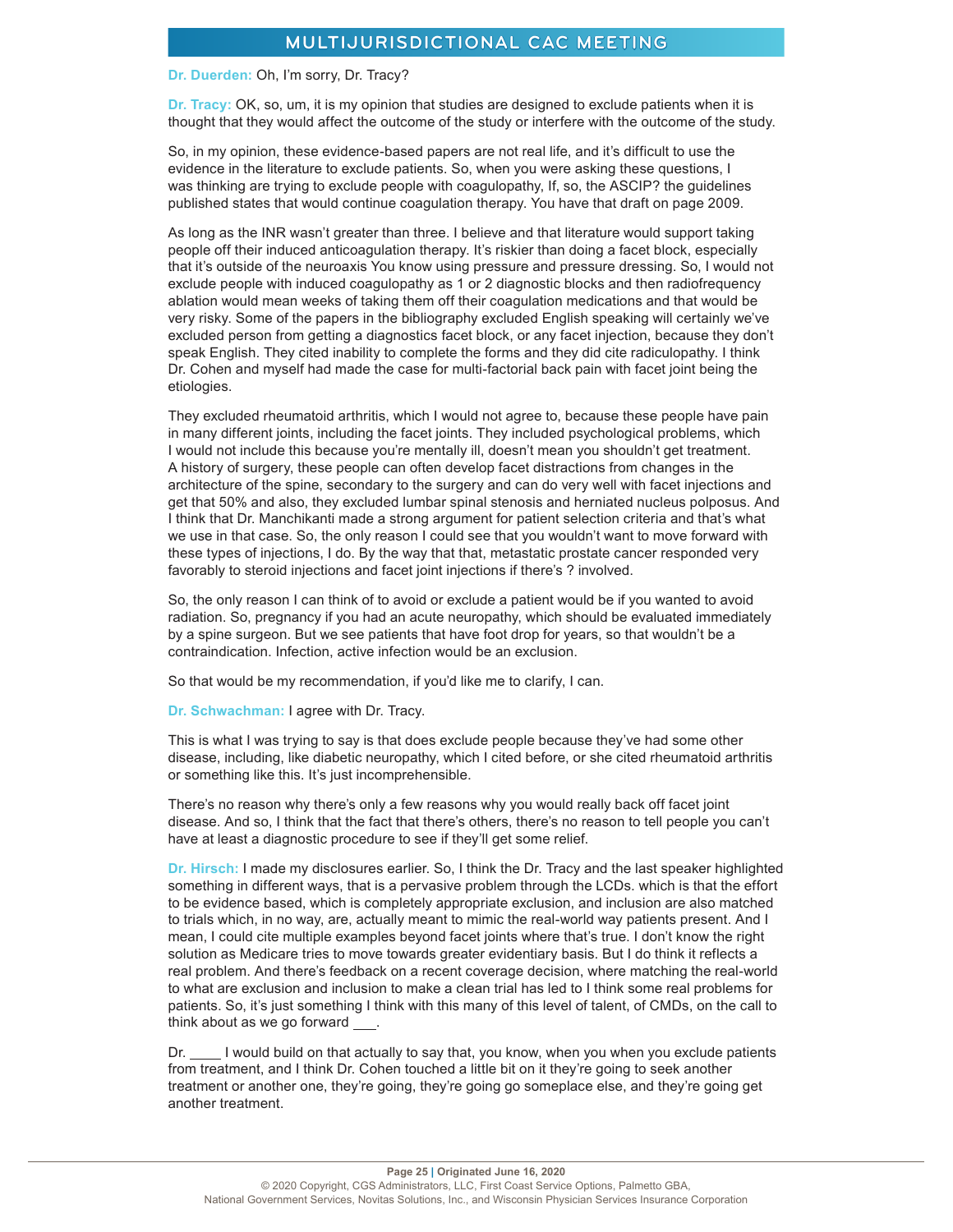That might not be the best treatment, or the treatment that's the safest or best. So, you alluded to opioids, it was alluded to surgery. There will be some other place that they will go.

**Dr. Duerden:** In the interest of time, I'm going move to Dr. Barnhill to answer section three, question one, regarding other types of interventions at the same time as safe injection.

**Dr. Barnhill:** Thank you. The question asks, what is your level of confidence based on clinical literature, to support that the following procedures should not be used in the same or close location, and in conjunction with the Z-joint injection procedure to reduce false positive diagnosis, and or false, positive error rates in Medicare beneficiaries with spinal pain and facet joint origin?

It's very difficult to locate any literature attesting to the sensitivity or specificity of facet injections, either intra-articular, medial branch, that were concurrently administered with any other procedure. Prospective studies would have difficulty assessing efficacy in combined procedures due to subject variability and normal and abnormal pain pathology, placebo response, and other confounding variables. I did find in the CMS LCD or an older version that states and, I quote, Medicare does not expect that an epidural block or sympathetic block would be provided to a patient on the same day. Multiple blocks on the same day could lead to improper or lack of diagnosis. Coverage would be extended for only one type of procedure during one day session of treatment, unless the patient has discontinued anticoagulant therapy for the purpose of an interventional pain management."

OK, I scored these, all one, due to the lack of evidence that I could not find.

**Dr. Kennedy:** I just have a clarification question? Meaning the question says, should the procedures not be used in close location? That level of confidence that they should not be used, so please score of a one versus a five, and answering that question to me and reading that level five is high confidence that they should not be used in a level. one is I have a low confidence that they should not be used. Is that correct?

**Dr. Duerden:** If you believe they should not be used together, that would be a low score, as opposed to a highest.

**Dr. Shwachman:** I think you have two situations going. If what you're doing is a study, then you want to isolate exactly what your point of the study of the and eliminate as many variables as possible. If you're treating people in the real world, all you want to do is, you want to eliminate the pain and restore function. You don't care if it was the epidural that did it or if it was the facet joint block that did it. Because, for one thing, the goal is not to produce a beautiful study, is to get the person well and functional. And that's the goal.

**Dr. Duerden:** Let me press on that one just a bit.

So your position is that you should do them, correct together.

**Dr. Shwachman:** Do them if you have inclusive criteria for doing that, for example, the support staff, for example, let me point out to you that the one of the descriptions of facet joint pain. Those pain. That's the low back pain that radiate into the lower extremity, but only along the posterior aspect. And no further usually than the knee, that can just as easily be a radiculopathy as the facet joint pain. So, what are you going do? Does the facet joint as a diagnostic thing and then send the patient home and then bring them back? And there's a cost factor in that. There's a risk factor within coming to the operating room. And now, you're going to bring them back. And now you're going to do the epidural. Why not do them both together and the patient gets better. You don't know which is which but, Hey, the guys better. He's functional. He doesn't have pain.

**Dr. Cohen:** Then every single time they have pain, they're going to end up getting multiple procedures they may not need.

**Dr. Shwachman:** It's better than going back to the operating room and taking that risk.

**Dr. Kennedy:** I question, you know, hard part is I, I know, a very limited literature that combine those. And part of that is, as it was pointed out, and it was pointed out very appropriately. The studies are designed to be clean, right, that they are looking at individual patient population.

Yet, when we take the work of Mike DePalma, for instance, you know, the number of people that he's able to identify, a single pain generator, is actually fairly substantial. The number of people with multiple overriding theme generators that require all kinds of different procedures all at the same time was very low in his pain in his group.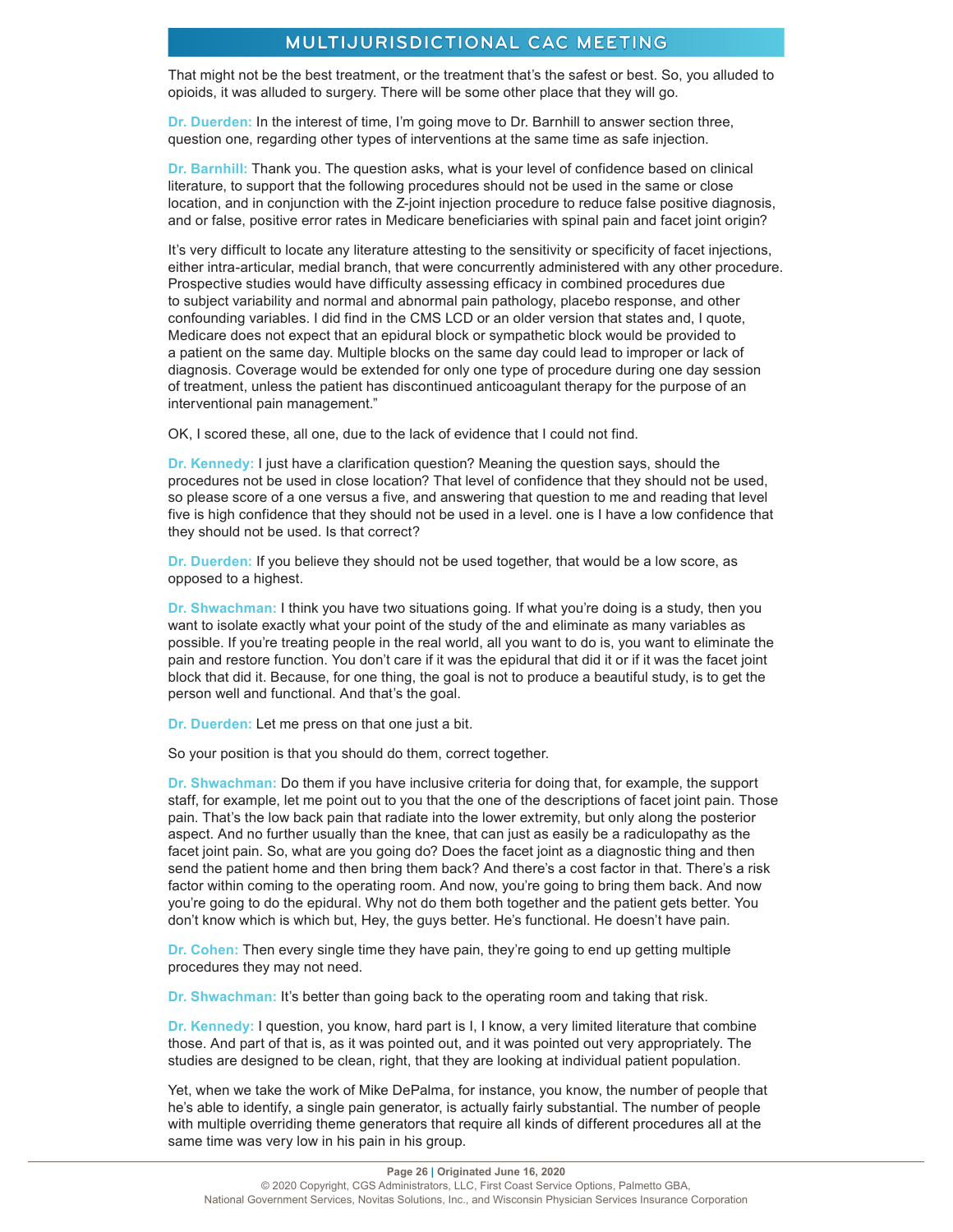And I recognized groups are different across the spectrum, but you know the number of people that need multiple procedures at the same time for me, based on after an examination of history, physical, and review of imaging, in my practice, is very limited. And we do outcome studies on all our patients with,keeping track of them by an independent registry, and we have literature are our outcomes are similar to what's reported in literature. So, I think that is a little bit tricky to do some of those things.

**Dr. Shwachman:** Well, you point, if I can, you point it to studies, and I agree with you, if you're doing a study, you want to limited it and identify where the pain generator is, no matter what, and you want to have a clean study. In the real world, you're taking people back into an operating room, there's a risk there, there is an excessive cost there, and how much time do you do the other way around? And that's in the real world, in a study I agree with you and that was pointed out.

**Dr. Kennedy:** I'll agree. I completely agree that are the difference between clinical and real-world. I do practice in a real-world, and very rarely do multiple procedures at the same time and, you know, have good outcomes with my patients, which I monitor. And the question asked, specifically, what is the clinical literature to support the following procedures?

**Dr. Shwachman:** I am concerned that Medicare will then stop us from, in the real world doing more than one procedure on the patient. And that's what I'm worried about, is they'll take the idea of what a study and graft it into the real world, and then were precluded from going further with it.

I think Dr. Manchikanti pointed out before, when he talked about three months, that there's a situation in which you should leave it up to the physicians and the patients. And there isn't a point for that, and there's a point at which you're told a patient that is part of a study, and that's the difference, there is very little literature on it, I agree with you, and one of the one of the previous speakers, for example, gave it a one for that reason.

**Dr. Duerden:** So, I'd like to move to the next question, which is number two with Dr. Cohen.

**Dr. Cohen:** To address the issue of the single medial branch blocks injections versus two. And I think I went over the 50 versus 80%. So, if you want to skip that in, in terms of timing. So, first, let me say, you know that if you have a definitive procedure, which is what RFAs should be, that's relatively safe, incomparably expensive to the diagnostic test. Then you really need to have a diagnostic test that has high sensitivity and negative predictive value. So, that people don't end up getting surgeries that won't help or put on opioids.

And, of course, the decision also depends on, on the prevalence rate, i.e, no pretest probability, which, which DJ speaks about very eloquently. So, if you add a population with a very, very low likelihood of disease, like teenagers, then you you might be able to consider two blocks. But here's the thing there's not a lot of studies that you can actually calculate sensitivity and negative predictive value, which is what you want high ones. But you can with Susan Lord's study in 1995 where they did placebo vs. lidocaine and bupivacaine injections in the neck, they found the sensitivity of 54% and a negative predictive value of 68%. And Rick Derby study in Pain Position, 2013, a retrospective study, which had a sensitivity of 55% and a negative predictive value of 53%. So, in other words, this is, this is saying, that you might not need any blocks. So, requiring two medial branch blocks is not consistent with other test before really invasive pain procedures. So, now you need to discography before disk replacement. You don't need to have it before, you know, before spine fusion. And I'm sure that they are accepting a paper in Pain a big huge multinational randomized trial, about whether or not you need a spinal cord stimulator trial before spinal cord stimulation, in delback? and they said you don't even need it.

**Dr. Duerden:** So Dr. Cohen. can you drill that discussion down to your final opinion regarding two medial branch blocks.

**Dr. Cohen:** OK, so the literature does not support it right. There is there's 2 there's 2 randomized trials one by us that showed you a higher overall success rate and lower overall costs with less blocks than two blocks. And there's another study by Jack McCormick and the need was no difference between zero or one block and you know the whole point of doing two blocks is to reduce the false positive rate. But the more blocks you do, it's inevitable that you will have false negatives and the false negative rate is really important, right? Because these people aren't going get, treatment, and Rick Derby is the only guy with, with good information, and he found that there's a false negative rate of 47%.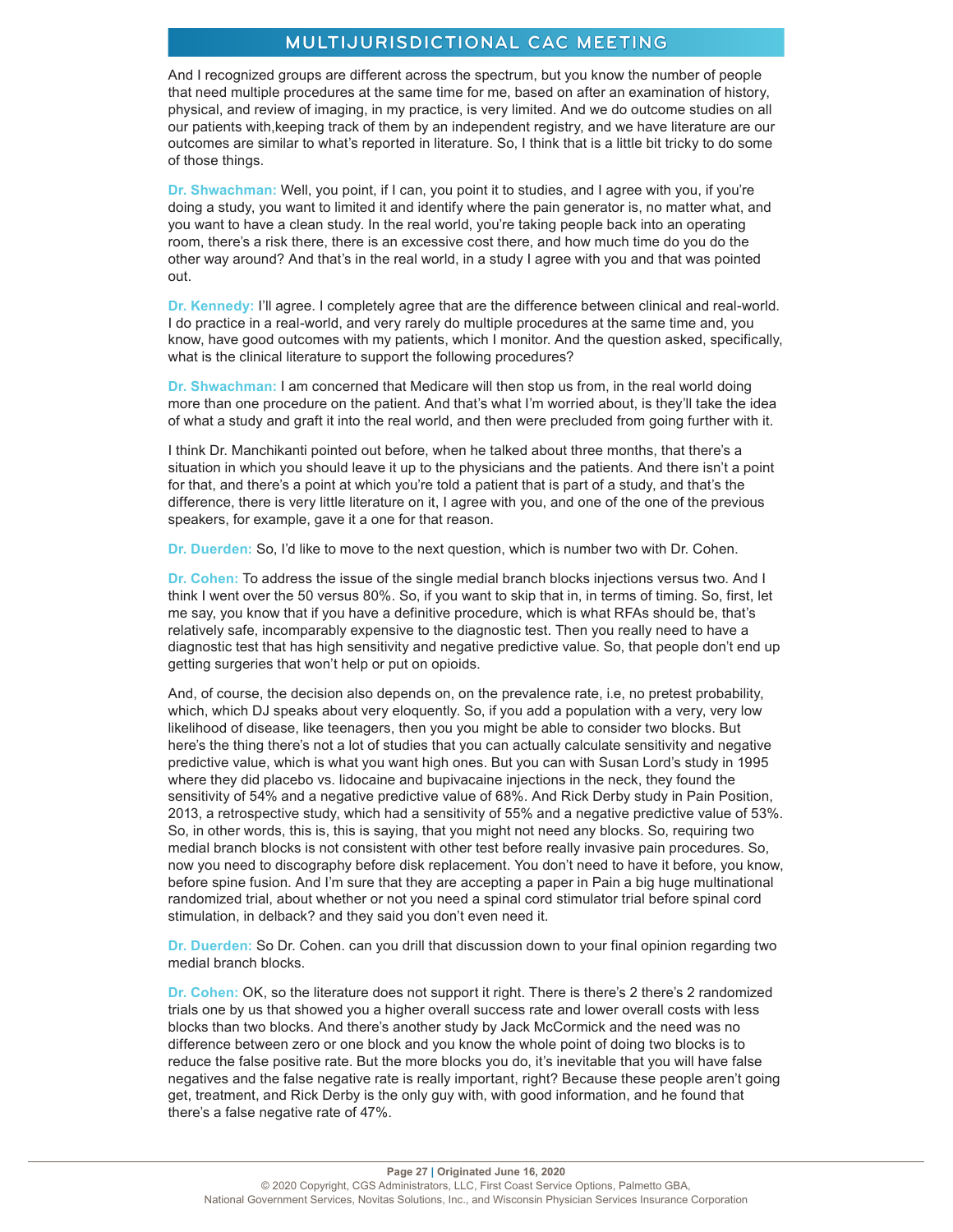When he put the cutoff at 50%, or the cutoff at 70%, and out of those people, eight of them had radio frequency, and six of them got better. So, in other words, you know, two blocks. Here's the bottom line. You will have an overall higher percentage of radio frequency ablation success rate. It will be higher. But overall, because you're withholding all of these, you know, holding well-being treatment from people who will benefit, you will have an overall lower success rate. And it will be much more costly. And almost everybody who has a second block. You know, it's, the second block is positive. Because, you know, people in private practice, they're telling patients, I'm sorry, Medicare is requiring a second block, and if you don't get 50% pain relief on here, we can't do the procedure. It's definitely, it's inconsistent with all other, you know, prognostic procedures to blocks.

**Dr. Duerden:** I'm going to make the question a little bit more complicated and I'll turn it over to Dr. Cramer to discuss that issue of, actually you're not only getting the subsequent blocks, but how do you measure them?

**Dr. Creamer:** OK, well, again, this gets back to the question that we discussed before about even therapeutic facet at joint intervention.

So the question is what is your level of confidence based on the clinical literature to support subsequent, therapeutic, intra-articular injections or medial branch blocks?

Previously injected facet joint or medial branch blocks, i.e. the same common site is expected to reduce pain and improve function? So, we're getting into issue with using it as a tool to determine whether a radio frequency ablation will be appropriate, but whether you would receive just nerve blocks or the intra-articular injections.

So again, getting back to Dr. Cohen's review again, there is weak literature to support therapeutic intra-articular facet joint injections or facet joint nerve block. But of course, there are studies that document the benefits of these interventions.

And of course, Dr. Manchikanti's review noted level two evidence for facet joint nerve blocks for long term improvement, and that's longer than six months. And he documents level three evidence for lumbar-sacral intra-articular injections for short-term improvement. So, again, I think the literature, I scored it as a three, in that regard.

And then we get into some other studies. Dr. Cohen's review in the Consensus practice guidelines also getting into the justification to repeat these interventions. The article questions, what should the cutoff the for designating a block as positive and is there any benefit to using non-pain score outcome measures?" The authors in this report document that the question was focused on block success to proceed with an RFA. Again, their conclusions suggesting that 50% release combined with functional improvement documented and paid are would be reasonable.

**Dr. Manchikanti:** reported in his findings back in 2008,"Cervical medial facet branch blocks for chronic cervical facet joint pain: a randomized, double blind controlled trial with one-year followup" And in his report the results demonstrate a significant pain relief greater or equal to 50%, and functional status equipment was observed at 3, 6, and 12 months, in over 83% of patients. The average number of treatments was approximately 3.5 in each group over. And duration of pain about 15 weeks. They concluded "therapeutic cervical medial branch nerve blocks, with or without steroids, may provide effective management for chronic neck pain of facet joint origin."

There was also report by Dr. Dong Gyu Lee in Spine, 2018 January article entitled "Comparison of Intra-Articular Thoracic Facet Joint Steroid Injections and Thoracic radiographs Blocks to the Management of Thoracic facet joints." These results were assessed with the numerical rating scale concluding both intra-articular, thoracic facet joints, steroid injections, and therapeutic medial branch neurotomy reduce pain and persisted for at least six months after the procedure. They concluded that both intra-articular facet steroid injections and therapeutic thoracic medical branch blocks are useful treatment options for managing thoracic facet joint pain."

We're getting into the additional questions. Querying the outcome measures that would utilize to pursue with additional facet joints, intra-articular injections, or medial branch blocks. And what objective documentation will be required.

In question 3A tthe paragraph references, a minimum of 80%, just a relief for the first and second medial branch block with duration of relief being consistent with the agent used.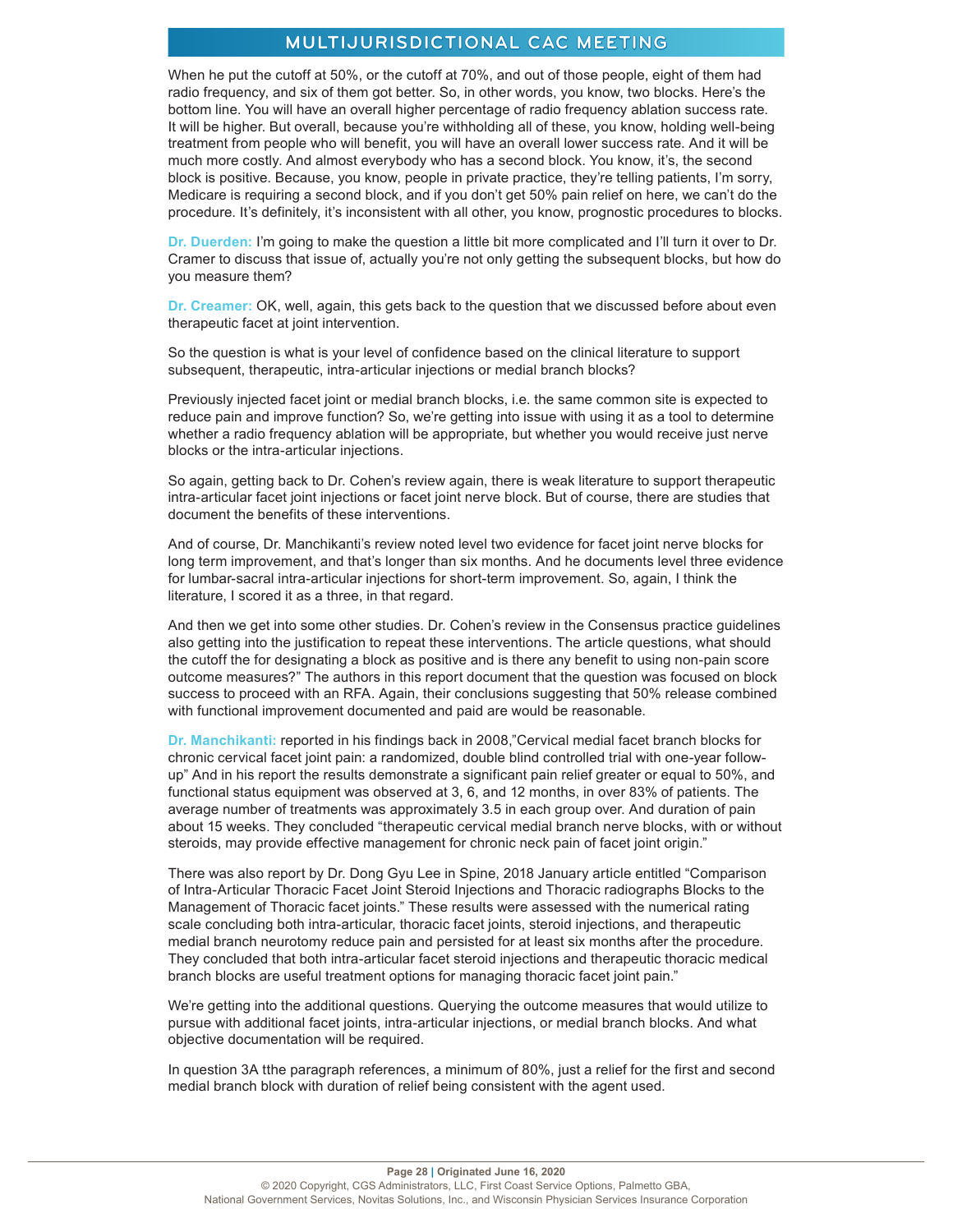**Dr. Cohen:** Consensus guidelines since stated several times, in the absence of any reliable treatment options for patients who obtain, greater than or equal to 50%, but less than 80% believe that the least in this report, the Committee opted to maximize access to care.

So, again, I really feel that 50% mark would be more appropriate, and that 80% would set the bar too high.

And I know, at least in my review, I feel that the literature does not support a minimum of 80% sustain relief, the first or second medial branch block.

Then in 3B, I thought the literature supported a minimum of at least 50% sustained improvement in pain and then the ability to perform previously painful movements and activities of daily for at least three months. So, I gave that a score four the question 3B, score of three in the for question 3A.

**Dr. Duerden:** Thank you, Mike. You did a very good job with that focused response. I appreciate that. If I could turn to Dr. Manchikanti because there's a next question is also very complex and has multiple nuances to it.

**Dr. Manchikanti:** I just want to apologize to everyone for Dr. Cohen for insulting him insulting on the private practitioners. Economy is the only thing we are involved with. In reference to the evidentiary is still coming, and you'll see, in a few days. my first question is, diagnostic injection should be a minimum of 28 days apart.

This probably will generate, again, significant controversy and discussion, some say that, if a patient is getting 45 minutes or one hour of relief, then they can go in and have a second block on the same day. And have a radio frequency the next day. There are other treatments for people who cannot have radio frequency, and, again, 30 to 40% of the patients do not respond to radio frequency, and they want another treatment. Generally, we go with facet joint nerve blocks, but if they fail, because they do not respond to these things that they do have other things going towards. Epidural injection, for example, there are multiple studies. So, in my opinion, 28 did apart it reasonable.

If we take the chronic care model, if you take the acute pain model with the expected relief of 45 minutes to two hours, or less than seven hours, less than 24 hours as marked up as recommended, it may not be appropriate. Right now, it says two weeks, I believe, and this is going through the four weeks.

**Dr. Duerden:** The question is going to be on chronic pain models. Thank you.

**Dr. Manchikanti:** That's correct. So, that is what. So, this is a significant improvement to the pain and function. It does not have to be 80%, 80% relief lasts for several hours or a day or so.

We have shown that, it can last for two months. The second time, 6 to 12 days. The first time with the 80% and, but long-lasting relief is about 13 to 16 weeks. Again, I already discussed about this chronic pain model and extended relief. And I have given you the guidelines, the draft version, but it has table 16 and 17 shows that relief is much longer than what has been described. So that answer is yes for that. The next question is, therapeutic injection should be a minimum of three months apart. That is accurate. Some of the polices, because of the issues related to LCDs which vary wide. In the past, we heard a single, nice, beautiful LCD, but everything was changed. For unknown reasons. Now we have conflicting information like. Some of the LCDs standards there that there should be three months of relief. But they can have five injections in a year. That is bizarre, internally inconsistent but three months is fine and like CGS said it is four therapeutic in a year. This original is this all started with NGS when it covered Kentucky .

Then third question is: interventional procedures at different regions should be performed at a minimum of two weeks apart. I do not believe so. There isn't any evidence that to do so. This will only increase the discomfort of the patient and increases the utilization. We just did a study, and it is in publication. It showed that the age of sorts of radio frequency, neuroanatomy was performed in almost 44% of the patients. And more than two episodes of radio frequency per year were performed in 7% of the patient's lumbar spine, when you went to the cervical spine it was 20% and 5% increase. So, this increases the utilization patterns cause significant inconvenience. And especially in post COVID, we are looking at PPE so, we are using it quite a bit. So, we always believed that we have written always in the guidelines that we should try to do them in one setting to the best of our ability. If not, then we can go to a different level like Dr. Tracy brought that up.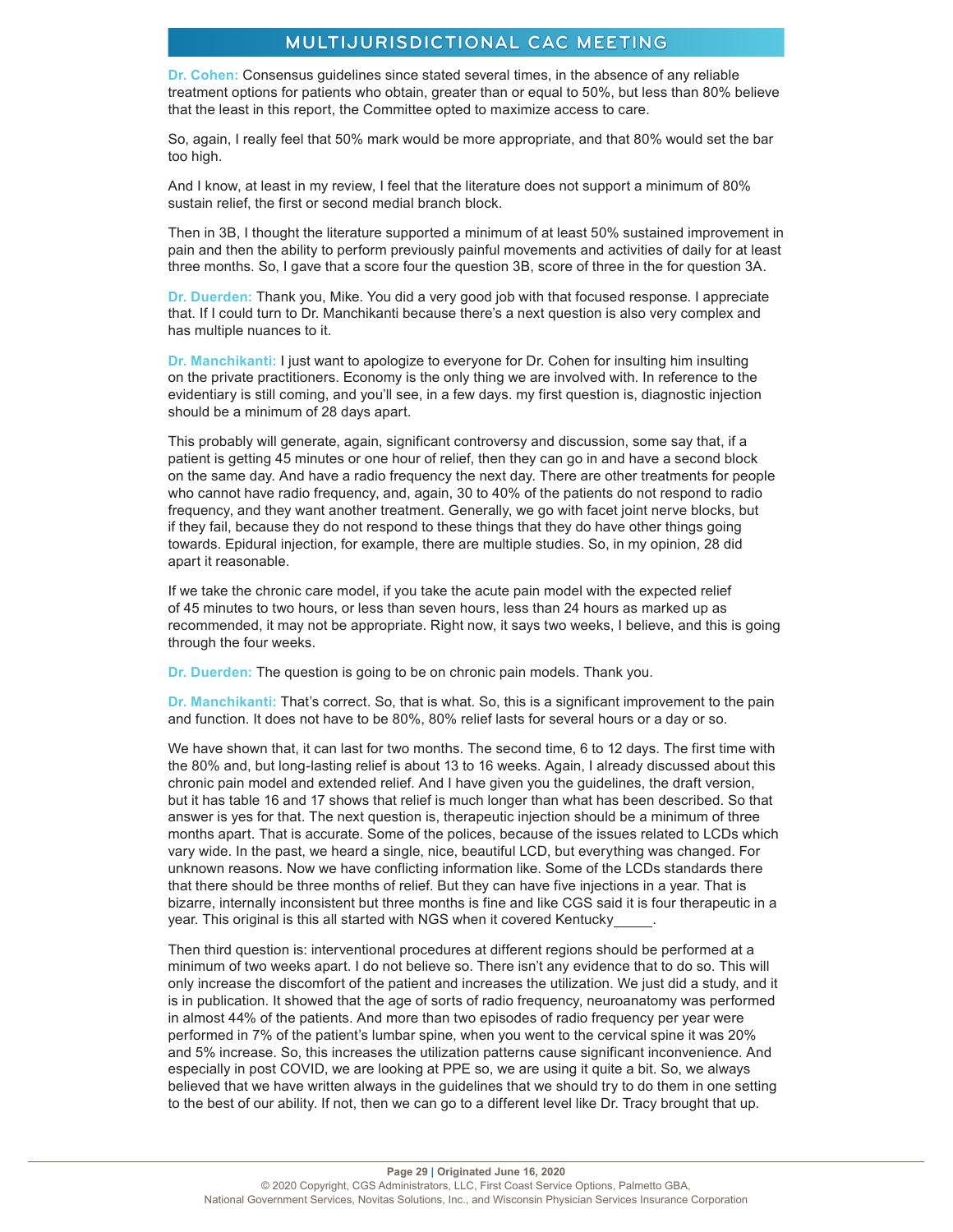Says, the patient is an anti-thrombotics, some people to stop them. In those cases, it really raises the risk. So, we should be able to perform the procedures in less than two weeks, and especially at the same setting, if not two weeks, four weeks, it doesn't matter. In the next question, in the treatment phase, intervention and procedures should be repeated only medically necessary, not to exceed four times in one year. That is accurate. That is what CGS says, but other say five.

Facet neurolysis frequency would be only of medical necessity at minimum of six months apart. That is accurate, too. I agree with that, number five.

**Dr. Duerden:** That's not my question OK, thank you, excellent. Thank you, sir.

Dr. Kennedy, I'm going have you go to the next question and for the sake of time, I would like the additional answers to be focused as you can as best I can.

**Dr. Kennedy:** What is your confidence in the clinical literature to support facet injection or medial branch blocks being allowed for three (3) spinal levels per anatomic regions (diagnostic or therapeutic) in one session?

The published literature shows the two most common conditions causing facet mediated pain or osteoarthritis for the lumbar spine and whiplash for cervical spine. It really would not be consistent with our knowledge of either of these processes, to suggest that they could only affect 1 or 2 levels. However, there also is prevalence data that demonstrate three levels should not be the norm or routine. In the lumbar spine the highest prevalence for the purpose of facet is the L4/L5 or level followed very closely by the L5/ S1 level. Combine these two joints comprise around 80% of the overall prevalence for lumbar pain. Given their generally indistinguishable based on history or physical exam is reasonable to routinely target both the given the high prevalent, especially for procedures targeting medial branches which have overlapping innovations. However, in the lumbar spine, all the other levels combined have less than 20% prevalence. And there is no strong data on the prevalence of people with three or more level disease. So, the need for a three-level procedure should be well under 20% in the lumbar spine.

In patients with whiplash and neck pain or headache the C 2,/3 set joint was found to have a prevalence around 50%, whiplash patients with neck pain below C 2/3 the overall prevalence was combined around 60%, with the highest prevalence being C5/C6 joints, followed by C6/C7. These studies have not been replicated for osteoarthritis, but cadaveric studies have shown osteoarthritis to be more common in the image cervical region between C3-C5. Regardless, when compared to the lumbar spine, the cervical spine does have a more distinct pain referral patterns, as well as a higher reliability in the palpatory exam, will should help facilitate picking a particular level more easily than the lumbar spine. It very unclear how often three level disease occurs in the cervical spine, and we do not have strong studies showing you outcomes for 3 level procedures in the cervical spine.

**Dr. Duerden:** Thank you, Dr. Kennedy, we can to move to question six and Dr. Manchikanti could you address that?.

**Dr. Manchikanti:** Thank you, sir. Question is: What is your level of confidence on a scale of one to five?

The clinical literature supports that when subsequent thermal medial branch radiofrequency neurotomies at the same anatomic site are sustained considered medically reasonable and necessary if the facet joint denervation has objective documentation to show a minimum of 80% from diagnostic injections (with the duration of relief being consistent with the agent used) or objective documentation (e.g., a pain diary) to show a minimum of at least 50% sustained improvement in pain and the ability to perform previously painful moments and ADLs, for the last six months, This is, we may be able to, you may be able to change it to the same anatomical region, rather than. it does, then anatomic site. So, it has also set the painful moment that I was talking before. So, it is already in the policy. Now, there is good evidence for repeating the radio frequency in neuroanatomy.

I mean, there are multiple articles showing that the repeat radio frequency neuroanatomy does work. The level of evidence for lumbar spine is level two with moderate strength recommendation for: ablation with 11 relevant randomized control trials. There are two negative studies and four studies showing long-term improvement. When we come to cervical spine level of evidence is again two, with moderate strength recommendation. The inclusion of only one randomized controlled trial , there's only one controlled randomized control trial that was also published long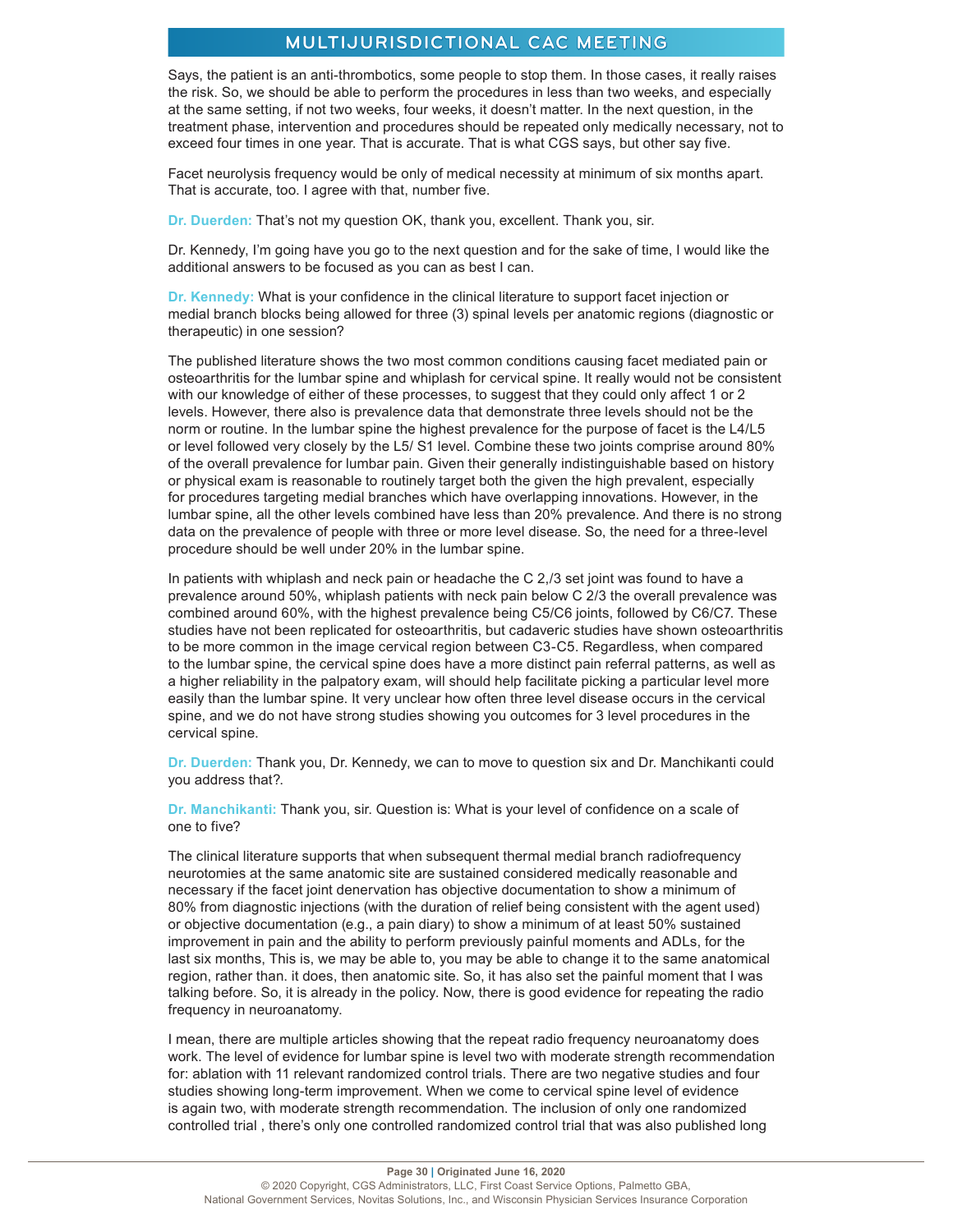time ago, but there are two observational studies showing improvement, and that one randomized controlled trial had only 12 patients in each group. The level of evidence is three, but s weak to moderate recommendation for thoracic radiofrequency ablation.

With inclusion of one relevant randomized control trial and three observational studies, the reason why we gave them higher Evidence in terms of recommendation because it is evolving subject and there is developing evidence on that. The question and that is: does the literature support repeat the support repeating imaging for repeat thermal medial branch radiofrequency neurotomy. Does the literature support a requirement to have repeat diagnostic injections prior to repeat radiofrequency neurotomies-No level of evidence my vote is one.

**Dr. Duerden:** I am done. Thank you. Very well done. Thank you. Dr. Maus, could you go onto the number seven, please?

**Dr. Maus:** Question: Are there any evidence-based strategies to improve the safety and reduce complications associated with such joint injections and procedures?

The answer, yes. Facet interventions, inclusive of medial branch blocks, intra-articular injections and radiofrequency ablation procedures are safe procedures with very limited reported complications. Consensus Guidelines on interventions by Cohen and colleagues, categized adverse events on lumbar facet procedures as intra vascular penetration injury, procedure related pain or dysesthesias, injury to adjacent structures, consequences of muscle denervation, and the impact on implanted electrical devices. Each of these categories has a body literature describing adverse event rate and strategies for minimization, which are nicely addressed in Dr. Cohen's guidelines. Very specific procedure related methodologies to minimize adverse events for certain interventions are also describe in the Practice Guidelines of the International Spine Interventions Society, now SIS. If one wishes to assess the effectiveness of these procedural guidelines this requires large cohort studies where those guidelines were followed. A large multi institutional (Mayo, Northwestern, Penn) study (Carr et al) on 610 facet interventions where SIS procedural Guidelines were utilized found no major adverse events inclusive of bleeding or neurological injury. Most common, minor adverse events in those procedures are vasovagal reactions present in 1% of facet injections, 2.7% of medial branch blocks,3.4% for RFA. Other perceived the minor adverse events were orders of magnitude less frequent.

Answer is yes.

**Dr. Duerden:** Thank you sir. Dr. Simopoulos question eight.

I'm going come back to it.

Comments submitted post call: What is your confidence in the clinical literature to support a limitation in the injection volume <0.5 ml for medial branch block and volumes <1.5 ml for intraarticular injections? Confidence level of 4. In order to improve the diagnostic specificity of medial branch blocks. volumes in the cervical, thoracic and lumbar have been 0.5 ml (multiple studies by Manchikanti et al and Derby et al, and less than 0.5 ml (in the cervical region, Cohen et al). Intra-articular injections have been on a trajectory of <1.5 ml for IA (Kim et al 2017).

**Dr. Shwachman:** Question Number nine is, should these facet jointed interventions perform under fluoroscopy or CT the guidance?

My answer is, five. There was a study a number of years ago in which the epidural were done blindly and then checked up and the failure rate of actually appropriately placing the needle, I believe in that study years ago, was the failure rate was as high as 25%.

Originally, the epidural, I believe, were done under caudal, but as a move to anesthesiologists, they couldn't read the X-ray, and they needed an endpoint, and the inter-vertebral has an point, the loss of resistance. Now coming over to facet joint again there is no endpoint. Soo we'll be able to use an x-ray or a CT scan and to see where you're going, and then you're able to do it without the endpoint because you can see what you're doing.

So, I believe that it has to be done. It's mandatory that it'd be done under vision, and that's based on the history, the study that was done years ago of 25% failure rate is appropriately placing the needle when done blindly in spite of an endpoint. So, I believe that the answer to that is a number five.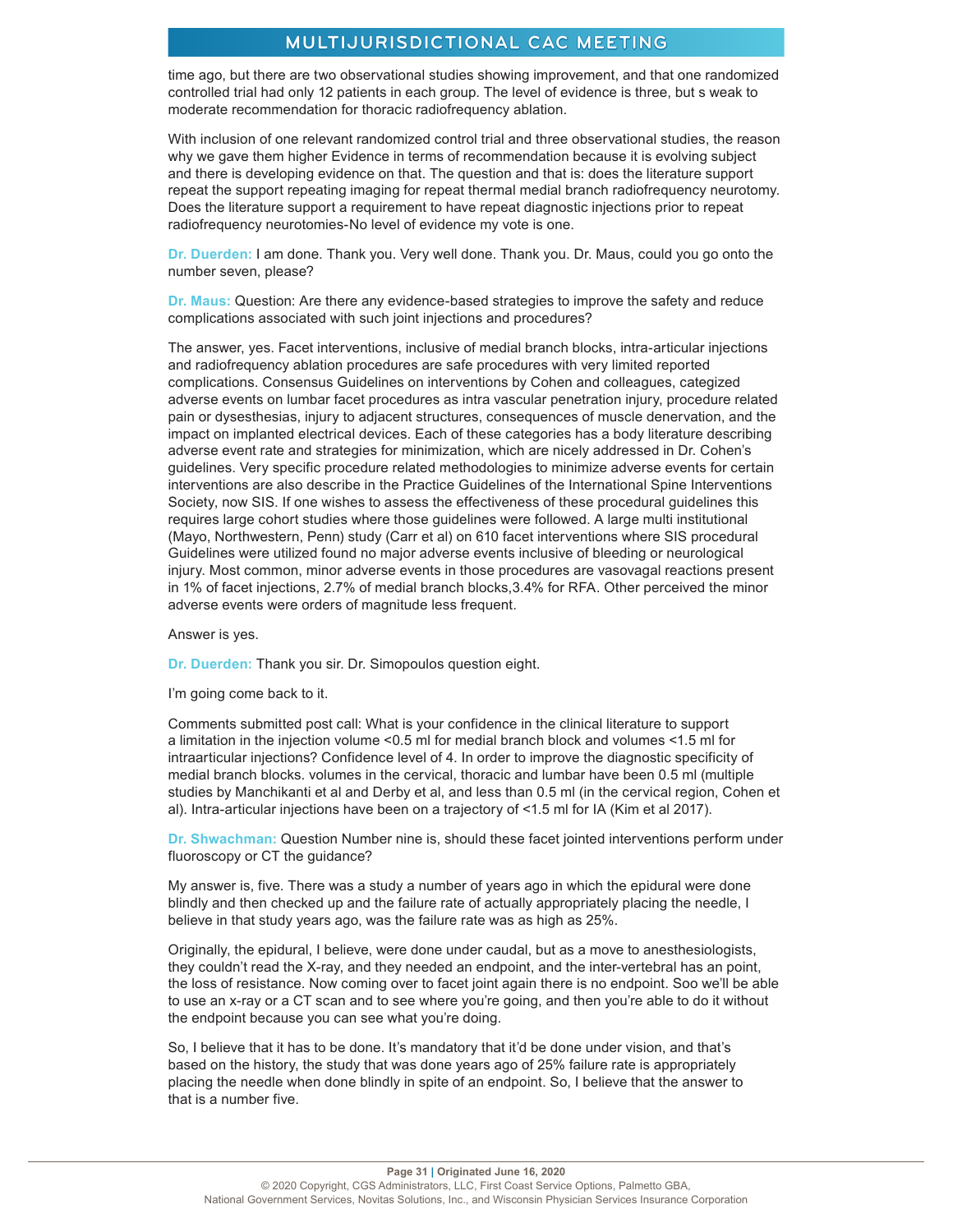**Dr. Duerden:** Thank you Dr. Tracy, would you like to please address 10 about ultrasound guidance?

**Dr. Tracy:** So the question is: What is your confidence that there is sufficient clinical literature to support facet joint interventions (diagnostic or therapeutic) can be performed under ultrasound guidance?

So I gave that a one. In all the papers in your bibliography 1 through 20 they all used fluoroscopic guidance. Dr. Manchikanti, in paper number 12 mentioned a study done on ultrasound guidance that was mostly geared at placement. Blind vs ultrasound or fluoroscopy vs. ultrasound.

There's no thoughtful commentary in any of these papers on ultrasound however, the paper that was referenced previously the consensus paper in the international group, they had two pages, thoughtful commentary on the use of ultrasound and I'll read you the summary. The disadvantage for using ultrasound for lumbar spine injections include limited visualization of the field. In other words, we can't see as many segments as we can with fluoroscopy, lengthy learning curve and potential for inadvertent vascular uptake, which can be reliably detected using real-time contrast injection or digital subtraction angiography. Furthermore, visualization is impaired by body habitus of the target.

I also spoke to Dr. Andrea Chestscott who edited a book on its peripheral nerve entrapment using ultrasound guidance for nerve injections published in 2016 by Springer, using ultrasound experts all over the world. Concluding that facet injections would not be favorably performed under ultrasound, because there's limited evidence in the literature.

I also spoke to fellowship trained interventionalists, Dr. Rashad Juioa is trained in ultrasound and he does his blocks fluoroscopy.

So that one gets a one for me.

**Dr. Duerden:** Thank you. Doctor Barnhill, would you like to address

**Dr. Barnhill:** What is your confidence based on the clinical literature to support the use of facet joint cyst rupture to provide facet mediated, pain relief. I found quite a bit of literature on this one. So, I gave it a score of four.

Here's my rationale, although various interventional strategies for facet joints cysts have been suggested, most techniques involved disruption of the cyst itself via access. It can either be trans facet joints or modified epidural, aspiration and or distention, and injection (saline, contrast, corticosteroid, local anesthetic, or any combination herein). Via image guidance, and this is from the work of Boody and Savage as well as Shang and others in 2014.

In 2018, Jansen, Ogink and Schwab they found the prevalence of facets to be 6.5%. Of those, 46% were incidental, and 54% were symptomatic. Facets cyst presence was associated with increasing age and symptomatic cysts were found to be larger and more anterior in the spinal canal and based on the work of Janssen in 2018. Facet joints cysts may be a marker of spinal segmental instability and may be predictive of the need for surgical fusion in symptomatic patients' cases. MRI can assist with differentiating thick wall cysts with heterogeneous signal that appear to be more difficult to treat.

As an alternative to surgical intervention, a 2014 meta-analysis, to evaluate the success rate of percutaneous resolution of lumbar facet joints cysts reveal satisfactory results as high as 55.8% of cases. This was Shuang in 2014. In a more recent systemic review or systematic review, RJ Campbell Mobbs and Rao and Phan 2017, the rates of symptom resolution for percutaneous approaches, to be lower than 58%, compared to surgical intervention, which is 90%. Of course, this must be weighed against the relative risk reach therapy.

Some authors have reported superior results with CT guidance versus fluoroscopy and CT superiority after unsatisfactory results with fluoroscopy. This is work of, once again, Boody & Savage; Chazen, Leeman, Singh & Schweitzer in 2018. In 44 patients who underwent CT Guided synovial cyst rupture and the steroid injections. Haider 2017 reported technical success rate of 84% improvement in measures of their pain, function and analgesic medication use over a oneyear follow-up. However, successful rupture did not present subsequent surgery. More recently Shah 2018 report at a high rate of relief with facets cyst aspiration and fenestration procedure, resulting in complete or partial symptom relief in 86% of patients study had N=64. During a mean follow-up period of 49 months, 56% of patients reported persistent satisfactory relief, and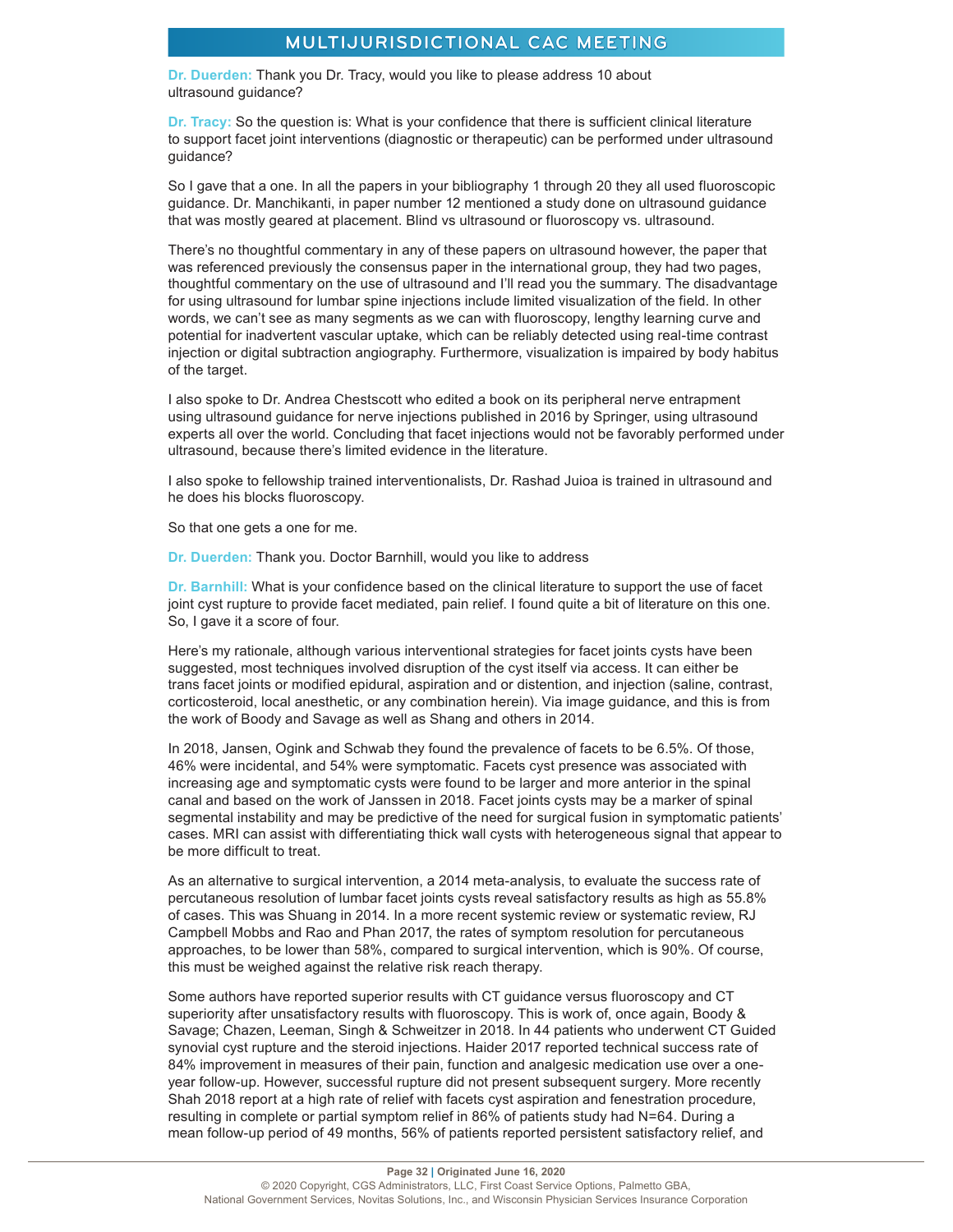44% underwent surgical treatment. These results are comparable to the findings of Huang in 2017, who reported on long term outcomes in patients who underwent CT or fluoroscopy guided facet cyst rupture. "Over a mean follow-up time of 44 months, 12% of patients underwent repeat rupture and 46% eventually underwent surgery, whereas a majority of patients, an estimated 55%, experienced symptomatic relief and did not undergo surgery." There are no studies directly comparing an imaging modality, but relative consistency in outcome reporting.

Prospective cohort study by Lutz in 35 subjects underwent percutaneous, fluoroscopy guided facet cyst disruption in the treatment of low back and radicular pain, secondary to cyst presence. Subjects reported clinically, and statistically improvements in pain. They used the NRS, current, best and worst scales to measure, as well as function with ODI. At a one-year follow-up, 87% of the subjects reported continued satisfaction with their initial procedure, however, 40% went on have surgical correction.

Although some authors have positive facets cyst interventions, reduced surgical need, factors related to long-term success have not been explored. A proposed grading system (by the Neuronal Spines Surgery Reseach Group Grading Score) may be predictive of response to surgical intervention versus cyst rupture. There remains a need for further study to better define patient's response to facet interventions as well as optimal procedure technique. Therefore, a review of current literature suggests facet joints cysts rupture is a safe and reasonable approach providing relief of pain associated with the cyst presence.

**Dr. Duerden:** Thank you. Dr. Barnhill. Dr. Cohen, you get the last question and get to in a threeminute period of time.

**Dr. Cohen:** So I would, I would just refer something that we had a table in, in an article to 2007 December Anesthesia .

The cover article it's on you know the ability of blocks to predict operative results. So, I mean I would say that there is. I have no confidence at all so it's it's less than one in this.

So, you know, basically, you know, if you fuse the spine, So if you do any kind of fusion or arthrodesis you have less motion and less stress on the facet joint. That's work by and when they've looked at studies, there's a bunch of them in that table that I cited the Jackson in 1992 in 1993 and earlier one by . You know, fusion doesn't work for facet joint pain.

And, in fact, as you know, you end up getting adjacent segment disease after a fusion. So, the rationale for, for these implants is that, oh, yes, it actually works for facet joint pain or fix that facet joint pain, but it's just so painful. You can think minimally invasive. The problem with these, these things is you're not actually you know, rendering that segment motionless, and, you know, they fall out all the time. It's very hard to put them in. So, there's just no data to support it, so you have to go buy this these older studies from the 1990s and they do not support the fusion.

**Dr. Duerden:** Thank you, Dr. Cohen. I'm going to turn the time back over to Dr. Loveless and concluding remarks and or statements she needs to make.

**Dr. Loveless:** Thank you, everybody, for that tremendous education and covering this large amount of material in such a thorough, an educational way.

We do ask our panelists to also submit their feedback and writing, and I remind our jurisdictional CAC members to submit their comments to their local MAC in writing with their voting within the next two weeks. They will also need to complete their conflict of interest form. The audio and transcript will be posted to the MACs website in the next 3 to 4 weeks.

I know some need to drop off because we're over time, but I do want to give an opportunity.

if any of our CMDs have additional questions for our panelists, while they're on the line, I have reviewed the question and from our audience and those appear to have been answered throughout the process.

Are there any additional questions from our CMDs?

**Dr. Tracy:** Yes, yes, I would just like say oftentimes when developing policy, indications and limitations, how you word: use an, and, or, have implications and we're left here to interpret it. I would just like directors, to know, as we're all sitting here to take a very specific approach to the development of the language and how it's going to be interpreted. And maybe even use some